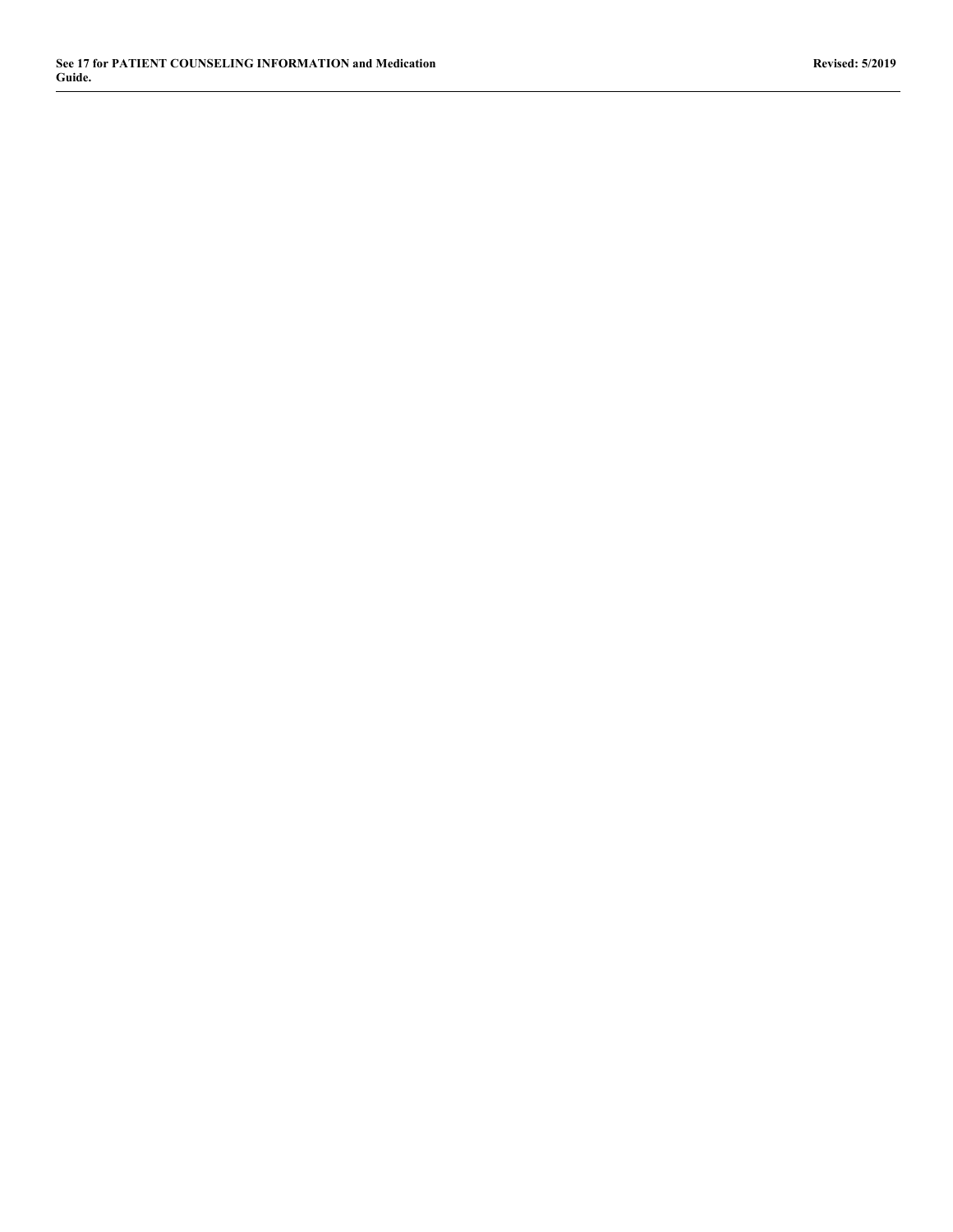#### **FULL PRESCRIBING INFORMATION: CONTENTS\***

#### **WARNING: SERIOUS ADVERSE REACTIONS INCLUDING TENDINITIS, TENDON RUPTURE, PERIPHERAL NEUROPATHY, CENTRAL NERVOUS SYSTEM EFFECTS AND EXACERBATION OF MYASTHENIA GRAVIS**

#### **1 INDICATIONS AND USAGE**

- 1.1 Nosocomial Pneumonia<br>1.2 Community-Acquired Pi
	- 1.2 Community-Acquired Pneumonia: 7-14 day Treatment Regimen
	- 1.3 Community-Acquired Pneumonia: 5-day Treatment Regimen<br>1.4 Complicated Skin and Skin Structure Infections
	- Complicated Skin and Skin Structure Infections
	- 1.5 Uncomplicated Skin and Skin Structure Infections 1.6 Chronic Bacterial Prostatitis
	-
	- 1.7 Inhalational Anthrax (Post-Exposure)<br>1.8 Plague
	- 1.8 Plague<br>1.9 Compli
	- Complicated Urinary Tract Infections: 5-day Treatment Regimen
	- 1.10 Complicated Urinary Tract Infections: 10-day Treatment Regimen
	- 1.11 Acute Pyelonephritis: 5 or 10-day Treatment Regimen
	- 1.12 Uncomplicated Urinary Tract Infections
	- 1.13 Acute Bacterial Exacerbation of Chronic Bronchitis
	- 1.14 Acute Bacterial Sinusitis: 5-day and 10–14 day Treatment Regimens
	- 1.15 Usage

# **2 DOSAGE AND ADMINISTRATION**<br>2 **1 Dosage in Adult Patients with N**

- 2.1 Dosage in Adult Patients with Normal Renal Function
- 2.2 Dosage in Pediatric Patients
- 2.3 Dosage Adjustment in Adults with Renal Impairment
- 2.4 Drug Interaction With Chelation Agents: Antacids, Sucralfate, Metal Cations, Multivitamins
- 2.5 Administration Instructions<br>2.6 Prenaration of Intravenous
- Preparation of Intravenous Product

#### **3 DOSAGE FORMS AND STRENGTHS**

#### **4 CONTRAINDICATIONS**

#### **5 WARNINGS AND PRECAUTIONS**

- 5.1 Disabling and Potentially Irreversible Serious Adverse Reactions Including Tendinitis and Tendon Rupture, Peripheral Neuropathy, and Central Nervous System Effects
- 5.2 Tendinitis and Tendon Rupture<br>5.3 Peripheral Neuropathy
- Peripheral Neuropathy
- 5.4 Central Nervous System Effects
- 5.5 Exacerbation of Myasthenia Gravis
- 5.6 Other Serious and Sometimes Fatal Adverse Reactions<br>5.7 Hypersensitivity Reactions
- **Hypersensitivity Reactions**
- 
- 5.8 Hepatotoxicity<br>5.9 Risk of Aortic 5.9 Risk of Aortic Aneurysm and Dissection
- 5.10 *Clostridium difficile*-Associated Diarrhea
- Prolongation of the QT Interval
- 5.12 Musculoskeletal Disorders in Pediatric Patients and
- Arthropathic Effects in Animals
- 
- 5.13 Blood Glucose Disturbances<br>5.14 Photosensitivity/Phototoxicit Photosensitivity/Phototoxicity
- 5.15 Development of Drug Resistant Bacteria

#### **6 ADVERSE REACTIONS**

- 6.1 Serious and Otherwise Important Adverse Reactions<br>6.2 Clinical Trial Experience
- 6.2 Clinical Trial Experience<br>6.3 Postmarketing Experience
- Postmarketing Experience

#### **7 DRUG INTERACTIONS**

- 7.1 Chelation Agents: Antacids, Sucralfate, Metal Cations, Multivitamins
- 7.2 Warfarin
- 7.3 Antidiabetic Agents
- 7.4 Non-Steroidal Anti-Inflammatory Drugs
- Theophylline
- 7.6 Cyclosporine
- 7.7 Digoxin<br>7.8 Probeneo
- 7.8 Probenecid and Cimetidine<br>7.9 Interactions with Laborator
- Interactions with Laboratory or Diagnostic Testing
- **8 USE IN SPECIFIC POPULATIONS**<br>8.1 **Pregnancy** 
	- Pregnancy
	- 8.3 Nursing Mothers
	- 8.4 Pediatric Use
	- 8.5 Geriatric Use
	- 8.6 Renal Impairment<br>8.7 Henatic Impairment
	- Hepatic Impairment

#### **10 OVERDOSAGE**

**11 DESCRIPTION**

#### **12 CLINICAL PHARMACOLOGY**

- 12.1 Mechanism of Action
- 12.3 Pharmacokinetics
- 12.4 Microbiology

# **13 NONCLINICAL TOXICOLOGY**

- Carcinogenesis, Mutagenesis, Impairment of Fertility
- 13.2 Animal Toxicology and/or Pharmacology

#### **14 CLINICAL STUDIES**

- 14.1 Nosocomial Pneumonia<br>14.2 Community-Acquired Pr
- Community-Acquired Pneumonia: 7-14 day Treatment Regimen
- 14.3 Community-Acquired Pneumonia: 5-day Treatment Regimen<br>14.4 Acute Bacterial Sinusitis: 5-day and 10-14 day Treatment 14.4 Acute Bacterial Sinusitis: 5-day and 10-14 day Treatment Regimens
- 14.5 Complicated Skin and Skin Structure Infections
- 
- 14.6 Chronic Bacterial Prostatitis<br>14.7 Complicated Urinary Tract Is Complicated Urinary Tract Infections and Acute Pyelonephritis: 5-day Treatment Regimen
- 14.8 Complicated Urinary Tract Infections and Acute Pyelonephritis: 10-day Treatment Regimen
- 14.9 Inhalational Anthrax (Post-Exposure)
- 14.10 Plague

**\_\_\_\_\_\_\_\_\_\_\_\_\_\_\_\_\_\_\_\_\_\_\_\_\_\_\_\_\_\_\_\_\_\_\_\_\_\_\_\_\_\_\_\_\_\_\_\_\_\_\_\_\_\_\_\_\_\_\_\_\_\_\_\_\_\_\_\_\_\_\_\_\_\_\_\_\_\_\_\_\_\_\_\_\_\_\_\_\_\_**

#### **16 HOW SUPPLIED/STORAGE AND HANDLING**

**17 PATIENT COUNSELING INFORMATION**

\* Sections or subsections omitted from the full prescribing information are not listed.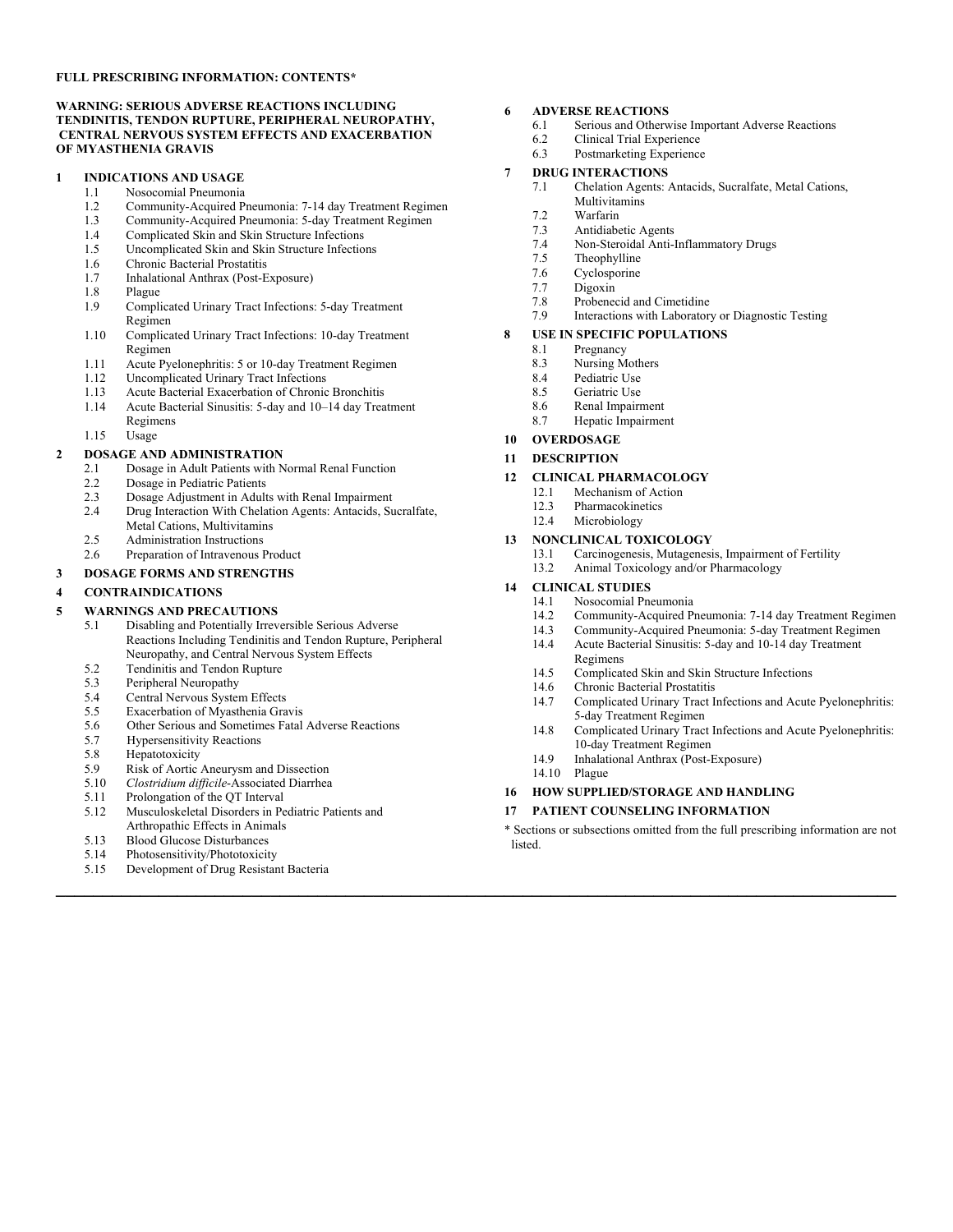## **WARNING: SERIOUS ADVERSE REACTIONS INCLUDING TENDINITIS, TENDON RUPTURE, PERIPHERAL NEUROPATHY, CENTRAL NERVOUS SYSTEM EFFECTS AND EXACERBATION OF MYASTHENIA GRAVIS**

- **Fluoroquinolones, including levofloxacin, have been associated with disabling and potentially irreversible serious adverse reactions that have occurred together** *[see Warnings and Precautions (5.1)]***, including:** 
	- o **Tendinitis and tendon rupture** *[see Warnings and Precautions (5.2)]*
	- o **Peripheral neuropathy** *[see Warnings and Precautions (5.3)]*
	- o **Central nervous system effects** *[see Warnings and Precautions (5.4)]*

**Discontinue levofloxacin immediately and avoid the use of fluoroquinolones, including levofloxacin, in patients who experience any of these serious adverse reactions** *[see Warnings and Precautions (5.1)]*.

- **Fluoroquinolones, including levofloxacin, may exacerbate muscle weakness in patients with myasthenia gravis. Avoid Levofloxacin in patients with a known history of myasthenia gravis**  *[see Warnings and Precautions (5.5)]***.**
- **Because fluoroquinolones, including levofloxacin, have been associated with serious adverse reactions [see Warnings and Precautions (5.1-5.15)], reserve levofloxacin for use in patients who have no alternative treatment options for the following indications:** 
	- **Uncomplicated urinary tract infection** *[see Indications and Usage (1.12)]*
	- **Acute bacterial exacerbation of chronic bronchitis** *[see Indications and Usage (1.13)]*
	- **Acute bacterial sinusitis** *[see Indications and Usage (1.14)].*

# **1 INDICATIONS AND USAGE**

Levofloxacin Injection is indicated for the treatment of adults  $(\geq 18$  years of age) with mild, moderate, and severe infections caused by susceptible isolates of the designated microorganisms in the conditions listed in this section. Levofloxacin Injection is indicated when intravenous administration offers a route of administration advantageous to the patient (e.g., patient cannot tolerate an oral dosage form).

## **1.1 Nosocomial Pneumonia**

Levofloxacin is indicated for the treatment of nosocomial pneumonia due to methicillin-susceptible *Staphylococcus aureus*, *Pseudomonas aeruginosa*, *Serratia marcescens*, *Escherichia coli*, *Klebsiella pneumoniae*, *Haemophilus influenzae*, or *Streptococcus pneumoniae*. Adjunctive therapy should be used as clinically indicated. Where *Pseudomonas aeruginosa* is a documented or presumptive pathogen, combination therapy with an anti-pseudomonal β-lactam is recommended [*see Clinical Studies (14.1)*].

# **1.2 Community-Acquired Pneumonia: 7-14 day Treatment Regimen**

Levofloxacin is indicated for the treatment of community-acquired pneumonia due to methicillinsusceptible *Staphylococcus aureus*, *Streptococcus pneumoniae* (including multi-drug-resistant *Streptococcus pneumoniae* [MDRSP]), *Haemophilus influenzae*, *Haemophilus parainfluenzae*, *Klebsiella pneumoniae*, *Moraxella catarrhalis*, *Chlamydophila pneumoniae*, *Legionella pneumophila*, or *Mycoplasma pneumoniae* [*see Dosage and Administration (2.1) and Clinical Studies (14.2)*].

MDRSP isolates are isolates resistant to two or more of the following antibacterials: penicillin (MIC  $\geq$ 2mcg/mL), 2<sup>nd</sup> generation cephalosporins, e.g., cefuroxime, macrolides, tetracyclines and trimethoprim/sulfamethoxazole.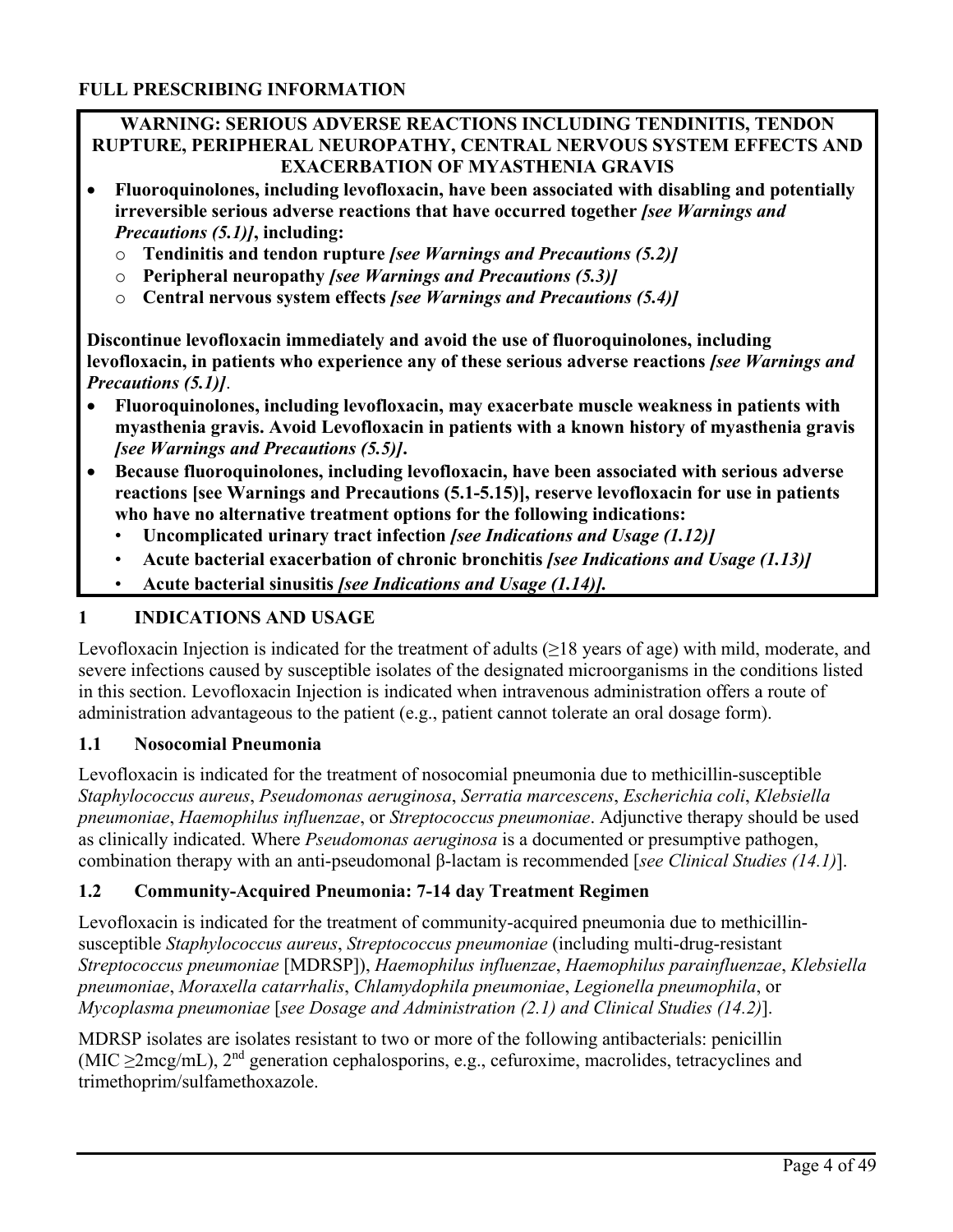# **1.3 Community-Acquired Pneumonia: 5-day Treatment Regimen**

Levofloxacin is indicated for the treatment of community-acquired pneumonia due to *Streptococcus pneumoniae* (excluding multi-drug-resistant isolates [MDRSP]), *Haemophilus influenzae*, *Haemophilus parainfluenzae*, *Mycoplasma pneumoniae*, or *Chlamydophila pneumoniae* [*see Dosage and Administration (2.1) and Clinical Studies (14.3)*].

# **1.4 Complicated Skin and Skin Structure Infections**

Levofloxacin is indicated for the treatment of complicated skin and skin structure infections due to methicillin-susceptible *Staphylococcus aureus*, *Enterococcus faecalis*, *Streptococcus pyogenes*, or *Proteus mirabilis* [*see Clinical Studies (14.5)*].

# **1.5 Uncomplicated Skin and Skin Structure Infections**

Levofloxacin is indicated for the treatment of uncomplicated skin and skin structure infections (mild to moderate) including abscesses, cellulitis, furuncles, impetigo, pyoderma, wound infections, due to methicillin-susceptible *Staphylococcus aureus*, or *Streptococcus pyogenes*.

## **1.6 Chronic Bacterial Prostatitis**

Levofloxacin is indicated for the treatment of chronic bacterial prostatitis due to *Escherichia coli*, *Enterococcus faecalis*, or methicillin-susceptible *Staphylococcus epidermidis* [*see Clinical Studies (14.6)*].

## **1.7 Inhalational Anthrax (Post-Exposure)**

Levofloxacin is indicated for inhalational anthrax (post-exposure) to reduce the incidence or progression of disease following exposure to aerosolized *Bacillus anthracis*. The effectiveness of levofloxacin is based on plasma concentrations achieved in humans, a surrogate endpoint reasonably likely to predict clinical benefit. Levofloxacin has not been tested in humans for the post-exposure prevention of inhalation anthrax. The safety of levofloxacin in adults for durations of therapy beyond 28 days or in pediatric patients for durations of therapy beyond 14 days has not been studied. Prolonged levofloxacin therapy should only be used when the benefit outweighs the risk [*see Dosage and Administration (2.1, 2.2) and Clinical Studies (14.9)*]*.*

## **1.8 Plague**

Levofloxacin is indicated for treatment of plague, including pneumonic and septicemic plague, due to *Yersinia pestis (Y. pestis)* and prophylaxis for plague in adults and pediatric patients, 6 months of age and older. Efficacy studies of levofloxacin could not be conducted in humans with plague for ethical and feasibility reasons. Therefore, approval of this indication was based on an efficacy study conducted in animals *[see Dosage and Administration (2.1, 2.2)* and *Clinical Studies (14.10)]*.

# **1.9 Complicated Urinary Tract Infections: 5-day Treatment Regimen**

Levofloxacin is indicated for the treatment of complicated urinary tract infections due to *Escherichia coli*, *Klebsiella pneumoniae*, or *Proteus mirabilis* [*see Clinical Studies (14.7)*].

# **1.10 Complicated Urinary Tract Infections: 10-day Treatment Regimen**

Levofloxacin is indicated for the treatment of complicated urinary tract infections (mild to moderate) due to *Enterococcus faecalis*, *Enterobacter cloacae*, *Escherichia coli*, *Klebsiella pneumoniae*, *Proteus mirabilis*, or *Pseudomonas aeruginosa* [*see Clinical Studies (14.8)*].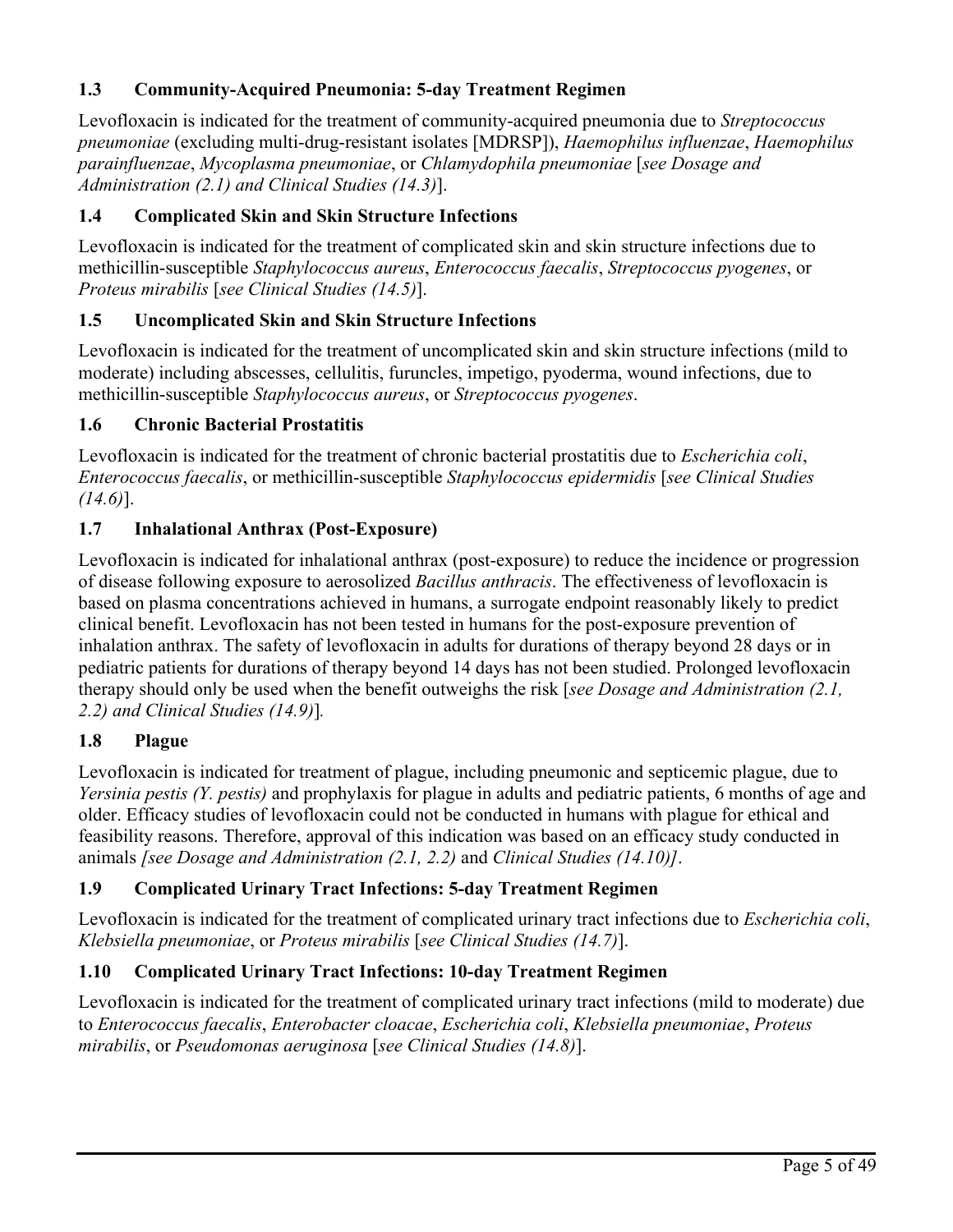# **1.11 Acute Pyelonephritis: 5 or 10-day Treatment Regimen**

Levofloxacin is indicated for the treatment of acute pyelonephritis caused by *Escherichia coli*, including cases with concurrent bacteremia [*see Clinical Studies (14.7, 14.8)*].

# **1.12 Uncomplicated Urinary Tract Infections**

Levofloxacin is indicated for the treatment of uncomplicated urinary tract infections (mild to moderate) due to *Escherichia coli*, *Klebsiella pneumoniae*, or *Staphylococcus saprophyticus*.

Because fluoroquinolones, including levofloxacin, have been associated with serious adverse reactions *[see Warnings and Precautions (5.1-5.15)]* and for some patients uncomplicated urinary tract infection is self-limiting, reserve levofloxacin for treatment of uncomplicated urinary tract infections in patients who have no alternative treatment options.

## **1.13 Acute Bacterial Exacerbation of Chronic Bronchitis**

Levofloxacin is indicated for the treatment of acute bacterial exacerbation of chronic bronchitis (ABECB) due to methicillin-susceptible *Staphylococcus aureus*, *Streptococcus pneumoniae*, *Haemophilus influenzae*, *Haemophilus parainfluenzae*, or *Moraxella catarrhalis*.

Because fluoroquinolones, including levofloxacin, have been associated with serious adverse reactions *[see Warnings and Precautions (5.1-5.15)]* and for some patients ABECB is self-limiting, reserve levofloxacin for treatment of ABECB in patients who have no alternative treatment options.

## **1.14 Acute Bacterial Sinusitis: 5-day and 10–14 day Treatment Regimens**

Levofloxacin is indicated for the treatment of acute bacterial sinusitis (ABS) due to *Streptococcus pneumoniae*, *Haemophilus influenzae*, or *Moraxella catarrhalis [see Clinical Studies (14.4)]*.

Because fluoroquinolones, including levofloxacin, have been associated with serious adverse reactions *[see Warnings and Precautions (5.1-5.15)]* and for some patients ABS is self-limiting, reserve levofloxacin for treatment of ABS in patients who have no alternative treatment options.

## **1.15 Usage**

To reduce the development of drug-resistant bacteria and maintain the effectiveness of levofloxacin and other antibacterial drugs, levofloxacin should be used only to treat or prevent infections that are proven or strongly suspected to be caused by susceptible bacteria. When culture and susceptibility information are available, they should be considered in selecting or modifying antibacterial therapy. In the absence of such data, local epidemiology and susceptibility patterns may contribute to the empiric selection of therapy.

## **Culture and susceptibility testing**

Appropriate culture and susceptibility tests should be performed before treatment in order to isolate and identify organisms causing the infection and to determine their susceptibility to levofloxacin *[see Microbiology (12.4)]*. Therapy with levofloxacin may be initiated before results of these tests are known; once results become available, appropriate therapy should be selected.

As with other drugs in this class, some isolates of *Pseudomonas aeruginosa* may develop resistance fairly rapidly during treatment with levofloxacin. Culture and susceptibility testing performed periodically during therapy will provide information about the continued susceptibility of the pathogens to the antimicrobial agent and also the possible emergence of bacterial resistance.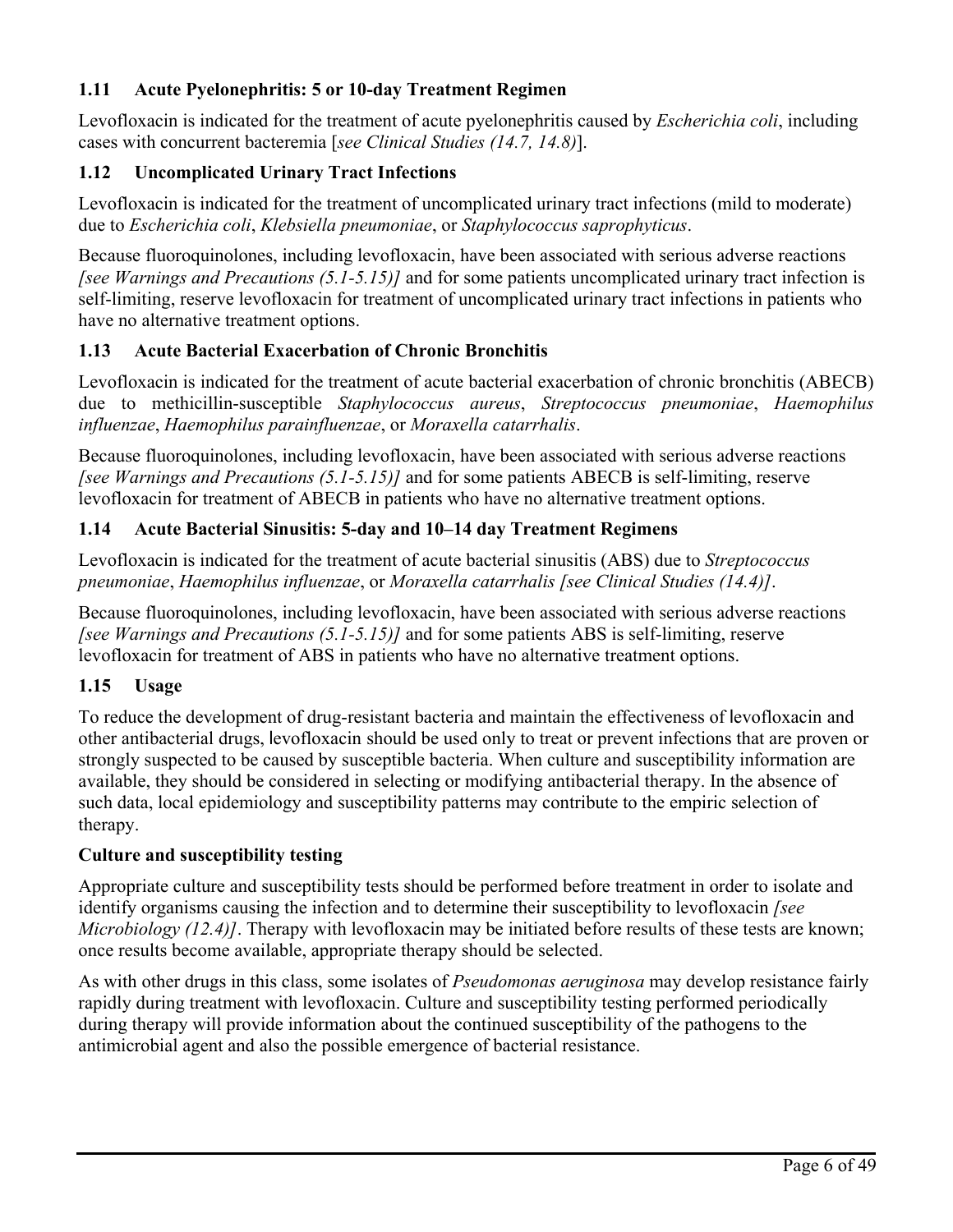## **2 DOSAGE AND ADMINISTRATION**

## **2.1 Dosage in Adult Patients with Normal Renal Function**

The usual dose of Levofloxacin Injection is 250 mg or 500 mg administered by slow infusion over 60 minutes every 24 hours or 750 mg administered by slow infusion over 90 minutes every 24 hours, as indicated by infection and described in Table 1.

These recommendations apply to patients with creatinine clearance  $\geq$ 50 mL/min. For patients with creatinine clearance <50 mL/min, adjustments to the dosing regimen are required [*see Dosage and Administration (2.3)*].

|                                                                                       | <b>Dosed Every</b>      | <b>Duration</b>       |
|---------------------------------------------------------------------------------------|-------------------------|-----------------------|
| Type of Infection*                                                                    | 24 hours                | $(days)$ <sup>†</sup> |
| Nosocomial Pneumonia                                                                  | 750 mg                  | $7 - 14$              |
| Community Acquired Pneumonia <sup>‡</sup>                                             | $500$ mg                | $7 - 14$              |
| Community Acquired Pneumonia <sup>§</sup>                                             | 750 mg                  | 5                     |
| Complicated Skin and Skin Structure Infections (SSSI)                                 | 750 mg                  | $7 - 14$              |
| Uncomplicated SSSI                                                                    | $500$ mg                | $7 - 10$              |
| <b>Chronic Bacterial Prostatitis</b>                                                  | 500 mg                  | 28                    |
| Inhalational Anthrax (Post-Exposure), adult and pediatric                             |                         |                       |
| patients >50 kg <sup><math>\rho,\beta</math></sup>                                    | $500$ mg                | $60^{\beta}$          |
| Pediatric patients <50 kg and $\geq$ 6 months of age <sup>p, <math>\beta</math></sup> | see Table 2 below (2.2) | $60^{\beta}$          |
| Plague, adult and pediatric patients $>50$ kg <sup><math>\text{\AA}</math></sup>      | $500$ mg                | 10 to 14              |
| Pediatric patients <50 kg and $\geq$ 6 months of age                                  | see Table 2 below (2.2) | 10 to 14              |
| Complicated Urinary Tract Infection (cUTI) or Acute                                   |                         |                       |
| Pyelonephritis $(AP)^{\P}$                                                            | 750 mg                  | 5                     |
| Complicated Urinary Tract Infection (cUTI) or Acute                                   |                         |                       |
| Pyelonephritis $(AP)^{\#}$                                                            | $250$ mg                | 10                    |
| Uncomplicated Urinary Tract Infection                                                 | $250$ mg                | 3                     |
| Acute Bacterial Exacerbation of Chronic Bronchitis (ABECB)                            |                         |                       |
|                                                                                       | $500$ mg                | 7                     |
| Acute Bacterial Sinusitis (ABS)                                                       | 750 mg                  | 5                     |
|                                                                                       | $500$ mg                | 10 to 14              |

|  |  | Table 1: Dosage in Adult Patients with Normal Renal Function (creatinine clearance $\geq 50$ mL/min) |  |
|--|--|------------------------------------------------------------------------------------------------------|--|
|  |  |                                                                                                      |  |

\* Due to the designated pathogens [*see Indications and Usage (1)*].

† Sequential therapy (intravenous to oral) may be instituted at the discretion of the physician.

‡ Due to methicillin-susceptible *Staphylococcus aureus, Streptococcus pneumoniae* (including multi-drug-resistant isolates [MDRSP]), *Haemophilus influenzae, Haemophilus parainfluenzae, Klebsiella pneumoniae, Moraxella catarrhalis, Chlamydophila pneumoniae, Legionella pneumophila*, or *Mycoplasma pneumoniae* [*see Indications and Usage (1.2)*].

§ Due to *Streptococcus pneumoniae* (excluding multi-drug-resistant isolates [MDRSP]), *Haemophilus influenzae, Haemophilus parainfluenzae, Mycoplasma pneumoniae,* or *Chlamydophila pneumoniae* [*see Indications and Usage (1.3)*].

¶ This regimen is indicated for cUTI due to *Escherichia coli, Klebsiella pneumoniae, Proteus mirabilis* and AP due to *E. coli*, including cases with concurrent bacteremia.

# This regimen is indicated for cUTI due to *Enterococcus faecalis, Enterococcus cloacae, Escherichia coli, Klebsiella pneumoniae, Proteus mirabilis, Pseudomonas aeruginosa*; and for AP due to *E. coli*.

<sup>ρ</sup> Drug administration should begin as soon as possible after suspected or confirmed exposure to aerosolized *B. anthracis*. This indication is based on a surrogate endpoint. Levofloxacin plasma concentrations achieved in humans are reasonably likely to predict clinical benefit [*see Clinical Studies (14.9)*].

 $β$  The safety of levofloxacin in adults for durations of therapy beyond 28 days or in pediatric patients for durations beyond 14 days has not been studied. An increased incidence of musculoskeletal adverse events compared to controls has been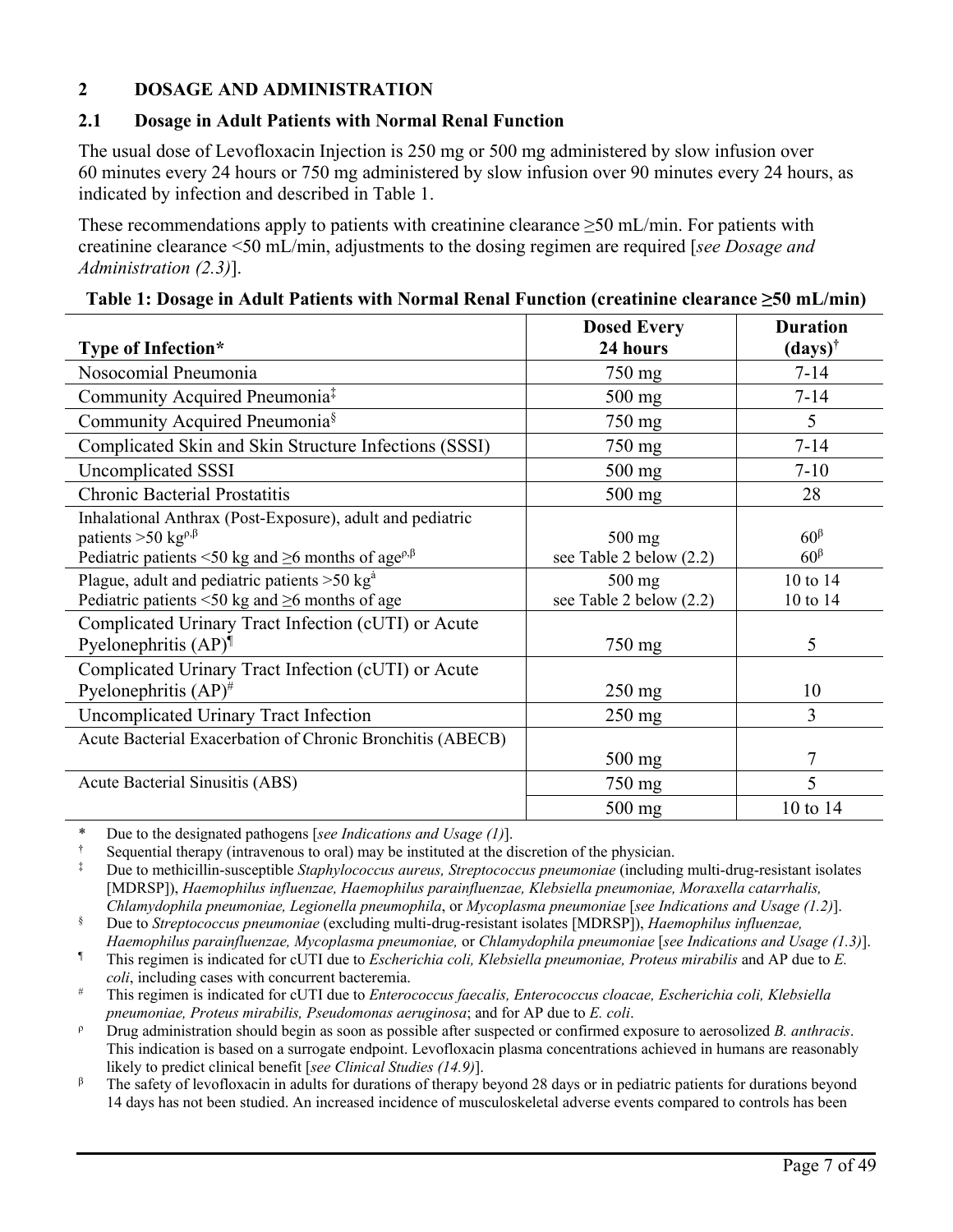observed in pediatric patients [*see Warnings and Precautions (5.11)*, *Use in Specific Populations (8.4)*, *and Clinical Studies (14.9)*]. Prolonged levofloxacin therapy should only be used when the benefit outweighs the risk.

<sup>à</sup> Drug administration should begin as soon as possible after suspected or confirmed exposure to *Yersinia pestis*. Higher doses of levofloxacin typically used for treatment of pneumonia can be used for treatment of plague, if clinically indicated.

## **2.2 Dosage in Pediatric Patients**

The dosage in pediatric patients  $\geq 6$  months of age is described below in Table 2.

## **Table 2: Dosage in Pediatric Patients ≥6 months of age**

| Type of Infection*                                                                              | Dose                                                     | Freq. Once every | <b>Duration</b> <sup>†</sup>   |
|-------------------------------------------------------------------------------------------------|----------------------------------------------------------|------------------|--------------------------------|
| Inhalational Anthrax (post-exposure) <sup><math>\ddagger</math>, <math>\frac{8}{3}</math></sup> |                                                          |                  |                                |
| Pediatric patients $>50$ kg                                                                     | $500$ mg                                                 | 24 hours         | $60 \text{ days}$ <sup>§</sup> |
| Pediatric patients $\leq 50$ kg and $\geq 6$ months of age                                      | $8 \text{ mg/kg}$<br>(not to exceed 250 mg)<br>per dose) | 12 hours         | $60 \text{ days}$              |
| Plague <sup>1</sup>                                                                             |                                                          |                  |                                |

| Pediatric patients $>50$ kg                                | $500 \text{ mg}$       | 24 hours | 10 to $14$<br>davs |
|------------------------------------------------------------|------------------------|----------|--------------------|
|                                                            | $8 \text{ mg/kg}$      |          |                    |
|                                                            | (not to exceed 250 mg) |          | 10 to 14           |
| Pediatric patients $\leq 50$ kg and $\geq 6$ months of age | per dose)              | 12 hours | days               |

\* Due to *Bacillus anthracis* [*see Indications and Usage (1.13)*] and *Yersinia pestis [see Indications and Usage (1.14)].*

<sup>†</sup> Sequential therapy (intravenous to oral) may be instituted at the discretion of the physician.<br><sup>‡</sup> Drug administration should begin as soon as possible after suspected or confirmed exposure

‡ Drug administration should begin as soon as possible after suspected or confirmed exposure to aerosolized *B. anthracis*. This indication is based on a surrogate endpoint. Levofloxacin plasma concentrations achieved in humans are reasonably likely to predict clinical benefit [*see Clinical Studies (14.9)*]

The safety of levofloxacin in pediatric patients for durations of therapy beyond 14 days has not been studied. An increased incidence of musculoskeletal adverse events compared to controls has been observed in pediatric patients [*see Warnings and Precautions (5.11), Use in Specific Populations (8.4), and Clinical Studies (14.9)*]*.* Prolonged levofloxacin therapy should only be used when the benefit outweighs the risk.

¶ Drug administration should begin as soon as possible after suspected or confirmed exposure to *Yersinia pestis*.

## **2.3 Dosage Adjustment in Adults with Renal Impairment**

Administer levofloxacin with caution in the presence of renal insufficiency. Careful clinical observation and appropriate laboratory studies should be performed prior to and during therapy since elimination of levofloxacin may be reduced.

No adjustment is necessary for patients with a creatinine clearance >50 mL/min.

In patients with impaired renal function (creatinine clearance <50 mL/min), adjustment of the dosage regimen is necessary to avoid the accumulation of levofloxacin due to decreased clearance [*see Use in Specific Populations (8.6)*].

Table 3 shows how to adjust dose based on creatinine clearance.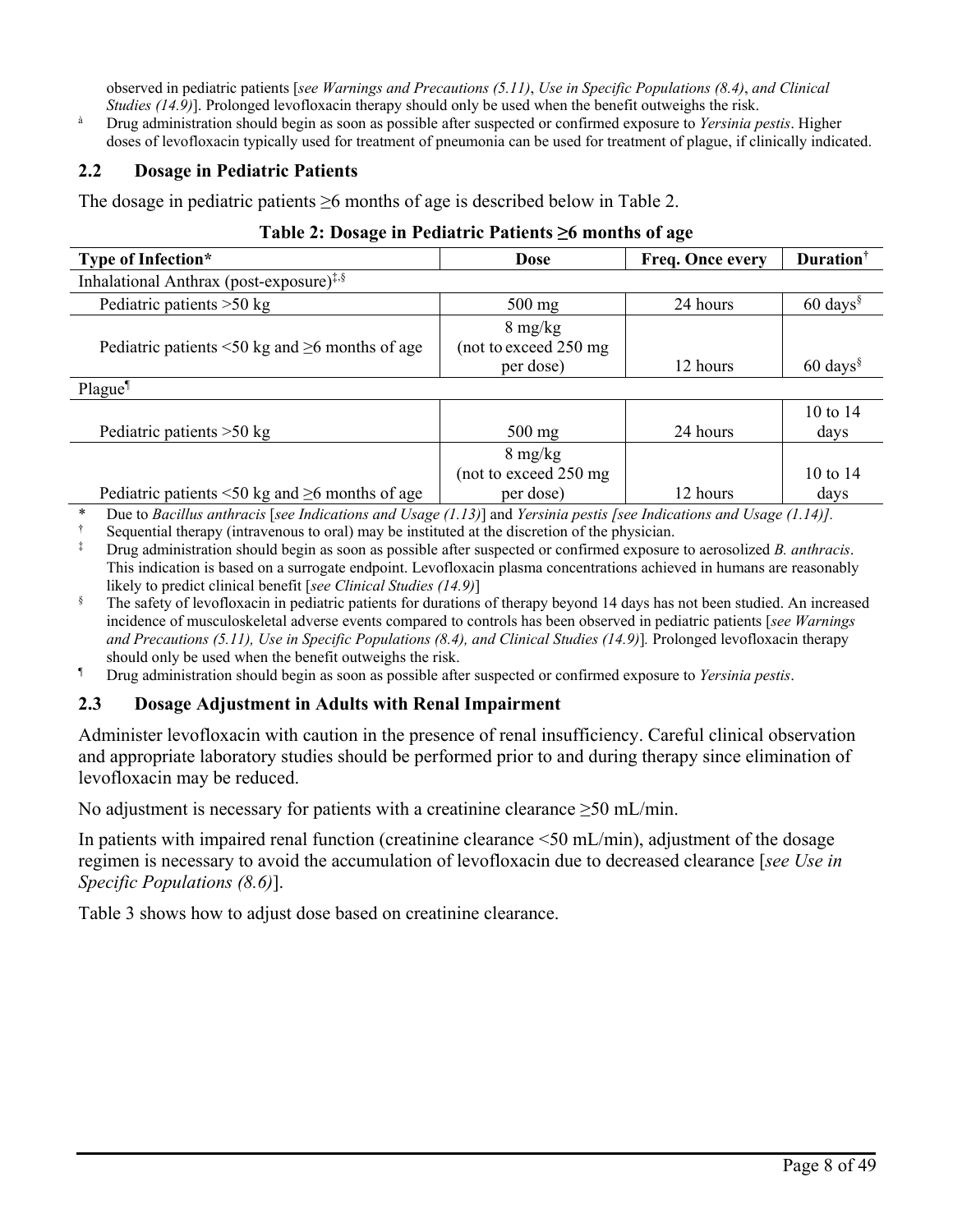| Dosage in<br><b>Normal Renal</b><br><b>Function</b><br><b>Every 24 hours</b> | <b>Creatinine Clearance</b><br>$20$ to 49 mL/min   | <b>Creatinine Clearance</b><br>10 to 19 mL/min                                                       | <b>Hemodialysis or</b><br><b>Chronic Ambulatory</b><br><b>Peritoneal Dialysis</b><br>(CAPD) |  |
|------------------------------------------------------------------------------|----------------------------------------------------|------------------------------------------------------------------------------------------------------|---------------------------------------------------------------------------------------------|--|
| $750 \text{ mg}$                                                             | 750 mg every 48 hours                              | 750 mg initial dose, then<br>500 mg every 48 hours                                                   | 750 mg initial dose, then<br>500 mg every 48 hours                                          |  |
| $500$ mg                                                                     | 500 mg initial dose, then<br>250 mg every 24 hours | 500 mg initial dose, then<br>250 mg every 48 hours                                                   | 500 mg initial dose, then<br>250 mg every 48 hours                                          |  |
| $250 \text{ mg}$                                                             | No dosage adjustment<br>required                   | 250 mg every 48 hours. If<br>treating uncomplicated<br>UTI, then no dosage adjustment<br>is required | No information on dosing<br>adjustment is<br>available                                      |  |

# **Table 3: Dosage Adjustment in Adult Patients with Renal Impairment (creatinine clearance < 50 mL/min)**

## **2.4 Drug Interaction With Chelation Agents: Antacids, Sucralfate, Metal Cations, Multivitamins**

Levofloxacin Injection should not be co-administered with any solution containing multivalent cations, e.g., magnesium, through the same intravenous line [*see Dosage and Administration (2.6)*].

# **2.5 Administration Instructions**

# **Levofloxacin Injection**

Caution: Rapid or bolus intravenous infusion of levofloxacin has been associated with hypotension and must be avoided. Levofloxacin Injection should be infused intravenously slowly over a period of not less than 60 or 90 minutes, depending on the dosage. Levofloxacin Injection should be administered only by intravenous infusion. It is not for intramuscular, intrathecal, intraperitoneal, or subcutaneous administration.

# **Hydration for Patients Receiving Levofloxacin Injection**

Adequate hydration of patients receiving intravenous levofloxacin should be maintained to prevent the formation of highly concentrated urine. Crystalluria and cylindruria have been reported with quinolones [*see Adverse Reactions (6.1) and Patient Counseling Information (17)*].

# **2.6 Preparation of Intravenous Product**

Parenteral drug products should be inspected visually for particulate matter and discoloration prior to administration, whenever solution and container permit.

Because only limited data are available on the compatibility of Levofloxacin Injection with other intravenous substances, additives or other medications should not be added to Levofloxacin Injection Premix in Single-Use Flexible Containers, or infused simultaneously through the same intravenous line. If the same intravenous line is used for sequential infusion of several different drugs, the line should be flushed before and after infusion of Levofloxacin Injection with an infusion solution compatible with Levofloxacin Injection and with any other drug(s) administered via this common line.

# **Levofloxacin Injection Premix in Single-Use Flexible Containers (5 mg/mL)**

Levofloxacin Injection is supplied in flexible containers within a foil overwrap. These contain a premixed, ready to use levofloxacin solution in 5% dextrose (D<sub>5</sub>W) for single-use. The 100 mL premixed flexible containers contain either 250 mg/50 mL or 500 mg/100 mL of levofloxacin solution. The 250 mL flexible container contains 750 mg/150 mL of levofloxacin solution. The concentration of each container is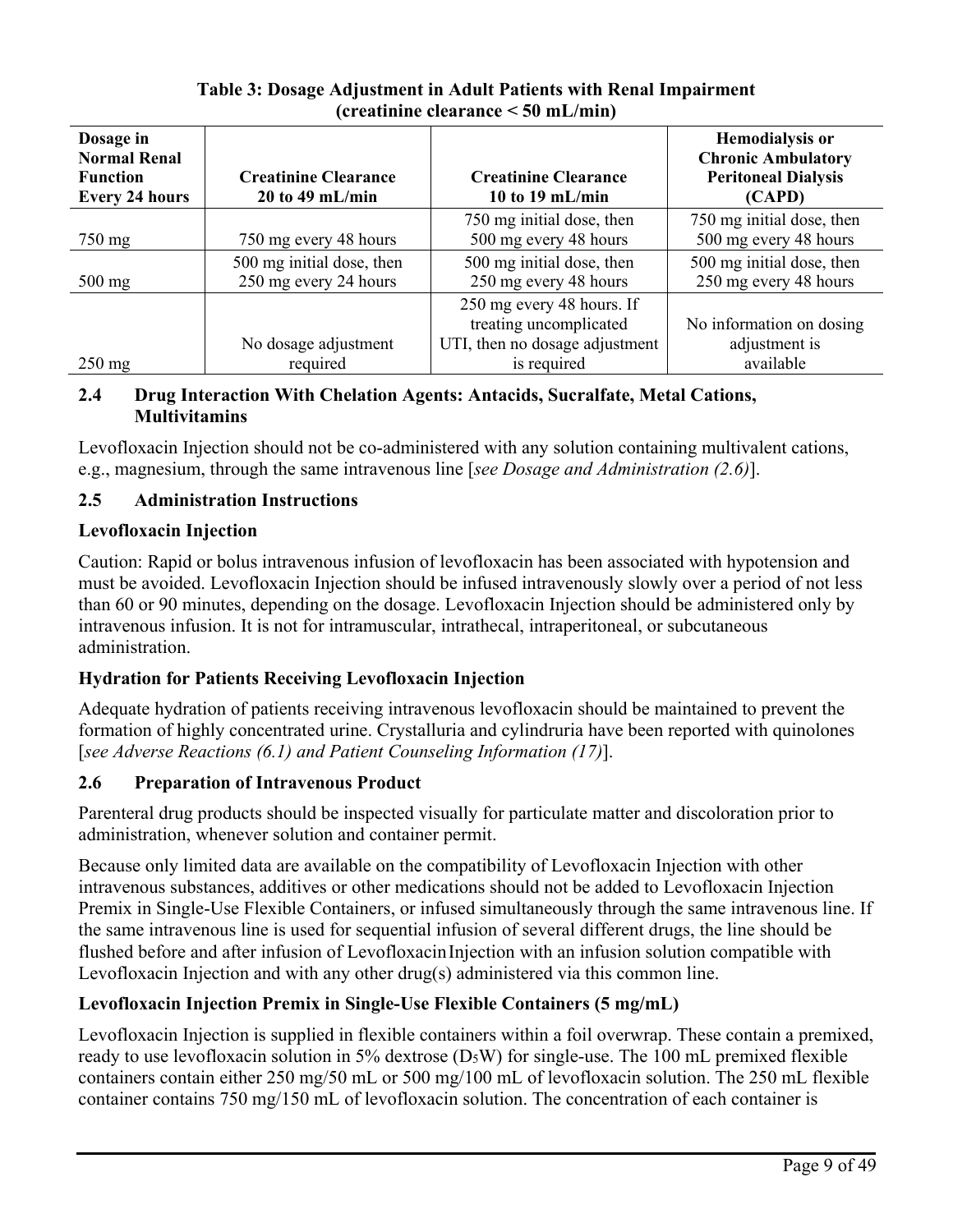5 mg/mL. No further dilution of these preparations is necessary. Because the premix flexible containers are for single-use only, any unused portion should be discarded.

Instructions for the Use of Levofloxacin Injection Premix in Flexible Containers:

- 1. Tear outer wrap at the notch and remove solution container.
- 2. Check the container for minute leaks by squeezing the inner bag firmly. If leaks are found, or if the seal is not intact, discard the solution, as the sterility may be compromised.
- 3. Do not use if the solution is cloudy or a precipitate is present.
- 4. Use sterile equipment.
- 5. **WARNING: Do not use flexible containers in series connections.** Such use could result in air embolism due to residual air being drawn from the primary container before administration of the fluid from the secondary container is complete.

Preparation for Administration:

- 1. Close flow control clamp of administration set.
- 2. Remove cover from port at bottom of container.
- 3. Insert piercing pin of administration set into port with a twisting motion until the pin is firmly seated. **NOTE: See full directions on administration set carton.**
- 4. Suspend container from hanger.
- 5. Squeeze and release drip chamber to establish proper fluid level in chamber during infusion of Levofloxacin Injection Premix in Flexible Containers.
- 6. Open flow control clamp to expel air from set. Close clamp.
- 7. Regulate rate of administration with flow control clamp.

# **3 DOSAGE FORMS AND STRENGTHS**

INJECTION (5 mg/mL in 5% Dextrose) Premix in Single-Use Flexible Containers, for intravenous infusion

- 100 mL container, fill volume 50 mL (equivalent to 250 mg levofloxacin)
- 100 mL container, fill volume 100 mL (equivalent to 500 mg levofloxacin)
- 250 mL container, fill volume 150 mL (equivalent to 750 mg levofloxacin)

# **4 CONTRAINDICATIONS**

Levofloxacin is contraindicated in persons with known hypersensitivity to levofloxacin, or other quinolone antibacterials [*see Warnings and Precautions (5.7)*].

# **5 WARNINGS AND PRECAUTIONS**

## **5.1 Disabling and Potentially Irreversible Serious Adverse Reactions Including Tendinitis and Tendon Rupture, Peripheral Neuropathy, and Central Nervous System Effects**

Fluoroquinolones, including levofloxacin, have been associated with disabling and potentially irreversible serious adverse reactions from different body systems that can occur together in the same patient. Commonly seen adverse reactions include tendinitis, tendon rupture, arthralgia, myalgia, peripheral neuropathy, and central nervous system effects (hallucinations, anxiety, depression, insomnia, severe headaches, and confusion). These reactions can occur within hours to weeks after starting levofloxacin. Patients of any age or without pre-existing risk factors have experienced these adverse reactions [*see Warnings and Precautions (5.2, 5.3, 5.4)*]*.*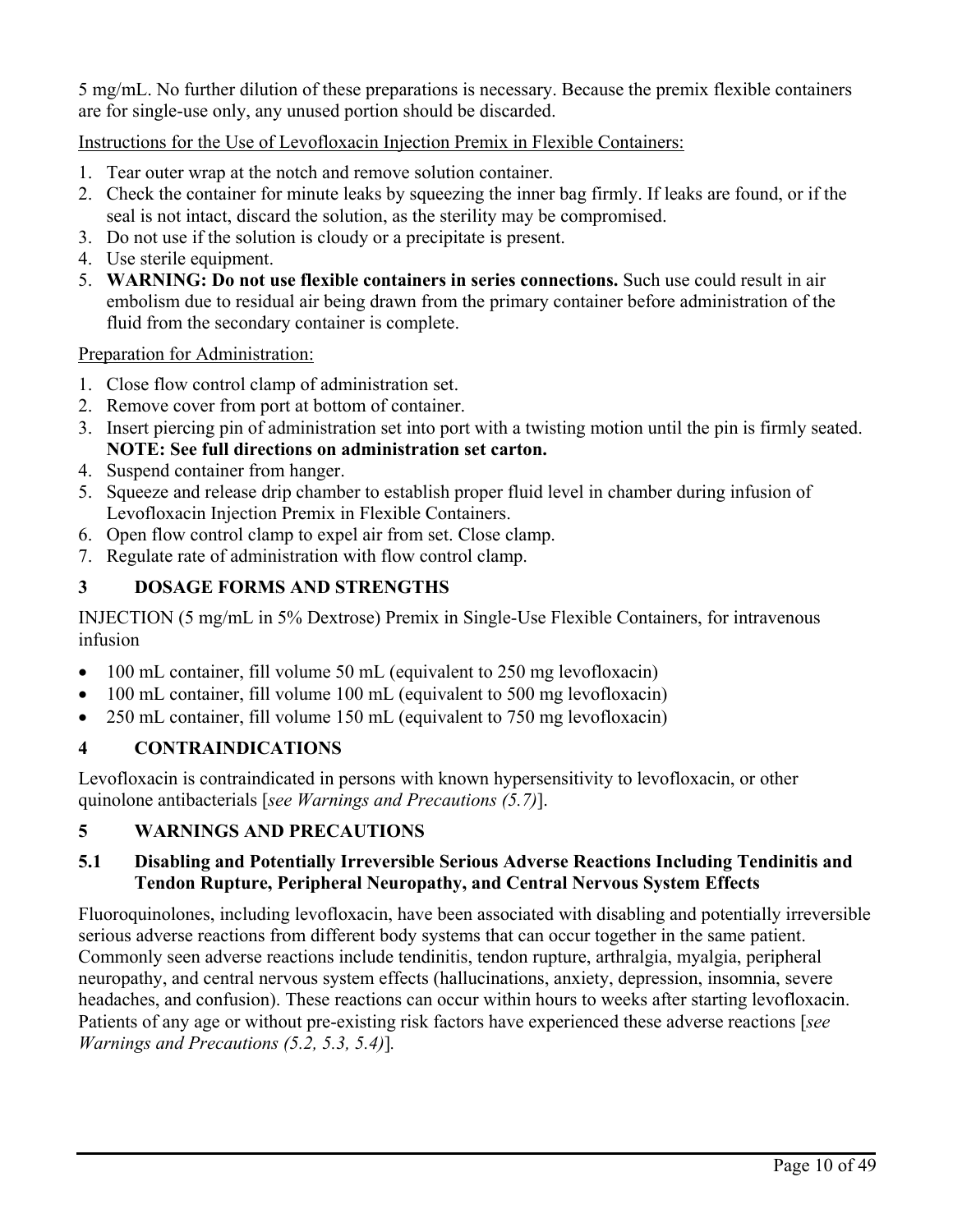Discontinue levofloxacin immediately at the first signs or symptoms of any serious adverse reaction. In addition, avoid the use of fluoroquinolones, including levofloxacin, in patients who have experienced any of these serious adverse reactions associated with fluoroquinolones.

# **5.2 Tendinitis and Tendon Rupture**

Fluoroquinolones, including levofloxacin, have been associated with an increased risk of tendinitis and tendon rupture in all ages [*see Warnings and Precautions (5.1) and Adverse Reactions (6.2)*]. This adverse reaction most frequently involves the Achilles tendon and has also been reported with the rotator cuff (the shoulder), the hand, the biceps, the thumb, and other tendon sites. Tendinitis or tendon rupture can occur within hours or days of starting levofloxacin or as long as several months after completion of fluoroquinolone therapy. Tendinitis and tendon rupture can occur bilaterally.

The risk of developing fluoroquinolone-associated tendinitis and tendon rupture is increased in patients over 60 years of age, in those taking corticosteroid drugs, and in patients with kidney, heart or lung transplants. Other factors that may independently increase the risk of tendon rupture include strenuous physical activity, renal failure, and previous tendon disorders such as rheumatoid arthritis. Tendinitis and tendon rupture have been reported in patients taking fluoroquinolones who do not have the above risk factors. Discontinue levofloxacin immediately if the patient experiences pain, swelling, inflammation or rupture of a tendon. Patients should be advised to rest at the first sign of tendinitis or tendon rupture, and to contact their healthcare provider regarding changing to a non-quinolone antimicrobial drug. Avoid levofloxacin in patients who have a history of tendon disorders or tendon rupture [*see Adverse Reactions (6.3); Patient Counseling Information (17)*].

# **5.3 Peripheral Neuropathy**

Fluoroquinolones, including levofloxacin, have been associated with an increased risk of peripheral neuropathy. Cases of sensory or sensorimotor axonal polyneuropathy affecting small and/or large axons resulting in paresthesias, hypoesthesias, dysesthesias and weakness have been reported in patients receiving fluoroquinolones, including levofloxacin. Symptoms may occur soon after initiation of levofloxacin and may be irreversible in some patients [*see Warnings and Precautions (5.1) and Adverse Reactions (6.1, 6.2)*].

Discontinue levofloxacin immediately if the patient experiences symptoms of neuropathy including pain, burning, tingling, numbness, and/or weakness or other alterations of sensation including light touch, pain, temperature, position sense, and vibratory sensation. Avoid fluoroquinolones, including levofloxacin, in patients who have previously experienced peripheral neuropathy [*see Adverse Reactions (6)*, *Patient Counseling Information (17)*].

# **5.4 Central Nervous System Effects**

# **Psychiatric Adverse Reactions**

Fluoroquinolones, including levofloxacin, have been associated with an increased risk of psychiatric adverse reactions, including: toxic psychoses, hallucinations, or paranoia; depression, or suicidal thoughts; anxiety, agitation, restlessness, or nervousness; confusion, delirium, disorientation, or disturbances in attention; insomnia or nightmares; memory impairment. Attempted or completed suicide has been reported, especially in patients with a medical history of depression, or an underlying risk factor for depression. These reactions may occur following the first dose. If these reactions occur in patients receiving levofloxacin, discontinue levofloxacin and institute appropriate measures [*see Adverse Reactions (6.1)*].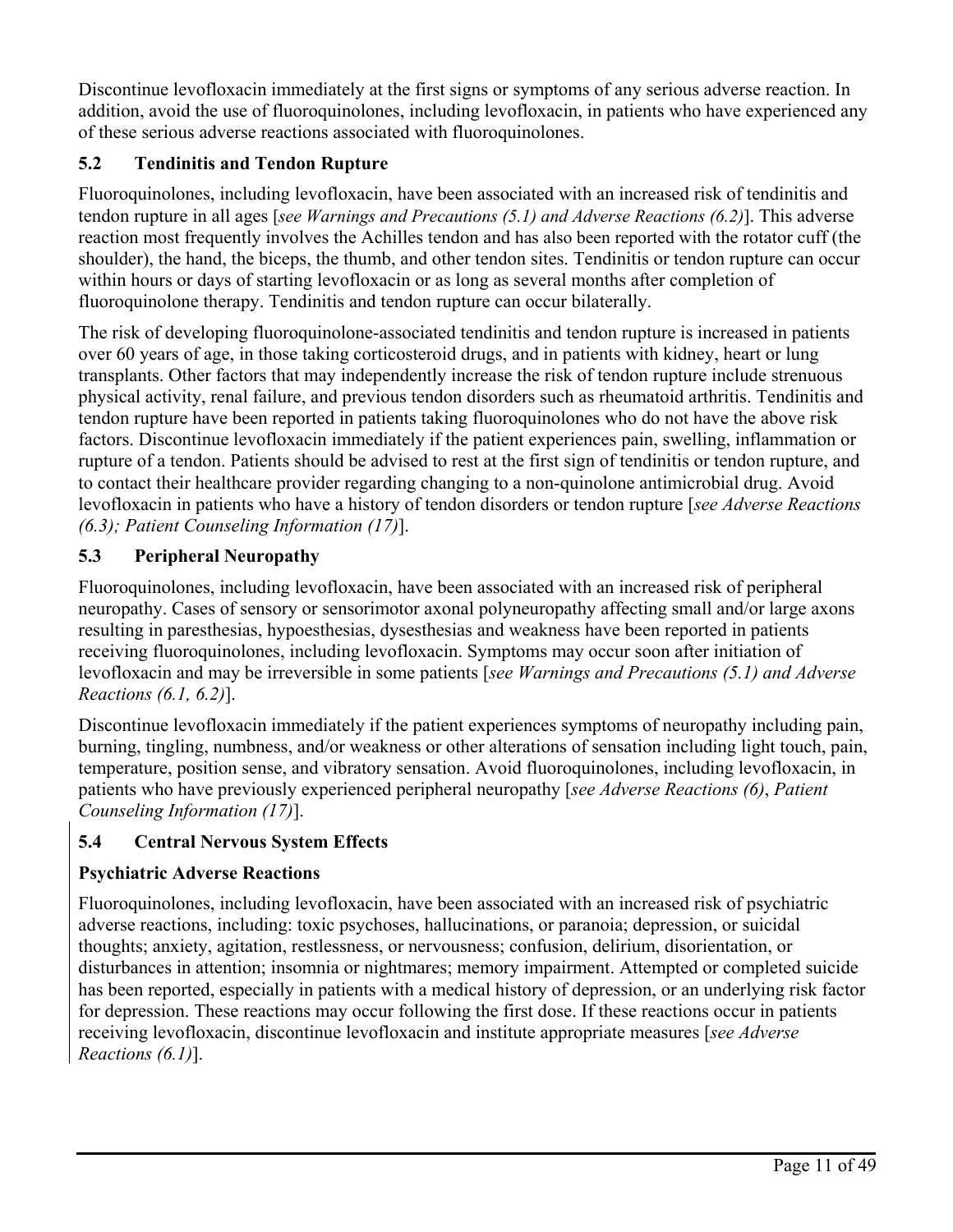# **Central Nervous System Adverse Reactions of Seizures, Increased Intracranial Pressure, and Tremors**

Fluoroquinolones, including levofloxacin, have been associated with an increased risk of seizures (convulsions), increased intracranial pressure (including pseudotumor cerebri), tremors, and lightheadedness. As with other fluoroquinolones, levofloxacin should be used with caution in patients with a known or suspected central nervous system (CNS) disorder that may predispose them to seizures or lower the seizure threshold (e.g., severe cerebral arteriosclerosis, epilepsy) or in the presence of other risk factors that may predispose them to seizures or lower the seizure threshold (e.g., certain drug therapy, renal dysfunction). If these reactions occur in patients receiving levofloxacin, discontinue levofloxacin and institute appropriate measures [*see Adverse Reactions (6)*; *Drug Interactions (7.4*, *7.5)*; *Patient Counseling Information (17)*].

# **5.5 Exacerbation of Myasthenia Gravis**

Fluoroquinolones, including levofloxacin, have neuromuscular blocking activity and may exacerbate muscle weakness in patients with myasthenia gravis. Postmarketing serious adverse reactions including deaths and requirement for ventilatory support, have been associated with fluoroquinolone use in patients with myasthenia gravis. Avoid levofloxacin in patients with a known history of myasthenia gravis [*see Adverse Reactions (6.3); Patient Counseling Information (17)*].

## **5.6 Other Serious and Sometimes Fatal Adverse Reactions**

Other serious and sometimes fatal adverse reactions, some due to hypersensitivity, and some due to uncertain etiology, have been reported rarely in patients receiving therapy with fluoroquinolones, including levofloxacin. These events may be severe and generally occur following the administration of multiple doses. Clinical manifestations may include one or more of the following:

- fever, rash, or severe dermatologic reactions (e.g., toxic epidermal necrolysis, Stevens-Johnson Syndrome);
- vasculitis; arthralgia; myalgia; serum sickness;
- allergic pneumonitis;
- interstitial nephritis; acute renal insufficiency or failure;
- hepatitis; jaundice; acute hepatic necrosis or failure;
- anemia, including hemolytic and aplastic; thrombocytopenia, including thrombotic thrombocytopenic purpura; leukopenia; agranulocytosis; pancytopenia; and/or other hematologic abnormalities.

Discontinue levofloxacin immediately at the first appearance of skin rash, jaundice, or any other sign of hypersensitivity and institute supportive measures [*see Adverse Reactions (6); Patient Counseling Information (17)*].

## **5.7 Hypersensitivity Reactions**

Serious and occasionally fatal hypersensitivity and/or anaphylactic reactions have been reported in patients receiving therapy with fluoroquinolones, including levofloxacin. These reactions often occur following the first dose. Some reactions have been accompanied by cardiovascular collapse, hypotension/shock, seizure, loss of consciousness, tingling, angioedema (including tongue, laryngeal, throat, or facial edema/swelling), airway obstruction (including bronchospasm, shortness of breath, and acute respiratory distress), dyspnea, urticaria, itching, and other serious skin reactions. Levofloxacin should be discontinued immediately at the first appearance of a skin rash or any other sign of hypersensitivity. Serious acute hypersensitivity reactions may require treatment with epinephrine and other resuscitative measures, including oxygen, intravenous fluids, antihistamines, corticosteroids, pressor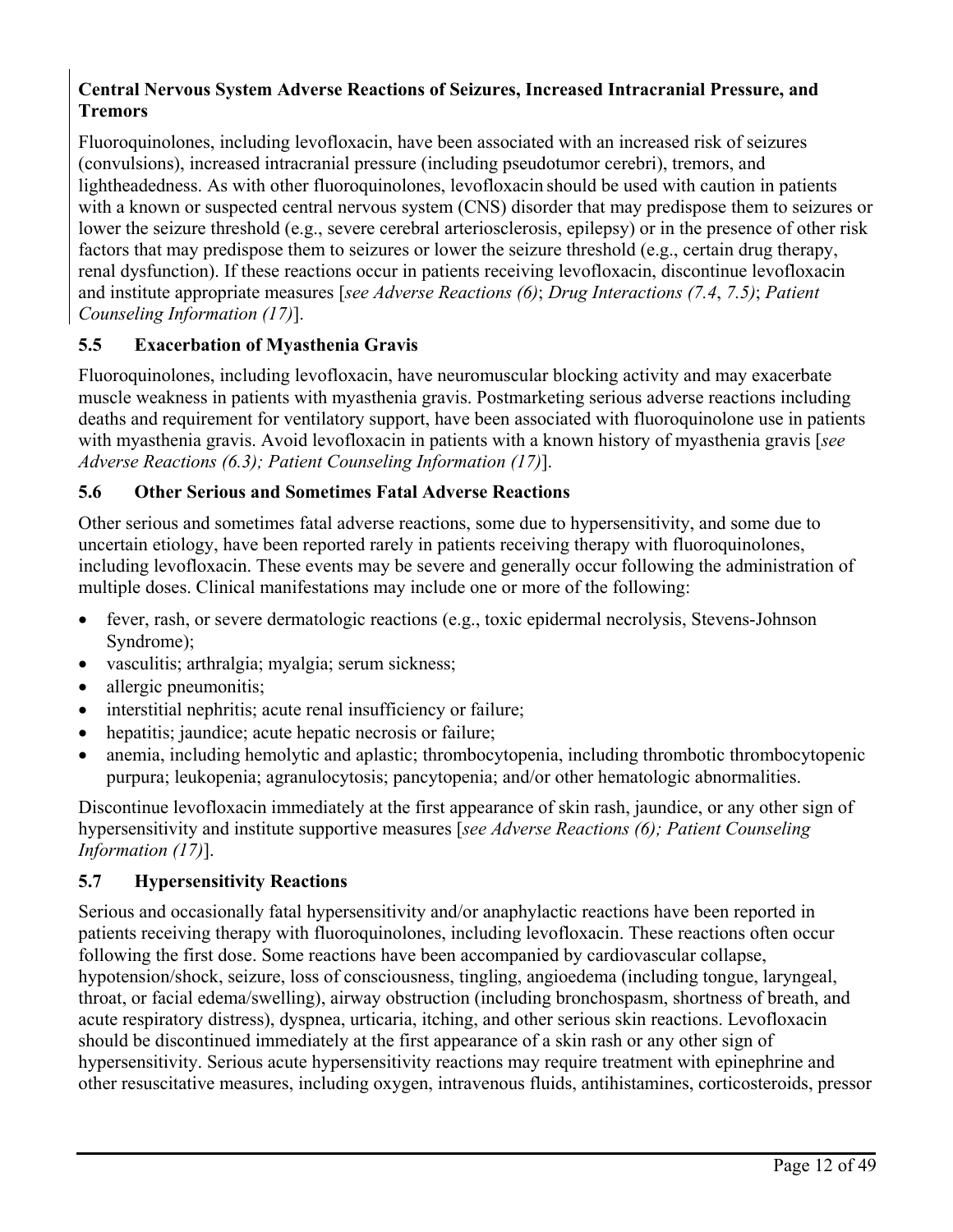amines, and airway management, as clinically indicated [*see Adverse Reactions (6); Patient Counseling Information (17)*].

# **5.8 Hepatotoxicity**

Post-marketing reports of severe hepatotoxicity (including acute hepatitis and fatal events) have been received for patients treated with levofloxacin. No evidence of serious drug-associated hepatotoxicity was detected in clinical trials of over 7,000 patients. Severe hepatotoxicity generally occurred within 14 days of initiation of therapy and most cases occurred within 6 days. Most cases of severe hepatotoxicity were not associated with hypersensitivity [*see Warnings and Precautions (5.6)*]*.* The majority of fatal hepatotoxicity reports occurred in patients 65 years of age or older and most were not associated with hypersensitivity. Levofloxacin should be discontinued immediately if the patient develops signs and symptoms of hepatitis [*see Adverse Reactions (6); Patient Counseling Information (17)*]*.*

# **5.9 Risk of Aortic Aneurysm and Dissection**

Epidemiologic studies report an increased rate of aortic aneurysm and dissection within two months following use of fluoroquinolones, particularly in elderly patients. The cause for the increased risk has not been identified. In patients with a known aortic aneurysm or patients who are at greater risk for aortic aneurysms, reserve levofloxacin for use only when there are no alternative antibacterial treatments available.

# **5.10** *Clostridium difficile***-Associated Diarrhea**

*Clostridium difficile*-associated diarrhea (CDAD) has been reported with use of nearly all antibacterial agents, including levofloxacin, and may range in severity from mild diarrhea to fatal colitis. Treatment with antibacterial agents alters the normal flora of the colon leading to overgrowth of *C. difficile*.

*C. difficile* produces toxins A and B which contribute to the development of CDAD. Hypertoxin producing strains of *C. difficile* cause increased morbidity and mortality, as these infections can be refractory to antimicrobial therapy and may require colectomy. CDAD must be considered in all patients who present with diarrhea following antibiotic use. Careful medical history is necessary since CDAD has been reported to occur over two months after the administration of antibacterial agents.

If CDAD is suspected or confirmed, ongoing antibiotic use not directed against *C. difficile* may need to be discontinued. Appropriate fluid and electrolyte management, protein supplementation, antibiotic treatment of *C. difficile*, and surgical evaluation should be instituted as clinically indicated [*see Adverse Reactions (6.2), Patient Counseling Information (17)*].

# **5.11 Prolongation of the QT Interval**

Some fluoroquinolones, including levofloxacin, have been associated with prolongation of the QT interval on the electrocardiogram and infrequent cases of arrhythmia. Rare cases of torsade de pointes have been spontaneously reported during postmarketing surveillance in patients receiving fluoroquinolones, including levofloxacin. Levofloxacin should be avoided in patients with known prolongation of the QT interval, patients with uncorrected hypokalemia, and patients receiving Class IA (quinidine, procainamide), or Class III (amiodarone, sotalol) antiarrhythmic agents. Elderly patients may be more susceptible to drug-associated effects on the QT interval [*see Adverse Reactions (6.3), Use in Specific Populations (8.5), and Patient Counseling Information (17)*].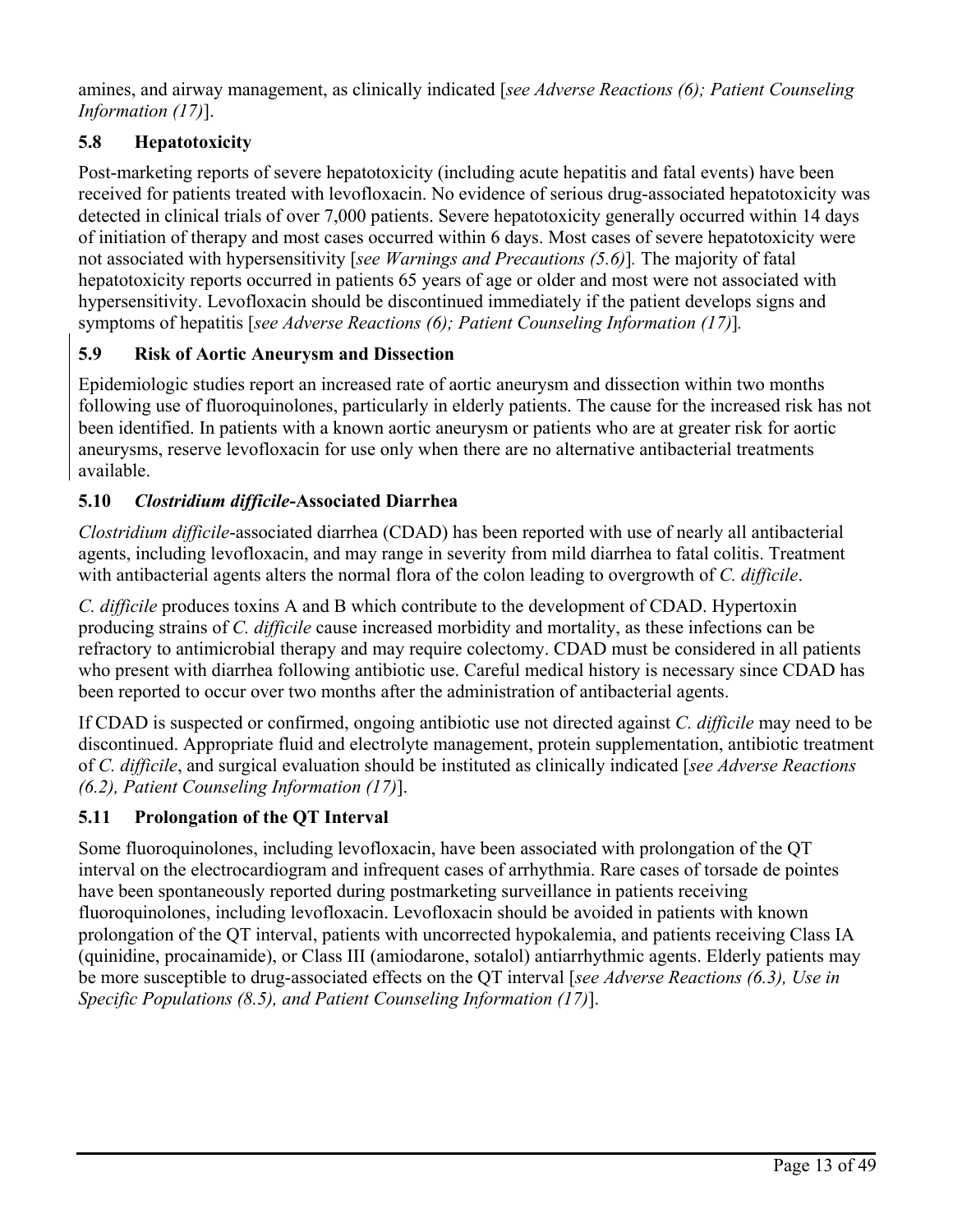# **5.12 Musculoskeletal Disorders in Pediatric Patients and Arthropathic Effects in Animals**

Levofloxacin is indicated in pediatric patients (6 months of age and older) only for the prevention of inhalational anthrax (post-exposure) and for plague [*see Indications and Usage (1.7, 1.8)*]*.* An increased incidence of musculoskeletal disorders (arthralgia, arthritis, tendinopathy, and gait abnormality) compared to controls has been observed in pediatric patients receiving levofloxacin [*see Use in Specific Populations (8.4)*].

In immature rats and dogs, the oral and intravenous administration of levofloxacin resulted in increased osteochondrosis. Histopathological examination of the weight-bearing joints of immature dogs dosed with levofloxacin revealed persistent lesions of the cartilage. Other fluoroquinolones also produce similar erosions in the weight-bearing joints and other signs of arthropathy in immature animals of various species [*see Animal Toxicology and/or Pharmacology (13.2)*].

## **5.13 Blood Glucose Disturbances**

Fluoroquinolones, including levofloxacin, have been associated with disturbances of blood glucose, including symptomatic hyperglycemia and hypoglycemia, usually in diabetic patients receiving concomitant treatment with an oral hypoglycemic agent (e.g., glyburide) or with insulin. In these patients, careful monitoring of blood glucose is recommended. Severe cases of hypoglycemia resulting in coma or death have been reported. If a hypoglycemic reaction occurs in a patient being treated with levofloxacin, discontinue levofloxacin and initiate appropriate therapy immediately [*see Adverse Reactions (6.2); Drug Interactions (7.3); Patient Counseling Information (17)*].

## **5.14 Photosensitivity/Phototoxicity**

Moderate to severe photosensitivity/phototoxicity reactions, the latter of which may manifest as exaggerated sunburn reactions (e.g., burning, erythema, exudation, vesicles, blistering, edema) involving areas exposed to light (typically the face, "V" area of the neck, extensor surfaces of the forearms, dorsa of the hands), can be associated with the use of fluoroquinolones after sun or UV light exposure. Therefore, excessive exposure to these sources of light should be avoided. Drug therapy should be discontinued if photosensitivity/phototoxicity occurs [*see Adverse Reactions (6.3); Patient Counseling Information (17)*].

## **5.15 Development of Drug Resistant Bacteria**

Prescribing levofloxacin in the absence of a proven or strongly suspected bacterial infection or a prophylactic indication is unlikely to provide benefit to the patient and increases the risk of the development of drug-resistant bacteria [*see Patient Counseling Information (17)*].

# **6 ADVERSE REACTIONS**

## **6.1 Serious and Otherwise Important Adverse Reactions**

The following serious and otherwise important adverse drug reactions are discussed in greater detail in other sections of labeling:

- Disabling and Potentially Irreversible Serious Adverse Reactions [*see Warnings and Precautions (5.1)*]
- Tendinitis and Tendon Rupture [*see Warnings and Precautions (5.2)*]
- Peripheral Neuropathy [*see Warnings and Precautions (5.3)*]
- Central Nervous System Effects [*see Warnings and Precautions (5.4)*]
- Exacerbation of Myasthenia Gravis [*see Warnings and Precautions (5.5)*]
- Other Serious and Sometimes Fatal Reactions [*see Warnings and Precautions (5.6)*]
- Hypersensitivity Reactions [*see Warnings and Precautions (5.7)*]
- Hepatotoxicity [*see Warnings and Precautions (5.8)*]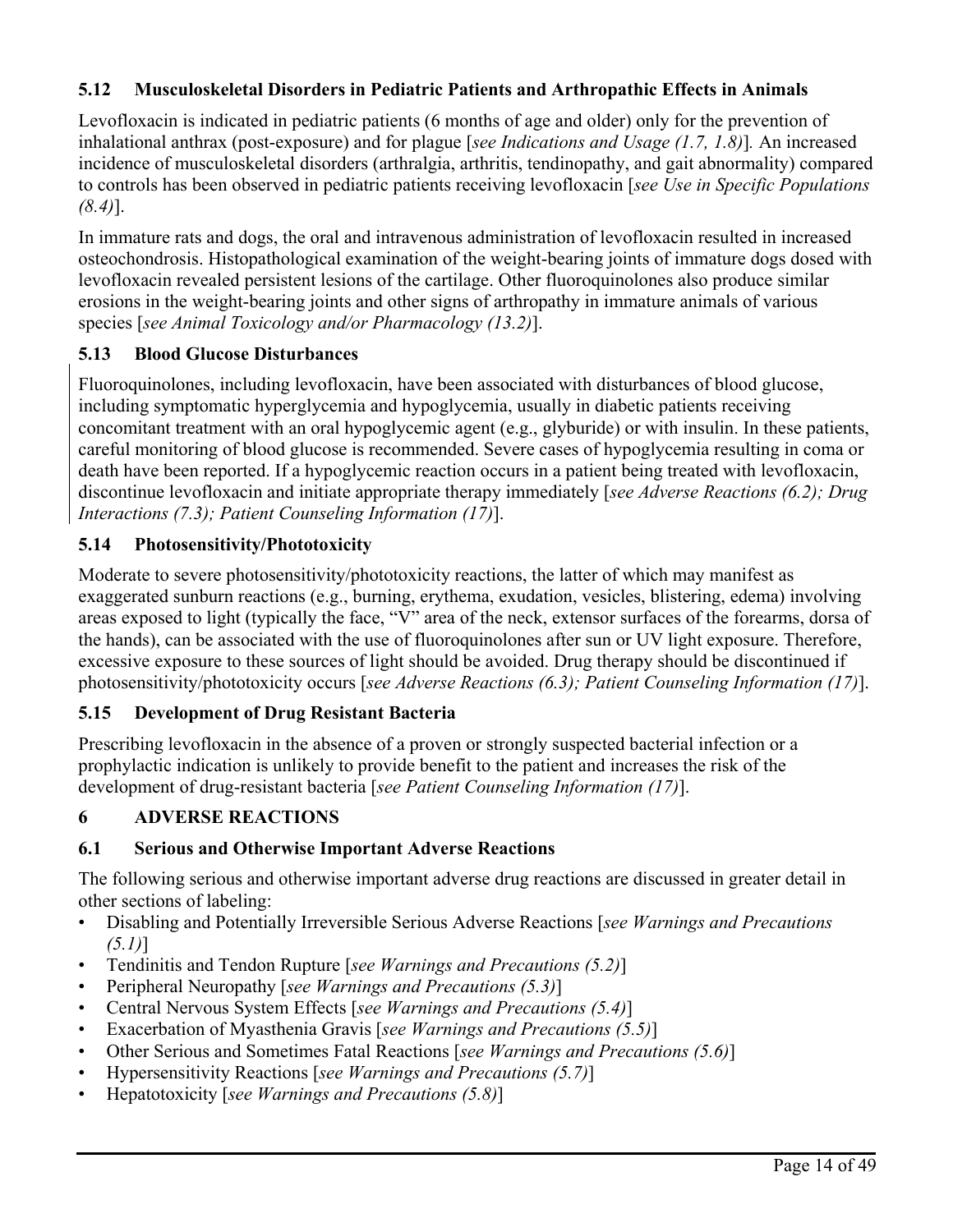- *Clostridium difficile*-Associated Diarrhea [*see Warnings and Precautions (5.10)*]
- Prolongation of the QT Interval [*see Warnings and Precautions (5.11)*]
- Musculoskeletal Disorders in Pediatric Patients [*see Warnings and Precautions (5.12)*]
- Blood Glucose Disturbances *[see Warnings and Precautions (5.13)]*
- Photosensitivity/Phototoxicity [*see Warnings and Precautions (5.14)*]
- Development of Drug Resistant Bacteria [*see Warnings and Precautions (5.15)*]

Hypotension has been associated with rapid or bolus intravenous infusion of levofloxacin. Levofloxacin should be infused slowly over 60 to 90 minutes, depending on dosage [*see Dosage and Administration (2.5)*].

Crystalluria and cylindruria have been reported with quinolones, including levofloxacin. Therefore, adequate hydration of patients receiving levofloxacin should be maintained to prevent the formation of a highly concentrated urine [*see Dosage and Administration (2.5)*].

## **6.2 Clinical Trial Experience**

Because clinical trials are conducted under widely varying conditions, adverse reaction rates observed in the clinical trials of a drug cannot be directly compared to rates in the clinical trials of another drug and may not reflect the rates observed in practice.

The data described below reflect exposure to levofloxacin in 7,537 patients in 29 pooled Phase 3 clinical trials. The population studied had a mean age of 50 years (approximately 74% of the population was <65 years of age), 50% were male, 71% were Caucasian, 19% were Black. Patients were treated with levofloxacin for a wide variety of infectious diseases [*see Indications and Usage (1)*]. Patients received levofloxacin doses of 750 mg once daily, 250 mg once daily, or 500 mg once or twice daily. Treatment duration was usually 3-14 days, and the mean number of days on therapy was 10 days.

The overall incidence, type and distribution of adverse reactions was similar in patients receiving levofloxacin doses of 750 mg once daily, 250 mg once daily, and 500 mg once or twice daily. Discontinuation of levofloxacin due to adverse drug reactions occurred in 4.3% of patients overall, 3.8% of patients treated with the 250 mg and 500 mg doses and 5.4% of patients treated with the 750 mg dose. The most common adverse drug reactions leading to discontinuation with the 250 and 500 mg doses were gastrointestinal  $(1.4\%)$ , primarily nausea  $(0.6\%)$ ; vomiting  $(0.4\%)$ ; dizziness  $(0.3\%)$ ; and headache (0.2%). The most common adverse drug reactions leading to discontinuation with the 750 mg dose were gastrointestinal  $(1.2\%)$ , primarily nausea  $(0.6\%)$ , vomiting  $(0.5\%)$ ; dizziness  $(0.3\%)$ ; and headache  $(0.3\%)$ .

Adverse reactions occurring in  $\geq$ 1% of levofloxacin-treated patients and less common adverse reactions, occurring in 0.1 to <1% of levofloxacin-treated patients, are shown in Table 4 and Table 5, respectively. The most common adverse drug reactions  $(≥3%)$  are nausea, headache, diarrhea, insomnia, constipation, and dizziness.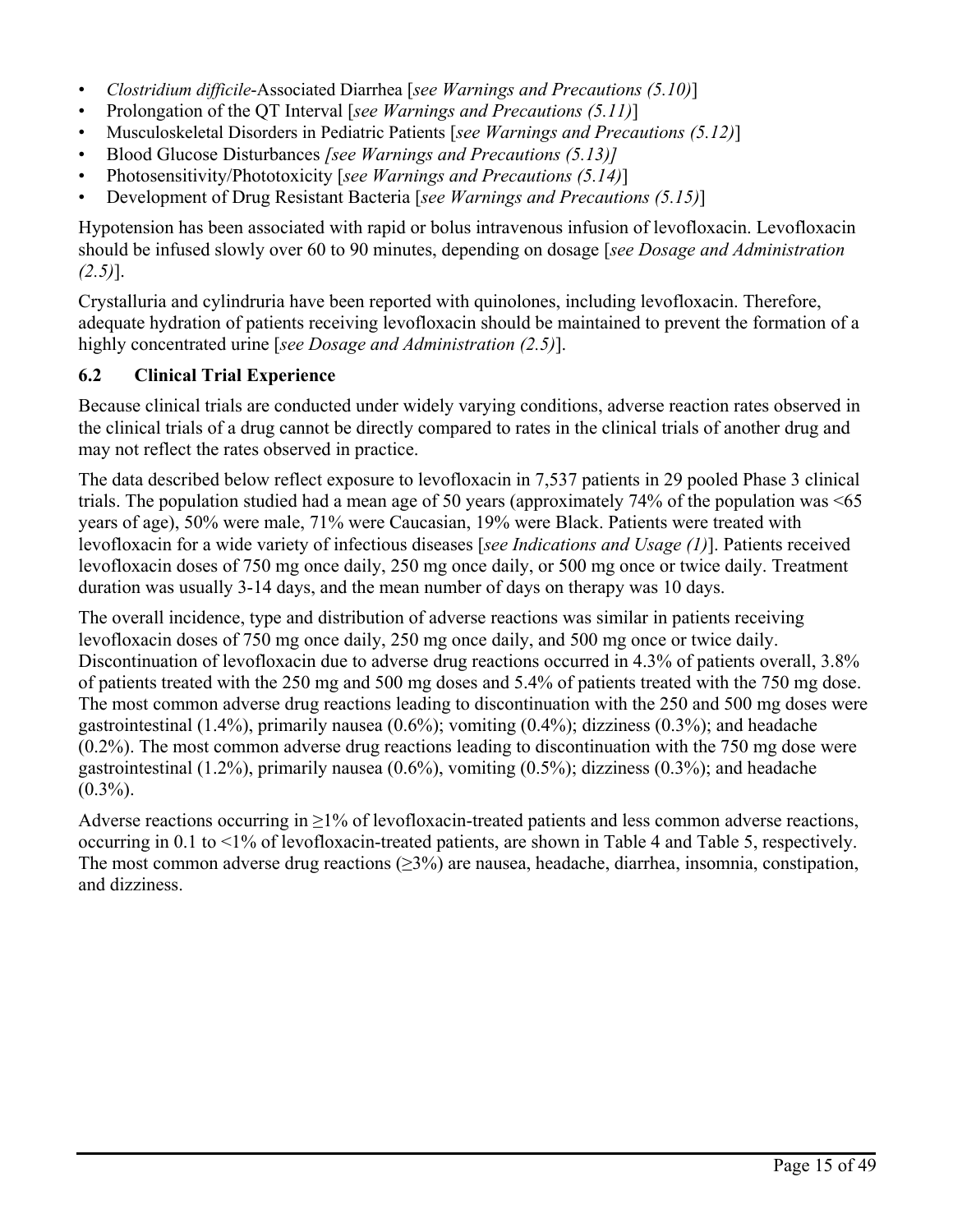| <b>System/Organ Class</b>                                             | <b>Adverse Reaction</b>                                                       | $\frac{0}{0}$<br>$(N=7,537)$ |
|-----------------------------------------------------------------------|-------------------------------------------------------------------------------|------------------------------|
| <b>Infections and Infestations</b>                                    | moniliasis                                                                    |                              |
| <b>Psychiatric Disorders</b>                                          | insomnia* [see Warnings and Precautions (5.4)]                                | 4                            |
| <b>Nervous System Disorders</b>                                       | headache<br>dizziness [see Warnings and Precautions $(5.4)$ ]                 | 6<br>3                       |
| <b>Respiratory, Thoracic and</b><br><b>Mediastinal Disorders</b>      | dyspnea [see Warnings and Precautions $(5.7)$ ]                               |                              |
| <b>Gastrointestinal Disorders</b>                                     | nausea<br>diarrhea<br>constipation<br>abdominal pain<br>vomiting<br>dyspepsia | 3<br>2<br>2                  |
| <b>Skin and Subcutaneous Tissue</b><br><b>Disorders</b>               | rash [see Warnings and Precautions $(5.7)$ ]<br>pruritus                      | າ                            |
| <b>Reproductive System and</b><br><b>Breast Disorders</b>             | vaginitis                                                                     | $1^{\dagger}$                |
| <b>General Disorders and</b><br><b>Administration Site Conditions</b> | edema<br>injection site reaction<br>chest pain                                |                              |

**Table 4: Common (≥1%) Adverse Reactions Reported in Clinical Trials with Levofloxacin**

\*  $N=7,274$ <br>  $N=3,758$ 

 $N=3,758$  (women)

Page 16 of 49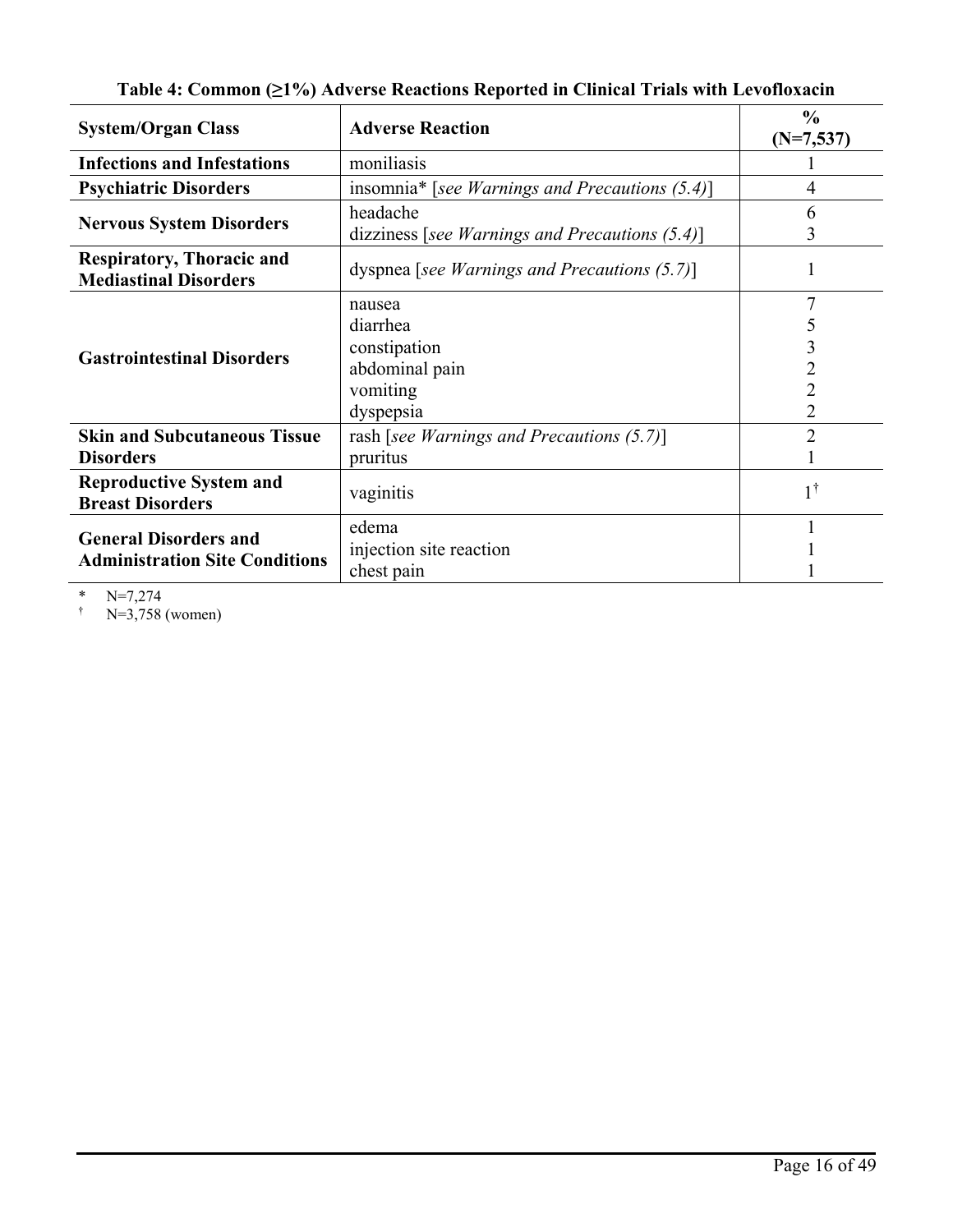| <b>System/Organ Class</b>                              | <b>Adverse Reaction</b>                                                      |
|--------------------------------------------------------|------------------------------------------------------------------------------|
| <b>Infections and Infestations</b>                     | genital moniliasis                                                           |
| <b>Blood and Lymphatic System Disorders</b>            | anemia                                                                       |
|                                                        | thrombocytopenia                                                             |
|                                                        | granulocytopenia                                                             |
|                                                        | [see Warnings and Precautions (5.6)]                                         |
| <b>Immune System Disorders</b>                         | allergic reaction [see Warnings and Precautions (5.6, 5.7)]                  |
| <b>Metabolism and Nutrition Disorders</b>              | hyperglycemia                                                                |
|                                                        | hypoglycemia                                                                 |
|                                                        | [see Warnings and Precautions (5.13)]                                        |
|                                                        | hyperkalemia                                                                 |
| <b>Psychiatric Disorders</b>                           | anxiety                                                                      |
|                                                        | agitation                                                                    |
|                                                        | confusion                                                                    |
|                                                        | depression                                                                   |
|                                                        | hallucination<br>nightmare*                                                  |
|                                                        | [see Warnings and Precautions (5.4)]                                         |
|                                                        | sleep disorder*                                                              |
|                                                        | anorexia                                                                     |
|                                                        | abnormal dreaming*                                                           |
| <b>Nervous System Disorders</b>                        | tremor                                                                       |
|                                                        | convulsions                                                                  |
|                                                        | [see Warnings and Precautions (5.4)]                                         |
|                                                        | paresthesia                                                                  |
|                                                        | [see Warnings and Precautions (5.3)]                                         |
|                                                        | vertigo                                                                      |
|                                                        | hypertonia                                                                   |
|                                                        | hyperkinesias<br>abnormal gait                                               |
|                                                        | somnolence*                                                                  |
|                                                        | syncope                                                                      |
| <b>Respiratory, Thoracic and Mediastinal Disorders</b> | epistaxis                                                                    |
| <b>Cardiac Disorders</b>                               | cardiac arrest                                                               |
|                                                        | palpitation                                                                  |
|                                                        | ventricular tachycardia                                                      |
|                                                        | ventricular arrhythmia                                                       |
| <b>Vascular Disorders</b>                              | phlebitis                                                                    |
| <b>Gastrointestinal Disorders</b>                      | gastritis                                                                    |
|                                                        | stomatitis                                                                   |
|                                                        | pancreatitis                                                                 |
|                                                        | esophagitis                                                                  |
|                                                        | gastroenteritis                                                              |
|                                                        | glossitis                                                                    |
|                                                        | pseudomembranous/ C. difficile colitis [see Warnings and Precautions (5.10)] |
| <b>Hepatobiliary Disorders</b>                         | abnormal hepatic function                                                    |
|                                                        | increased hepatic enzymes<br>increased alkaline phosphatase                  |
| <b>Skin and Subcutaneous Tissue Disorders</b>          | urticaria [see Warnings and Precautions (5.7)]                               |
| <b>Musculoskeletal and Connective Tissue Disorders</b> |                                                                              |
|                                                        | arthralgia<br>tendinitis                                                     |
|                                                        | [see Warnings and Precautions (5.2)]                                         |
|                                                        | myalgia                                                                      |
|                                                        | skeletal pain                                                                |
| <b>Renal and Urinary Disorders</b>                     | abnormal renal function                                                      |
|                                                        | acute renal failure [see Warnings and Precautions (5.6)]                     |

## **Table 5: Less Common (0.1 to 1%) Adverse Reactions Reported in Clinical Trials with Levofloxacin (N=7,537)**

 $N=7,274$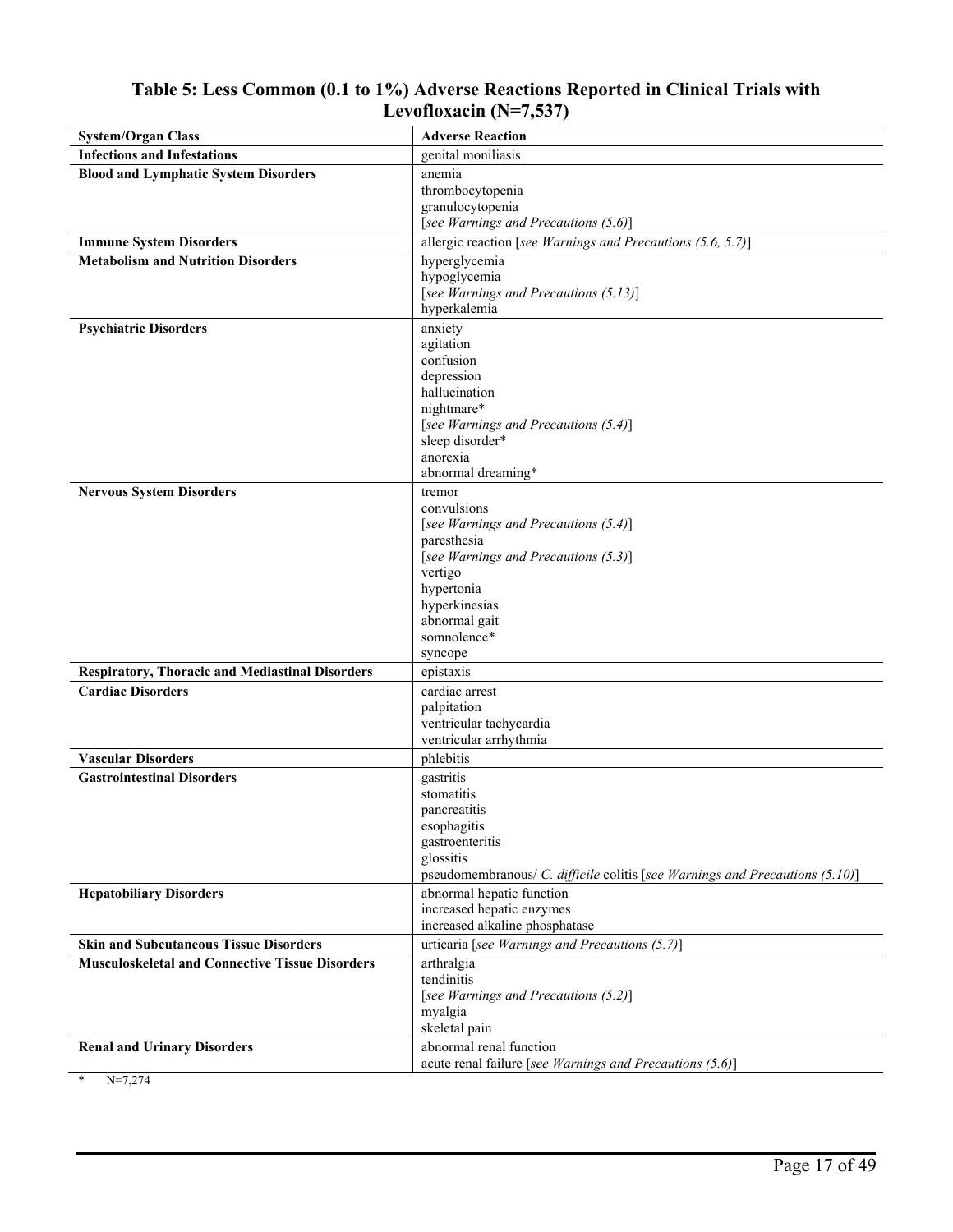In clinical trials using multiple-dose therapy, ophthalmologic abnormalities, including cataracts and multiple punctate lenticular opacities, have been noted in patients undergoing treatment with quinolones, including levofloxacin. The relationship of the drugs to these events is not presently established.

## **6.3 Postmarketing Experience**

Table 6 lists adverse reactions that have been identified during post-approval use of levofloxacin. Because these reactions are reported voluntarily from a population of uncertain size, it is not always possible to reliably estimate their frequency or establish a causal relationship to drug exposure.

| <b>System/Organ Class</b>                              | <b>Adverse Reaction</b>                                                                                                |
|--------------------------------------------------------|------------------------------------------------------------------------------------------------------------------------|
| <b>Blood and Lymphatic System Disorders</b>            | pancytopenia                                                                                                           |
|                                                        | aplastic anemia                                                                                                        |
|                                                        | leukopenia                                                                                                             |
|                                                        | hemolytic anemia                                                                                                       |
|                                                        | [see Warnings and Precautions (5.6)]                                                                                   |
|                                                        | eosinophilia                                                                                                           |
| <b>Immune System Disorders</b>                         | hypersensitivity reactions, sometimes fatal including:                                                                 |
|                                                        | anaphylactic/anaphylactoid reactions                                                                                   |
|                                                        | anaphylactic shock                                                                                                     |
|                                                        | angioneurotic edema                                                                                                    |
|                                                        | serum sickness                                                                                                         |
|                                                        | [see Warnings and Precautions (5.6, 5.7)]                                                                              |
| <b>Psychiatric Disorders</b>                           | psychosis                                                                                                              |
|                                                        | paranoia                                                                                                               |
|                                                        | isolated reports of suicidal ideation, suicide attempt and completed suicide                                           |
|                                                        | [see Warnings and Precautions (5.4)]                                                                                   |
| <b>Nervous System Disorders</b>                        | exacerbation of myasthenia gravis [see Warnings and Precautions (5.5)]                                                 |
|                                                        | anosmia                                                                                                                |
|                                                        | ageusia                                                                                                                |
|                                                        | parosmia                                                                                                               |
|                                                        | dysgeusia                                                                                                              |
|                                                        | peripheral neuropathy (may be irreversible) [see Warnings and Precautions (5.3)]<br>isolated reports of encephalopathy |
|                                                        | abnormal electroencephalogram (EEG)                                                                                    |
|                                                        | dysphonia                                                                                                              |
|                                                        | pseudotumor cerebri [see Warnings and Precautions (5.4)]                                                               |
| <b>Eye Disorders</b>                                   | uveitis                                                                                                                |
|                                                        | vision disturbance, including diplopia                                                                                 |
|                                                        | visual acuity                                                                                                          |
|                                                        | reduced vision                                                                                                         |
|                                                        | blurred scotoma                                                                                                        |
| <b>Ear and Labyrinth Disorders</b>                     | hypoacusis                                                                                                             |
|                                                        | tinnitus                                                                                                               |
| <b>Cardiac Disorders</b>                               | isolated reports of torsade de pointes                                                                                 |
|                                                        | electrocardiogram QT prolonged                                                                                         |
|                                                        | [see Warnings and Precautions (5.11)]                                                                                  |
|                                                        | tachycardia                                                                                                            |
| <b>Vascular Disorders</b>                              | vasodilatation                                                                                                         |
| <b>Respiratory, Thoracic and Mediastinal Disorders</b> | isolated reports of allergic pneumonitis [see Warnings and Precautions (5.6)]                                          |
| <b>Hepatobiliary Disorders</b>                         | hepatic failure (including fatal cases)                                                                                |
|                                                        | hepatitis                                                                                                              |
|                                                        | jaundice                                                                                                               |
|                                                        | [see Warnings and Precautions (5.6), (5.8)]                                                                            |
| <b>Skin and Subcutaneous Tissue Disorders</b>          | bullous eruptions to include:                                                                                          |
|                                                        | Stevens-Johnson Syndrome                                                                                               |
|                                                        | toxic epidermal necrolysis                                                                                             |
|                                                        | Acute Generalized Exanthematous Pustulosis (AGEP)                                                                      |
|                                                        | fixed drug eruptions                                                                                                   |

**Table 6: Postmarketing Reports Of Adverse Drug Reactions**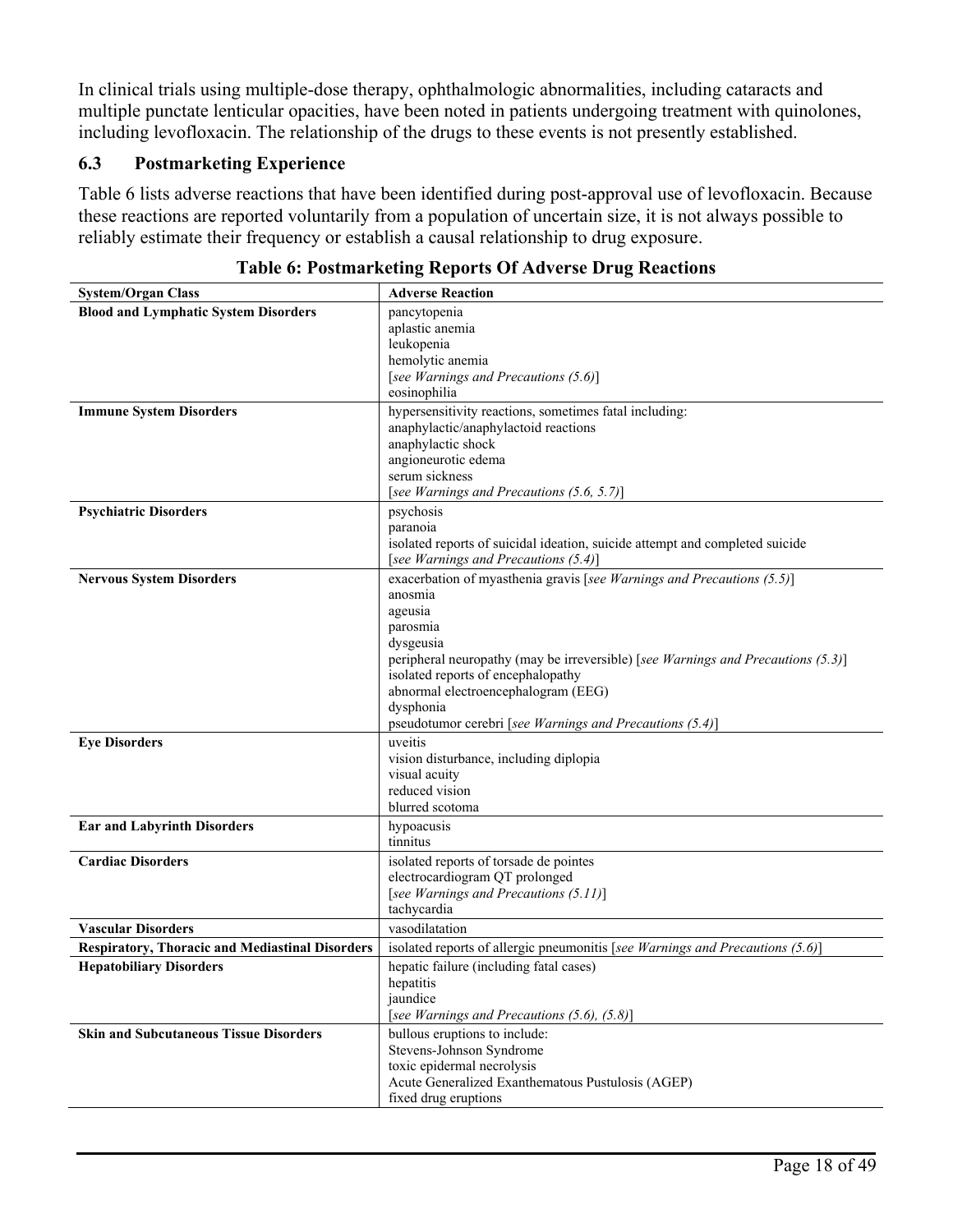| <b>System/Organ Class</b>                                             | <b>Adverse Reaction</b>                                                                                                                                                     |
|-----------------------------------------------------------------------|-----------------------------------------------------------------------------------------------------------------------------------------------------------------------------|
|                                                                       | erythema multiforme<br>[see Warnings and Precautions (5.6)]<br>photosensitivity/phototoxicity reaction [see Warnings and Precautions (5.14)]<br>leukocytoclastic vasculitis |
| <b>Musculoskeletal and Connective Tissue Disorders</b>                | tendon rupture [see Warnings and Precautions $(5.2)$ ]<br>muscle injury, including rupture<br>rhabdomyolysis                                                                |
| <b>Renal and Urinary Disorders</b>                                    | interstitial nephritis [see Warnings and Precautions $(5.6)$ ]                                                                                                              |
| <b>General Disorders and Administration Site</b><br><b>Conditions</b> | multi-organ failure<br>pyrexia                                                                                                                                              |
| Investigations                                                        | prothrombin time prolonged<br>international normalized ratio prolonged<br>muscle enzymes increased                                                                          |

# **7 DRUG INTERACTIONS**

## **7.1 Chelation Agents: Antacids, Sucralfate, Metal Cations, Multivitamins**

### **Levofloxacin Injection**

There are no data concerning an interaction of intravenous fluoroquinolones with oral antacids, sucralfate, multivitamins, didanosine, or metal cations. However, no fluoroquinolone should be co-administered with any solution containing multivalent cations, e.g., magnesium, through the same intravenous line [*see Dosage and Administration (2.5)*].

## **7.2 Warfarin**

No significant effect of levofloxacin on the peak plasma concentrations, AUC, and other disposition parameters for R- and S- warfarin was detected in a clinical study involving healthy volunteers. Similarly, no apparent effect of warfarin on levofloxacin absorption and disposition was observed. However, there have been reports during the postmarketing experience in patients that levofloxacin enhances the effects of warfarin. Elevations of the prothrombin time in the setting of concurrent warfarin and levofloxacin use have been associated with episodes of bleeding. Prothrombin time, International Normalized Ratio (INR), or other suitable anticoagulation tests should be closely monitored if levofloxacin is administered concomitantly with warfarin. Patients should also be monitored for evidence of bleeding [*see Adverse Reactions (6.3); Patient Counseling Information (17)*].

### **7.3 Antidiabetic Agents**

Disturbances of blood glucose, including hyperglycemia and hypoglycemia, have been reported in patients treated concomitantly with fluoroquinolones and an antidiabetic agent. Therefore, careful monitoring of blood glucose is recommended when these agents are co-administered [*see Warnings and Precautions (5.13); Adverse Reactions (6.2), Patient Counseling Information (17)*].

## **7.4 Non-Steroidal Anti-Inflammatory Drugs**

The concomitant administration of a non-steroidal anti-inflammatory drug with a fluoroquinolone, including levofloxacin, may increase the risk of CNS stimulation and convulsive seizures [*see Warnings and Precautions (5.4)*].

### **7.5 Theophylline**

No significant effect of levofloxacin on the plasma concentrations, AUC, and other disposition parameters for theophylline was detected in a clinical study involving healthy volunteers. Similarly, no apparent effect of theophylline on levofloxacin absorption and disposition was observed. However, concomitant administration of other fluoroquinolones with theophylline has resulted in prolonged elimination half-life,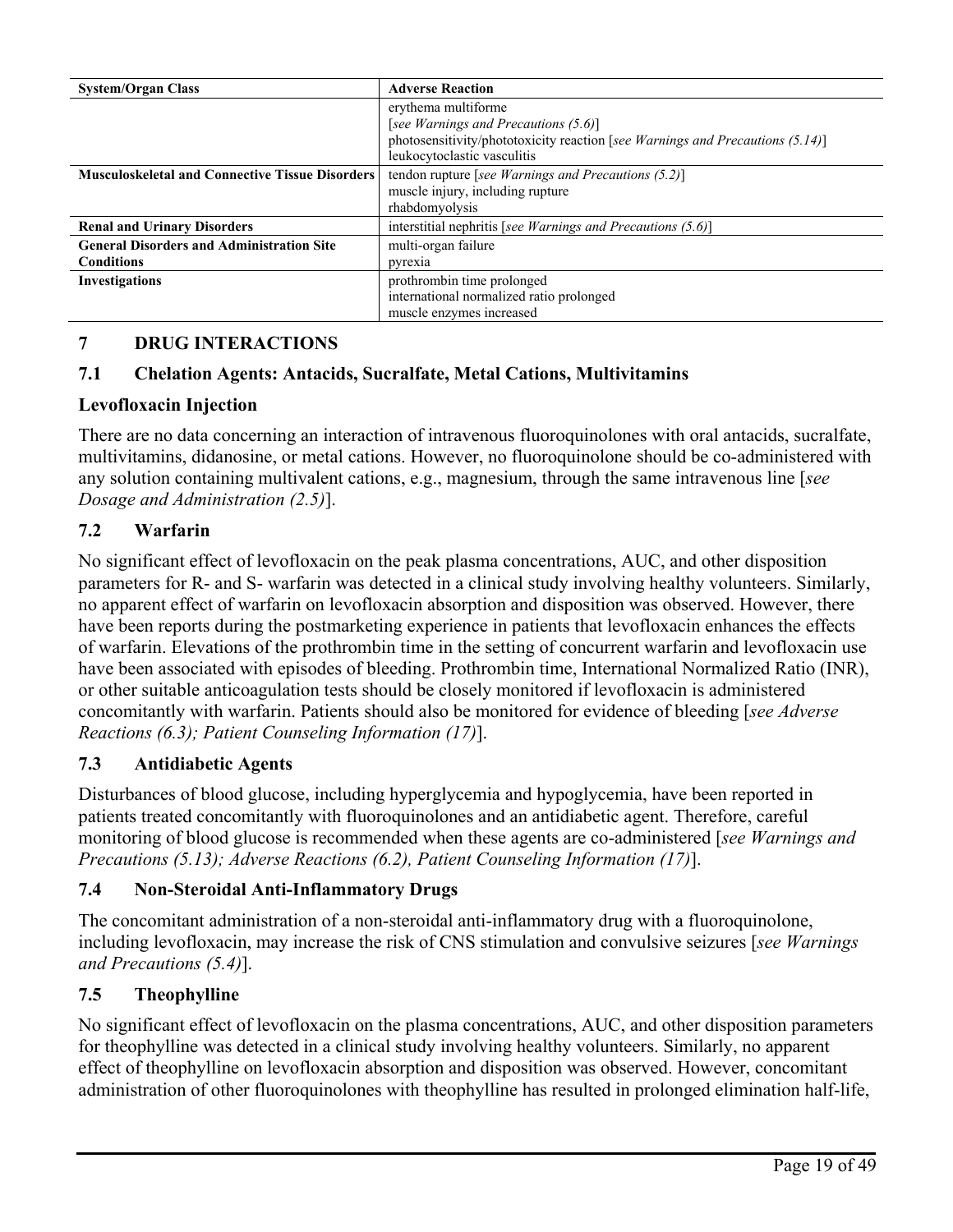elevated serum theophylline levels, and a subsequent increase in the risk of theophylline-related adverse reactions in the patient population. Therefore, theophylline levels should be closely monitored and appropriate dosage adjustments made when levofloxacin is co-administered. Adverse reactions, including seizures, may occur with or without an elevation in serum theophylline levels [*see Warnings and Precautions (5.4)*].

# **7.6 Cyclosporine**

No significant effect of levofloxacin on the peak plasma concentrations, AUC, and other disposition parameters for cyclosporine was detected in a clinical study involving healthy volunteers. However, elevated serum levels of cyclosporine have been reported in the patient population when co-administered with some other fluoroquinolones. Levofloxacin  $C_{\text{max}}$  and ke were slightly lower while  $T_{\text{max}}$  and t<sub>1/2</sub> were slightly longer in the presence of cyclosporine than those observed in other studies without concomitant medication. The differences, however, are not considered to be clinically significant. Therefore, no dosage adjustment is required for levofloxacin or cyclosporine when administered concomitantly.

# **7.7 Digoxin**

No significant effect of levofloxacin on the peak plasma concentrations, AUC, and other disposition parameters for digoxin was detected in a clinical study involving healthy volunteers. Levofloxacin absorption and disposition kinetics were similar in the presence or absence of digoxin. Therefore, no dosage adjustment for levofloxacin or digoxin is required when administered concomitantly.

# **7.8 Probenecid and Cimetidine**

No significant effect of probenecid or cimetidine on the  $C_{\text{max}}$  of levofloxacin was observed in a clinical study involving healthy volunteers. The AUC and  $t_{1/2}$  of levofloxacin were higher while CL/F and CL<sub>R</sub> were lower during concomitant treatment of levofloxacin with probenecid or cimetidine compared to levofloxacin alone. However, these changes do not warrant dosage adjustment for levofloxacin when probenecid or cimetidine is co-administered.

# **7.9 Interactions with Laboratory or Diagnostic Testing**

Some fluoroquinolones, including levofloxacin, may produce false-positive urine screening results for opiates using commercially available immunoassay kits. Confirmation of positive opiate screens by more specific methods may be necessary.

# **8 USE IN SPECIFIC POPULATIONS**

# **8.1 Pregnancy**

Levofloxacin was not teratogenic in rats at oral doses as high as 810 mg/kg/day which corresponds to 9.4 times the highest recommended human dose based upon relative body surface area, or at intravenous doses as high as 160 mg/kg/day corresponding to 1.9 times the highest recommended human dose based upon relative body surface area. The oral dose of 810 mg/kg/day to rats caused decreased fetal body weight and increased fetal mortality. No teratogenicity was observed when rabbits were dosed orally as high as 50 mg/kg/day which corresponds to 1.1 times the highest recommended human dose based upon relative body surface area, or when dosed intravenously as high as 25 mg/kg/day, corresponding to 0.5 times the highest recommended human dose based upon relative body surface area.

There are, however, no adequate and well-controlled studies in pregnant women. Levofloxacin should be used during pregnancy only if the potential benefit justifies the potential risk to the fetus.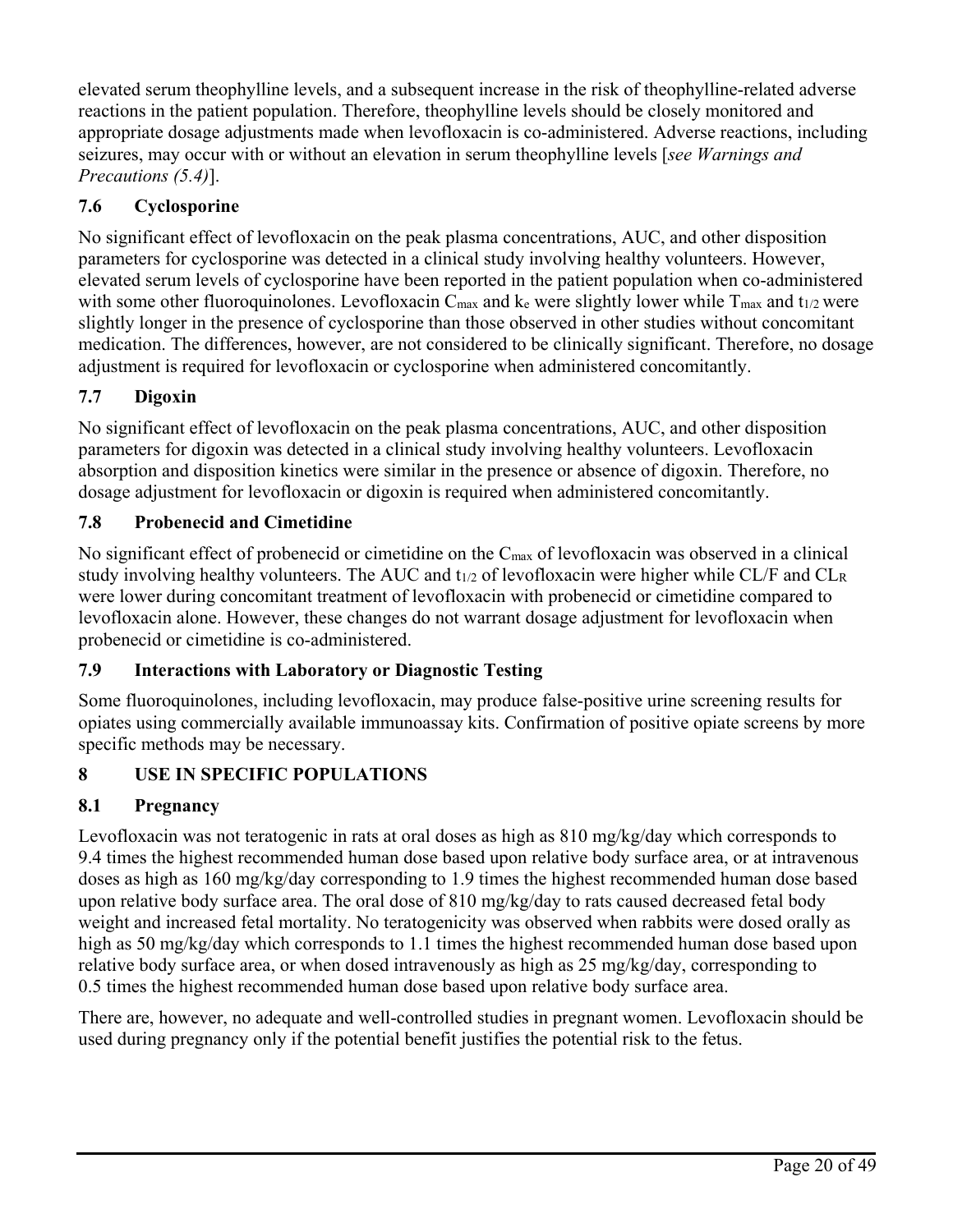# **8.3 Nursing Mothers**

Based on data on other fluoroquinolones and very limited data on levofloxacin, it can be presumed that levofloxacin will be excreted in human milk. Because of the potential for serious adverse reactions from levofloxacin in nursing infants, a decision should be made whether to discontinue nursing or to discontinue the drug, taking into account the importance of the drug to the mother.

## **8.4 Pediatric Use**

Quinolones, including levofloxacin, cause arthropathy and osteochondrosis in juvenile animals of several species [*see Warnings and Precautions (5.12) and Animal Toxicology and/or Pharmacology (13.2)*]*.*

## Pharmacokinetics following intravenous administration

The pharmacokinetics of levofloxacin following a single intravenous dose were investigated in pediatric patients ranging in age from six months to 16 years. Pediatric patients cleared levofloxacin faster than adult patients resulting in lower plasma exposures than adults for a given mg/kg dose [s*ee Clinical Pharmacology (12.3) and Clinical Studies (14.9)*].

## Inhalational Anthrax (Post-Exposure)

Levofloxacin is indicated in pediatric patients 6 months of age and older, for inhalational anthrax (postexposure). The risk-benefit assessment indicates that administration of levofloxacin to pediatric patients is appropriate. The safety of levofloxacin in pediatric patients treated for more than 14 days has not been studied [*see Indications and Usage (1.7), Dosage and Administration (2.2) and Clinical Studies (14.9)*]*.*

## Plague

Levofloxacin is indicated in pediatric patients, 6 months of age and older, for treatment of plague, including pneumonic and septicemic plague due to *Yersinia pestis* (*Y. pestis*) and prophylaxis for plague. Efficacy studies of levofloxacin could not be conducted in humans with pneumonic plague for ethical and feasibility reasons. Therefore, approval of this indication was based on an efficacy study conducted in animals. The risk-benefit assessment indicates that administration of levofloxacin to pediatric patients is appropriate [*see Indications and Usage (1.8), Dosage and Administration (2.2) and Clinical Studies (14.10)*].

Safety and effectiveness in pediatric patients below the age of six months have not been established.

### Adverse Events

In clinical trials, 1534 children (6 months to 16 years of age) were treated with oral and intravenous levofloxacin. Children 6 months to 5 years of age received levofloxacin 10 mg/kg twice a day and children greater than 5 years of age received 10 mg/kg once a day (maximum 500 mg per day) for approximately 10 days.

A subset of children in the clinical trials (1340 levofloxacin-treated and 893 non-fluoroquinolone-treated) enrolled in a prospective, long-term surveillance study to assess the incidence of protocol-defined musculoskeletal disorders (arthralgia, arthritis, tendinopathy, gait abnormality) during 60 days and 1 year following the first dose of the study drug. Children treated with levofloxacin had a significantly higher incidence of musculoskeletal disorders when compared to the non-fluoroquinolone-treated children as illustrated in Table 7.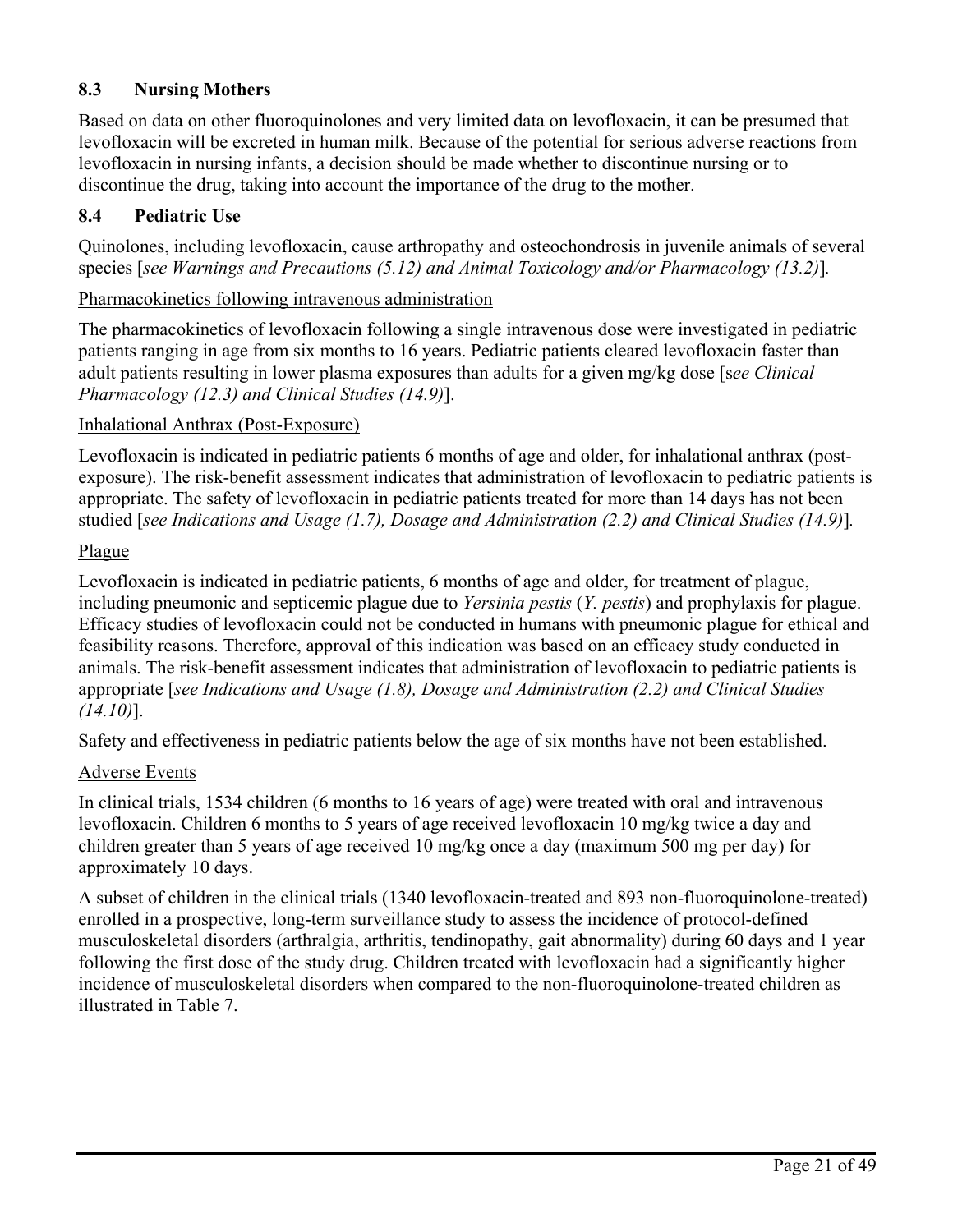| <b>Follow-up Period</b>                           | Levofloxacin<br>$N=1340$ | Non-Fluoroquinolone*<br>$N = 893$ | <b>p-value</b> <sup>†</sup> |
|---------------------------------------------------|--------------------------|-----------------------------------|-----------------------------|
| 60 days                                           | $28(2.1\%)$              | $8(0.9\%)$                        | $p=0.038$                   |
| $\triangle$ year <sup><math>\ddagger</math></sup> | $46(3.4\%)$              | 16 (1.8%)                         | $p=0.025$                   |

**Table 7: Incidence of Musculoskeletal Disorders in Pediatric Clinical Trial**

\* Non-Fluoroquinolone: ceftriaxone, amoxicillin/clavulanate, clarithromycin

† 2-sided Fisher's Exact Test

There were 1199 levofloxacin-treated and 804 non-fluoroquinolone-treated children who had a one-year evaluation visit. However, the incidence of musculoskeletal disorders was calculated using all reported events during the specified period for all children enrolled regardless of whether they completed the 1-year evaluation visit.

Arthralgia was the most frequently occurring musculoskeletal disorder in both treatment groups. Most of the musculoskeletal disorders in both groups involved multiple weight-bearing joints. Disorders were moderate in 8/46 (17%) children and mild in 35/46 (76%) levofloxacin-treated children and most were treated with analgesics. The median time to resolution was 7 days for levofloxacin-treated children and 9 for non-fluoroquinolone-treated children (approximately 80% resolved within 2 months in both groups). No child had a severe or serious disorder and all musculoskeletal disorders resolved without sequelae.

Vomiting and diarrhea were the most frequently reported adverse events, occurring in similar frequency in the levofloxacin-treated and non-fluoroquinolone-treated children.

In addition to the events reported in pediatric patients in clinical trials, events reported in adults during clinical trials or post-marketing experience [*see Adverse Reactions (6)*] may also be expected to occur in pediatric patients.

# **8.5 Geriatric Use**

Geriatric patients are at increased risk for developing severe tendon disorders including tendon rupture when being treated with a fluoroquinolone such as levofloxacin. This risk is further increased in patients receiving concomitant corticosteroid therapy. Tendinitis or tendon rupture can involve the Achilles, hand, shoulder, or other tendon sites and can occur during or after completion of therapy; cases occurring up to several months after fluoroquinolone treatment have been reported. Caution should be used when prescribing levofloxacin to elderly patients especially those on corticosteroids. Patients should be informed of this potential side effect and advised to discontinue levofloxacin and contact their healthcare provider if any symptoms of tendinitis or tendon rupture occur [*see Boxed Warning; Warnings and Precautions (5.2); and Adverse Reactions (6.3)*].

In Phase 3 clinical trials, 1,945 levofloxacin-treated patients (26%) were ≥65 years of age. Of these, 1,081 patients (14%) were between the ages of 65 and 74 and 864 patients (12%) were 75 years or older. No overall differences in safety or effectiveness were observed between these subjects and younger subjects, but greater sensitivity of some older individuals cannot be ruled out.

Severe, and sometimes fatal, cases of hepatotoxicity have been reported post-marketing in association with levofloxacin. The majority of fatal hepatotoxicity reports occurred in patients 65 years of age or older and most were not associated with hypersensitivity. Levofloxacin should be discontinued immediately if the patient develops signs and symptoms of hepatitis [*see Warnings and Precautions (5.8)*]*.*

Epidemiologic studies report an increased rate of aortic aneurysm and dissection within two months following use of fluoroquinolones, particularly in elderly patients [*see Warnings and Precautions (5.9)*]*.*

Elderly patients may be more susceptible to drug-associated effects on the QT interval. Therefore, precaution should be taken when using levofloxacin with concomitant drugs that can result in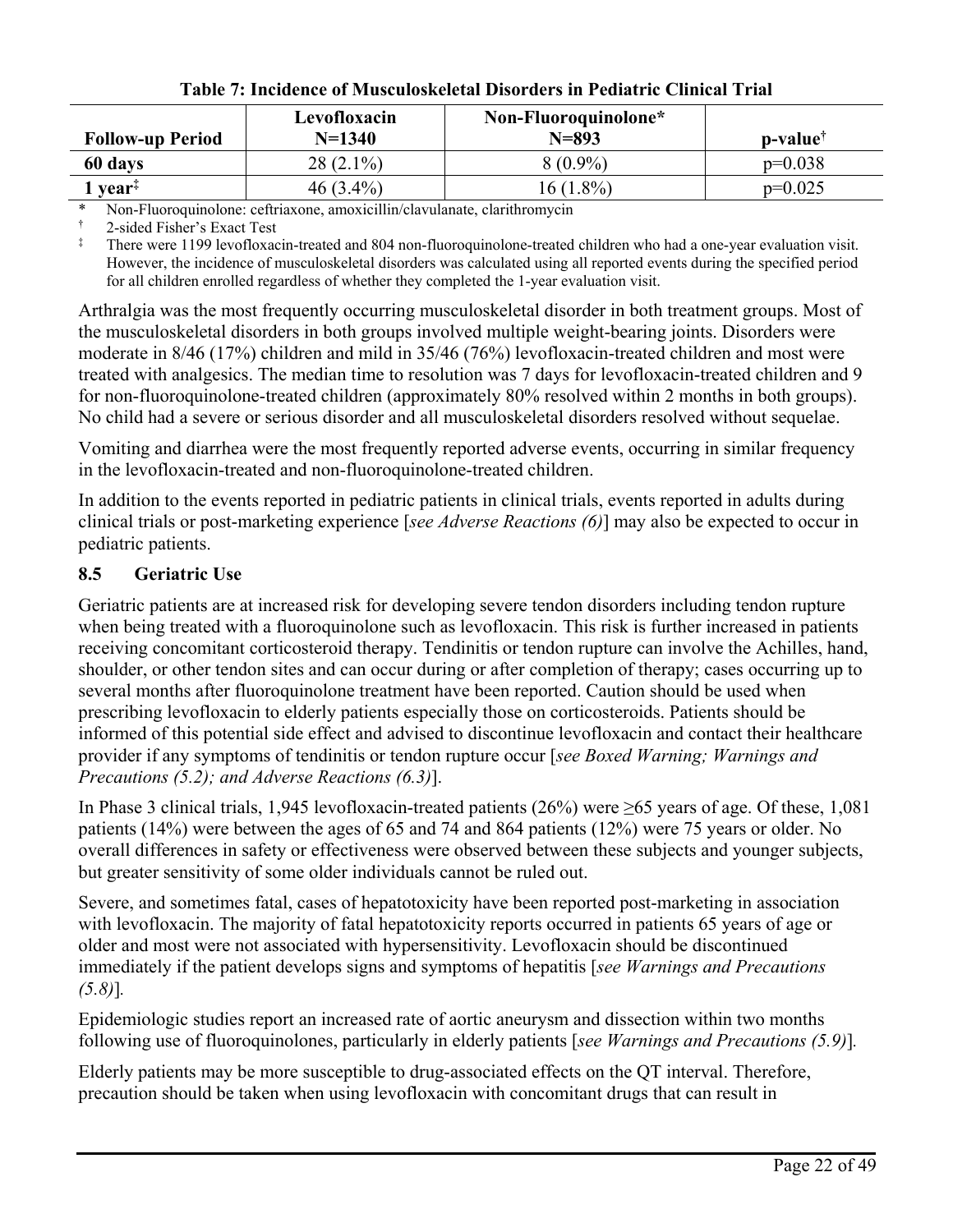prolongation of the QT interval (e.g., Class IA or Class III antiarrhythmics) or in patients with risk factors for torsade de pointes (e.g., known QT prolongation, uncorrected hypokalemia) [*see Warnings and Precautions (5.11)*]*.*

The pharmacokinetic properties of levofloxacin in younger adults and elderly adults do not differ significantly when creatinine clearance is taken into consideration. However, since the drug is known to be substantially excreted by the kidney, the risk of toxic reactions to this drug may be greater in patients with impaired renal function. Because elderly patients are more likely to have decreased renal function, care should be taken in dose selection, and it may be useful to monitor renal function [*see Clinical Pharmacology (12.3)*].

# **8.6 Renal Impairment**

Clearance of levofloxacin is substantially reduced and plasma elimination half-life is substantially prolonged in patients with impaired renal function (creatinine clearance < 50 mL/min), requiring dosage adjustment in such patients to avoid accumulation. Neither hemodialysis nor continuous ambulatory peritoneal dialysis (CAPD) is effective in removal of levofloxacin from the body, indicating that supplemental doses of levofloxacin are not required following hemodialysis or CAPD [*see Dosage and Administration (2.3)*].

# **8.7 Hepatic Impairment**

Pharmacokinetic studies in hepatically impaired patients have not been conducted. Due to the limited extent of levofloxacin metabolism, the pharmacokinetics of levofloxacin are not expected to be affected by hepatic impairment.

# **10 OVERDOSAGE**

In the event of an acute overdosage, the stomach should be emptied. The patient should be observed and appropriate hydration maintained. Levofloxacin is not efficiently removed by hemodialysis or peritoneal dialysis.

Levofloxacin exhibits a low potential for acute toxicity. Mice, rats, dogs and monkeys exhibited the following clinical signs after receiving a single high dose of levofloxacin: ataxia, ptosis, decreased locomotor activity, dyspnea, prostration, tremors, and convulsions. Doses in excess of 1500 mg/kg orally and 250 mg/kg IV produced significant mortality in rodents.

# **11 DESCRIPTION**

Levofloxacin is a synthetic broad-spectrum antibacterial agent for intravenous administration. Chemically, levofloxacin, a chiral fluorinated carboxyquinolone, is the pure (-)-(S)-enantiomer of the racemic drug substance ofloxacin. The chemical name is (-)-(S)-9-fluoro-2,3-dihydro-3-methyl-10-(4 methyl-1-piperazinyl)-7-oxo-7H-pyrido[1,2,3-de]-1,4-benzoxazine-6-carboxylic acid hemihydrate.

# **Figure 1: The Chemical Structure of Levofloxacin**

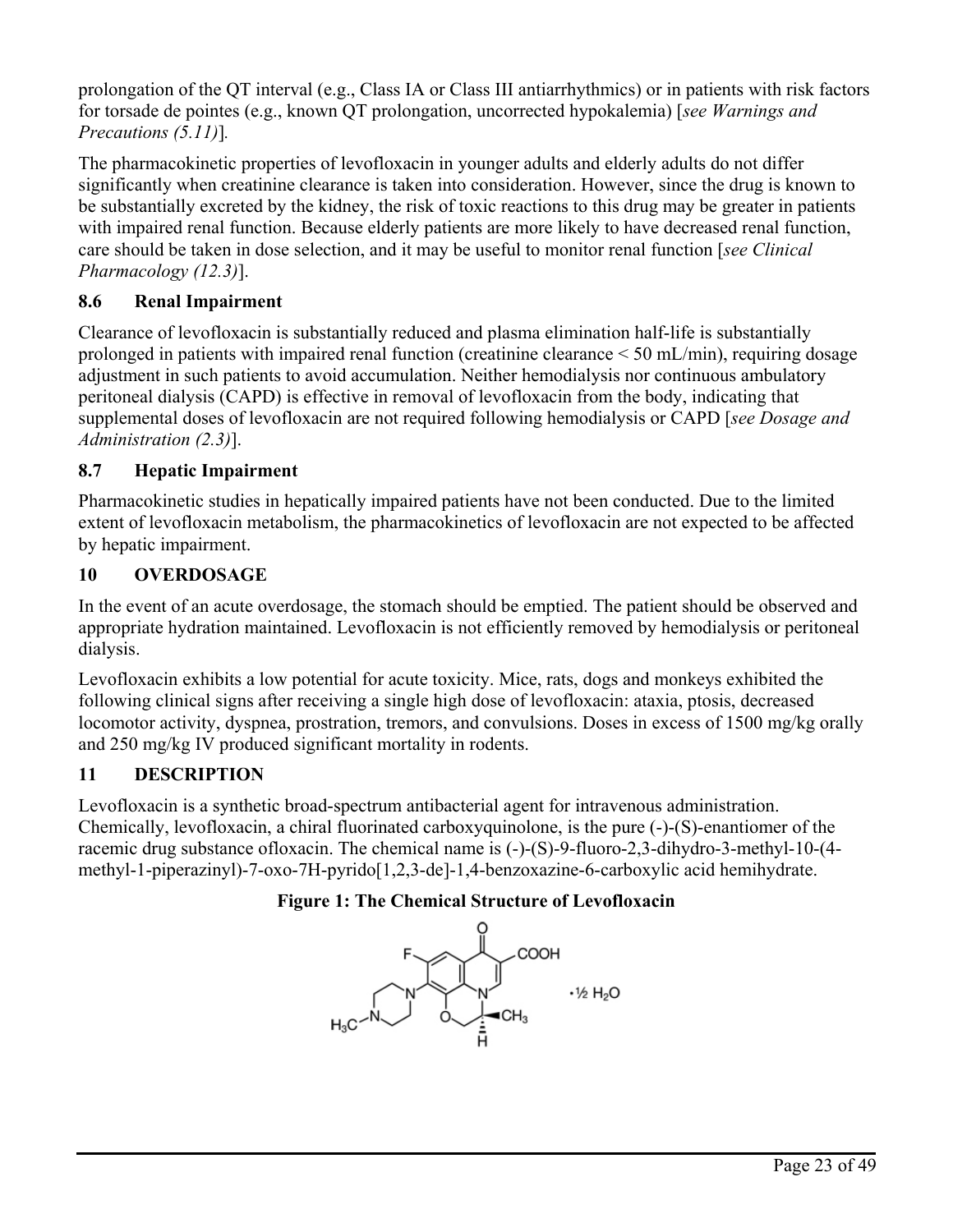The empirical formula is  $C_{18}H_{20}FN_3O_4 \cdot \frac{1}{2}H_2O$  and the molecular weight is 370.38. Levofloxacin is a light yellowish-white to yellow-white crystal or crystalline powder. The molecule exists as a zwitterion at the pH conditions in the small intestine.

The data demonstrate that from pH 0.6 to 5.8, the solubility of levofloxacin is essentially constant (approximately 100 mg/mL). Levofloxacin is considered *soluble to freely soluble* in this pH range, as defined by USP nomenclature. Above pH 5.8, the solubility increases rapidly to its maximum at pH 6.7 (272 mg/mL) and is considered *freely soluble* in this range. Above pH 6.7, the solubility decreases and reaches a minimum value (about 50 mg/mL) at a pH of approximately 6.9.

Levofloxacin has the potential to form stable coordination compounds with many metal ions. This *in vitro* chelation potential has the following formation order:  $Al^{+3} > Cu^{+2} > Zn^{+2} > Mg^{+2} > Ca^{+2}$ .

# **Excipients and Description of Dosage Forms**

# Levofloxacin Injection

The appearance of Levofloxacin Injection may range from a clear yellow to a clear greenish-yellow solution. This does not adversely affect product potency.

*Levofloxacin Injection Premix in Single-Use Flexible Containers* is a sterile, preservative-free aqueous solution of levofloxacin with pH ranging from 3.8 to 5.8. This is a dilute, non-pyrogenic, nearly isotonic premixed solution that contains levofloxacin in 5% Dextrose (D5W). Solutions of hydrochloric acid and sodium hydroxide may have been added to adjust the pH.

The flexible plastic container is latex-free and fabricated from a specially formulated polyvinylchloride. The amount of water that can permeate from the container into the overwrap is insufficient to affect the solution significantly. Solutions in contact with the flexible container can leach out certain of the container's chemical components in very small amounts within the expiration period. The suitability of the container material has been confirmed by tests in animals according to USP biological tests for plastic containers.

# **12 CLINICAL PHARMACOLOGY**

# **12.1 Mechanism of Action**

Levofloxacin is a member of the fluoroquinolone class of antibacterial agents [*see Microbiology (12.4)*].

# **12.3 Pharmacokinetics**

The mean  $\pm$  SD pharmacokinetic parameters of levofloxacin determined under single and steady-state conditions following oral tablet, oral solution, or intravenous (IV) doses of levofloxacin are summarized in Table 8.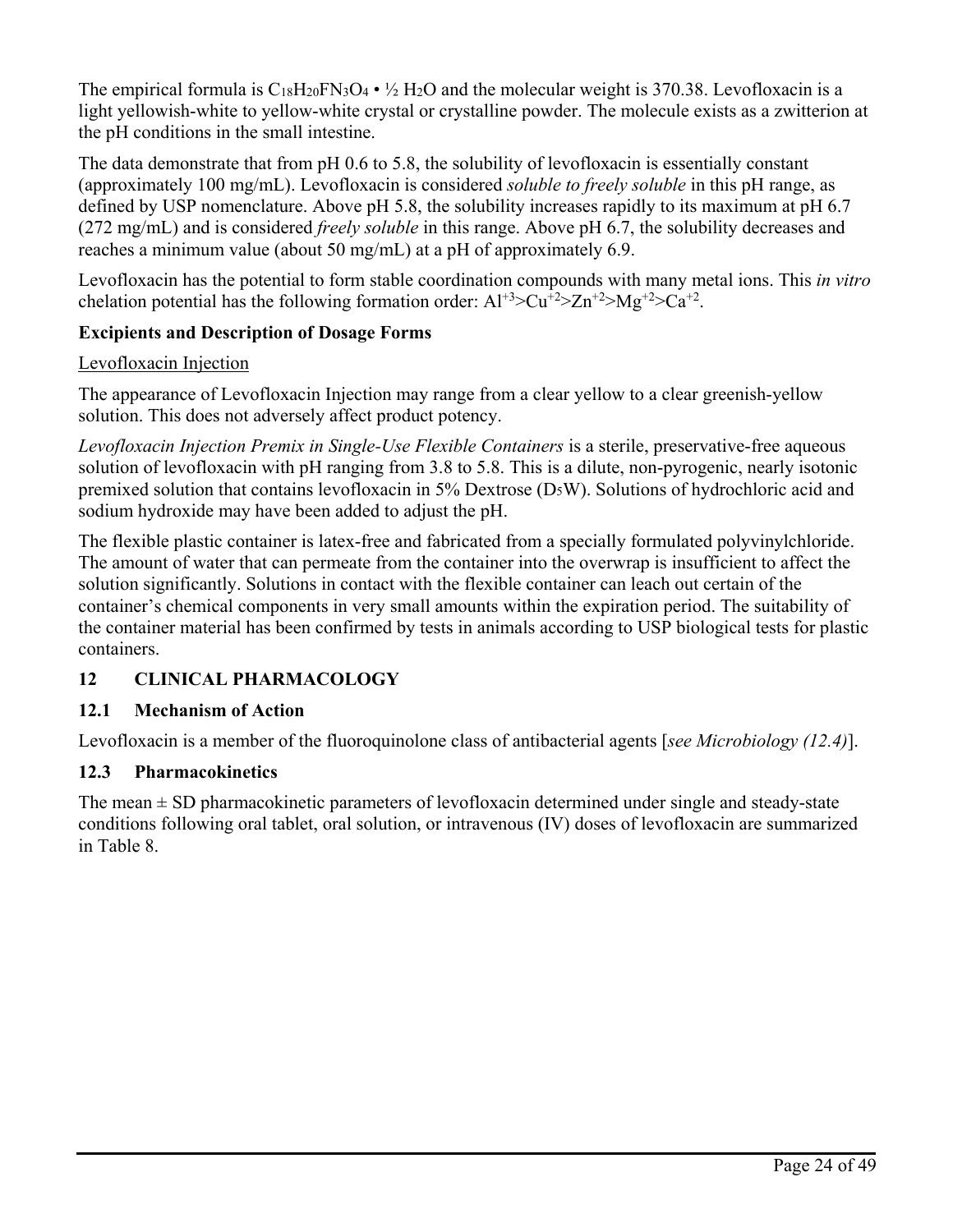|                                                                                                                                                | $C_{\text{max}}$                                     | $T_{max}$     | AUC               | CL/F <sup>1</sup> | $Vd/F^2$       | $t_{1/2}$      | CL <sub>R</sub> |
|------------------------------------------------------------------------------------------------------------------------------------------------|------------------------------------------------------|---------------|-------------------|-------------------|----------------|----------------|-----------------|
| Regimen                                                                                                                                        | (mcg/mL)                                             | (h)           | $(mcg\cdot h/mL)$ | (mL/min)          | (L)            | (h)            | (mL/min)        |
| <b>Single dose</b>                                                                                                                             |                                                      |               |                   |                   |                |                |                 |
| 250 mg oral tablet <sup>3</sup>                                                                                                                | $2.8 \pm 0.4$                                        | $1.6\pm1.0$   | $27.2 \pm 3.9$    | $156 \pm 20$      | N <sub>D</sub> | $7.3 \pm 0.9$  | $142 \pm 21$    |
| 500 mg oral tablet <sup>3*</sup>                                                                                                               | $5.1 \pm 0.8$                                        | $1.3\pm0.6$   | $47.9 \pm 6.8$    | $178 \pm 28$      | $\rm ND$       | $6.3 \pm 0.6$  | $103 \pm 30$    |
| 500 mg oral solution $12$                                                                                                                      | $5.8 \pm 1.8$                                        | $0.8 \pm 0.7$ | $47.8 \pm 10.8$   | $183 \pm 40$      | $112 \pm 37.2$ | $7.0 \pm 1.4$  | ND              |
| 500 mg $IV^3$                                                                                                                                  | $6.2 \pm 1.0$                                        | $1.0 \pm 0.1$ | $48.3 \pm 5.4$    | $175 \pm 20$      | $90 \pm 11$    | $6.4 \pm 0.7$  | $112 \pm 25$    |
| 750 mg oral tablet <sup>5*</sup>                                                                                                               | $9.3 \pm 1.6$                                        | $1.6 \pm 0.8$ | $101\pm20$        | $129 \pm 24$      | $83 \pm 17$    | $7.5 \pm 0.9$  | $\rm ND$        |
| 750 mg $IV^5$                                                                                                                                  | $11.5 \pm 4.0^4$                                     | ND            | $110 \pm 40$      | $126 \pm 39$      | $75 \pm 13$    | $7.5\pm1.6$    | ND              |
| <b>Multiple dose</b>                                                                                                                           |                                                      |               |                   |                   |                |                |                 |
| 500 mg every 24h                                                                                                                               |                                                      |               |                   |                   |                |                |                 |
| oral tablet <sup>3</sup>                                                                                                                       | $5.7 \pm 1.4$                                        | $1.1 \pm 0.4$ | $47.5 \pm 6.7$    | $175 \pm 25$      | $102 \pm 22$   | $7.6 \pm 1.6$  | $116 \pm 31$    |
| 500 mg every 24h $IV3$                                                                                                                         | $6.4 \pm 0.8$                                        | ND            | $54.6 \pm 11.1$   | $158 \pm 29$      | $91 \pm 12$    | $7.0 \pm 0.8$  | $99 \pm 28$     |
| 500 mg or 250 mg                                                                                                                               |                                                      |               |                   |                   |                |                |                 |
| every 24h IV, patients                                                                                                                         |                                                      |               |                   |                   |                |                |                 |
| with bacterial infection <sup>6</sup>                                                                                                          | $8.7 \pm 4.0^7$                                      | ND            | $72.5 \pm 51.2^7$ | $154 \pm 72$      | $111 \pm 58$   | N <sub>D</sub> | ND              |
| 750 mg every 24h                                                                                                                               |                                                      |               |                   |                   |                |                |                 |
| oral tablet <sup>5</sup>                                                                                                                       | $8.6 \pm 1.9$                                        | $1.4 \pm 0.5$ | $90.7 \pm 17.6$   | $143 \pm 29$      | $100 \pm 16$   | $8.8 \pm 1.5$  | $116 \pm 28$    |
| 750 mg every 24h IV <sup>5</sup>                                                                                                               | $12.1 \pm 4.1^4$                                     | ND            | $108 \pm 34$      | $126 \pm 37$      | $80 \pm 27$    | $7.9 \pm 1.9$  | ND              |
| 500 mg oral tablet single dose, effects of gender and age:                                                                                     |                                                      |               |                   |                   |                |                |                 |
| Male <sup>8</sup>                                                                                                                              | $5.5 \pm 1.1$                                        | $1.2 \pm 0.4$ | $54.4 \pm 18.9$   | $166 \pm 44$      | $89\pm13$      | $7.5 \pm 2.1$  | $126 \pm 38$    |
| Female <sup>9</sup>                                                                                                                            | $7.0 \pm 1.6$                                        | $1.7 \pm 0.5$ | $67.7 \pm 24.2$   | $136 \pm 44$      | $62 \pm 16$    | $6.1 \pm 0.8$  | $106 \pm 40$    |
| Young $10$                                                                                                                                     | $5.5 \pm 1.0$                                        | $1.5 \pm 0.6$ | $47.5 \pm 9.8$    | $182 \pm 35$      | $83 \pm 18$    | $6.0 \pm 0.9$  | $140 \pm 33$    |
| Elderly <sup>11</sup>                                                                                                                          | $7.0 \pm 1.6$                                        | $1.4 \pm 0.5$ | $74.7 \pm 23.3$   | $121 \pm 33$      | $67 \pm 19$    | $7.6 \pm 2.0$  | $91 \pm 29$     |
| 500 mg oral single dose tablet, patients with renal insufficiency:                                                                             |                                                      |               |                   |                   |                |                |                 |
| CLCR 50-80 mL/min                                                                                                                              | $7.5 \pm 1.8$                                        | $1.5 \pm 0.5$ | $95.6 \pm 11.8$   | $88 \pm 10$       | ND             | $9.1 \pm 0.9$  | $57 \pm 8$      |
| CLCR 20-49 mL/min                                                                                                                              | $7.1 \pm 3.1$                                        | $2.1 \pm 1.3$ | $182.1 \pm 62.6$  | $51 \pm 19$       | ND             | $27 \pm 10$    | $26 \pm 13$     |
| $CLCR < 20$ mL/min                                                                                                                             | $8.2 \pm 2.6$                                        | $1.1\pm1.0$   | $263.5 \pm 72.5$  | $33 \pm 8$        | ND             | $35 \pm 5$     | $13 \pm 3$      |
| Hemodialysis                                                                                                                                   | $5.7 \pm 1.0$                                        | $2.8 \pm 2.2$ | ND                | ND                | ND             | $76 \pm 42$    | ND              |
| <b>CAPD</b>                                                                                                                                    | $6.9 \pm 2.3$                                        | $1.4 \pm 1.1$ | ND                | ${\rm ND}$        | ND             | $51 \pm 24$    | ND              |
| $\mathbf{1}$<br>clearance/bioavailability                                                                                                      |                                                      |               |                   |                   |                |                |                 |
| $\overline{\mathbf{3}}$                                                                                                                        | $\sqrt{2}$<br>volume of distribution/bioavailability |               |                   |                   |                |                |                 |
| healthy males 18-53 years of age<br>$\overline{4}$<br>60 min infusion for 250 mg and 500 mg doses, 90 min infusion for 750 mg dose             |                                                      |               |                   |                   |                |                |                 |
| 5<br>healthy male and female subjects 18-54 years of age                                                                                       |                                                      |               |                   |                   |                |                |                 |
| $\sqrt{6}$<br>500 mg every 48h for patients with moderate renal impairment (CLCR 20-50 mL/min) and infections of the respiratory tract or skin |                                                      |               |                   |                   |                |                |                 |
| $\boldsymbol{7}$<br>dose-normalized values (to 500 mg dose), estimated by population pharmacokinetic modeling                                  |                                                      |               |                   |                   |                |                |                 |

**Table 8: Mean ± SD Levofloxacin PK Parameters**

 $\frac{8}{9}$  healthy males 22-75 years of age

<sup>9</sup> healthy females 18-80 years of age  $\frac{10}{10}$  years of the sub-

<sup>10</sup> young healthy male and female subjects 18-36 years of age<br><sup>11</sup> healthy elderly male and female subjects 66-80 years of age <sup>11</sup> healthy elderly male and female subjects  $66-80$  years of age healthy males and females  $19-55$  years of age

<sup>12</sup> healthy males and females 19-55 years of age.<br>Absolute highlity:  $E = 0.09 \pm 0.08$  from a

Absolute bioavailability; F=0.99  $\pm$  0.08 from a 500 mg tablet and F=0.99  $\pm$  0.06 from a 750 mg tablet; ND=not determined.

# **Absorption**

Levofloxacin is rapidly and essentially completely absorbed after oral administration. Peak plasma concentrations are usually attained one to two hours after oral dosing. The absolute bioavailability of levofloxacin from a 500 mg tablet and a 750 mg tablet of levofloxacin are both approximately 99%, demonstrating complete oral absorption of levofloxacin. Following a single intravenous dose of levofloxacin to healthy volunteers, the mean  $\pm$  SD peak plasma concentration attained was  $6.2 \pm 1.0$  mcg/mL after a 500 mg dose infused over 60 minutes and  $11.5 \pm 4.0$  mcg/mL after a 750 mg dose infused over 90 minutes. Levofloxacin Oral Solution and Tablet formulations are bioequivalent.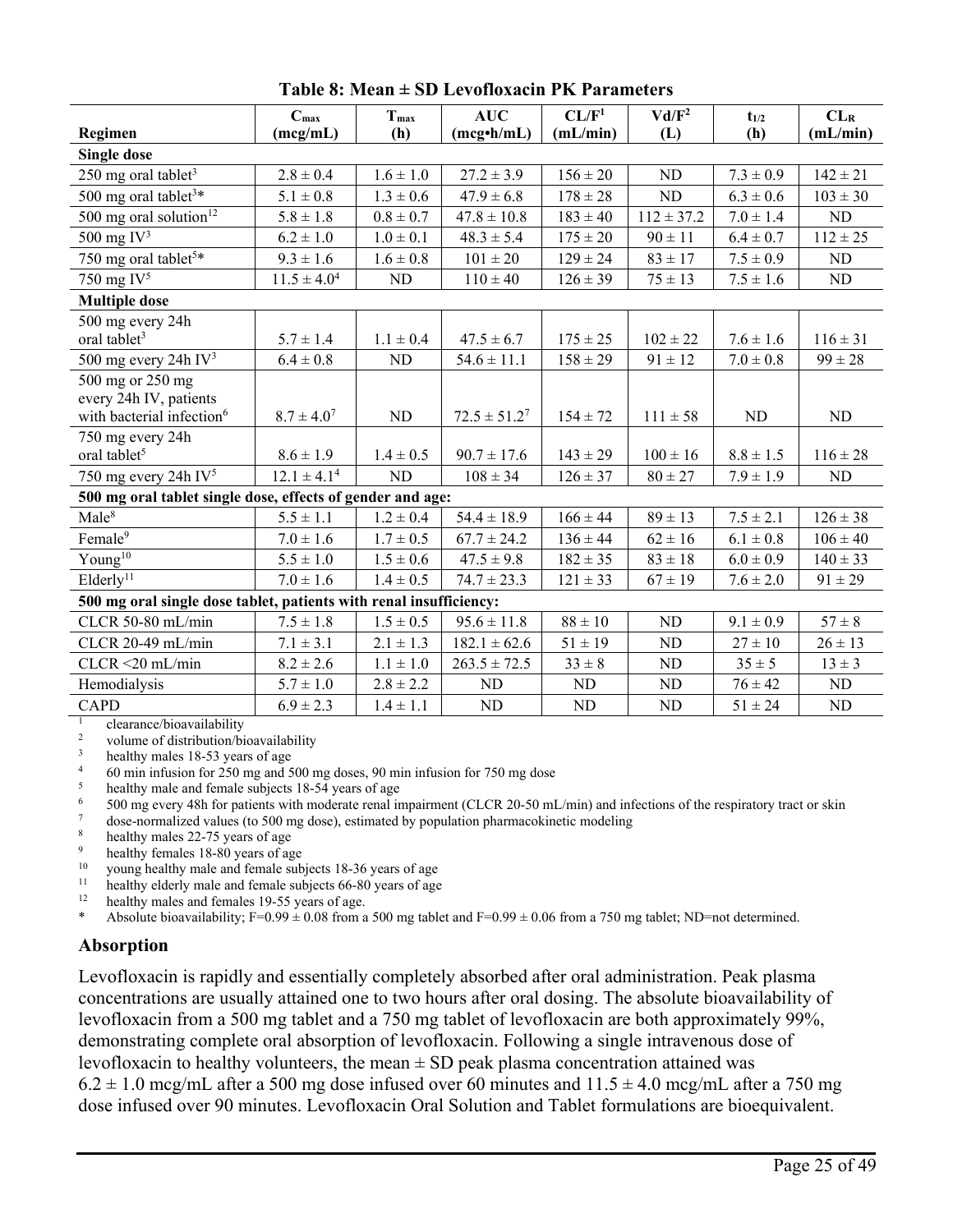Levofloxacin pharmacokinetics are linear and predictable after single and multiple oral or IV dosing regimens. Steady-state conditions are reached within 48 hours following a 500 mg or 750 mg once-daily dosage regimen. The mean  $\pm$  SD peak and trough plasma concentrations attained following multiple oncedaily oral dosage regimens were approximately  $5.7 \pm 1.4$  and  $0.5 \pm 0.2$  mcg/mL after the 500 mg doses, and  $8.6 \pm 1.9$  and  $1.1 \pm 0.4$  mcg/mL after the 750 mg doses, respectively. The mean  $\pm$  SD peak and trough plasma concentrations attained following multiple once-daily IV regimens were approximately  $6.4 \pm 0.8$  and  $0.6 \pm 0.2$  mcg/mL after the 500 mg doses, and  $12.1 \pm 4.1$  and  $1.3 \pm 0.71$  mcg/mL after the 750 mg doses, respectively. Oral administration of a 500 mg dose of levofloxacin with food prolongs the time to peak concentration by approximately 1 hour and decreases the peak concentration by approximately 14% following tablet and approximately 25% following oral solution administration. Therefore, levofloxacin tablets can be administered without regard to food. It is recommended that levofloxacin oral solution be taken 1 hour before or 2 hours after eating.

The plasma concentration profile of levofloxacin after IV administration is similar and comparable in extent of exposure (AUC) to that observed for levofloxacin tablets when equal doses (mg/mg) are administered. Therefore, the oral and IV routes of administration can be considered interchangeable (*see Figure 2 and Figure 3)*.



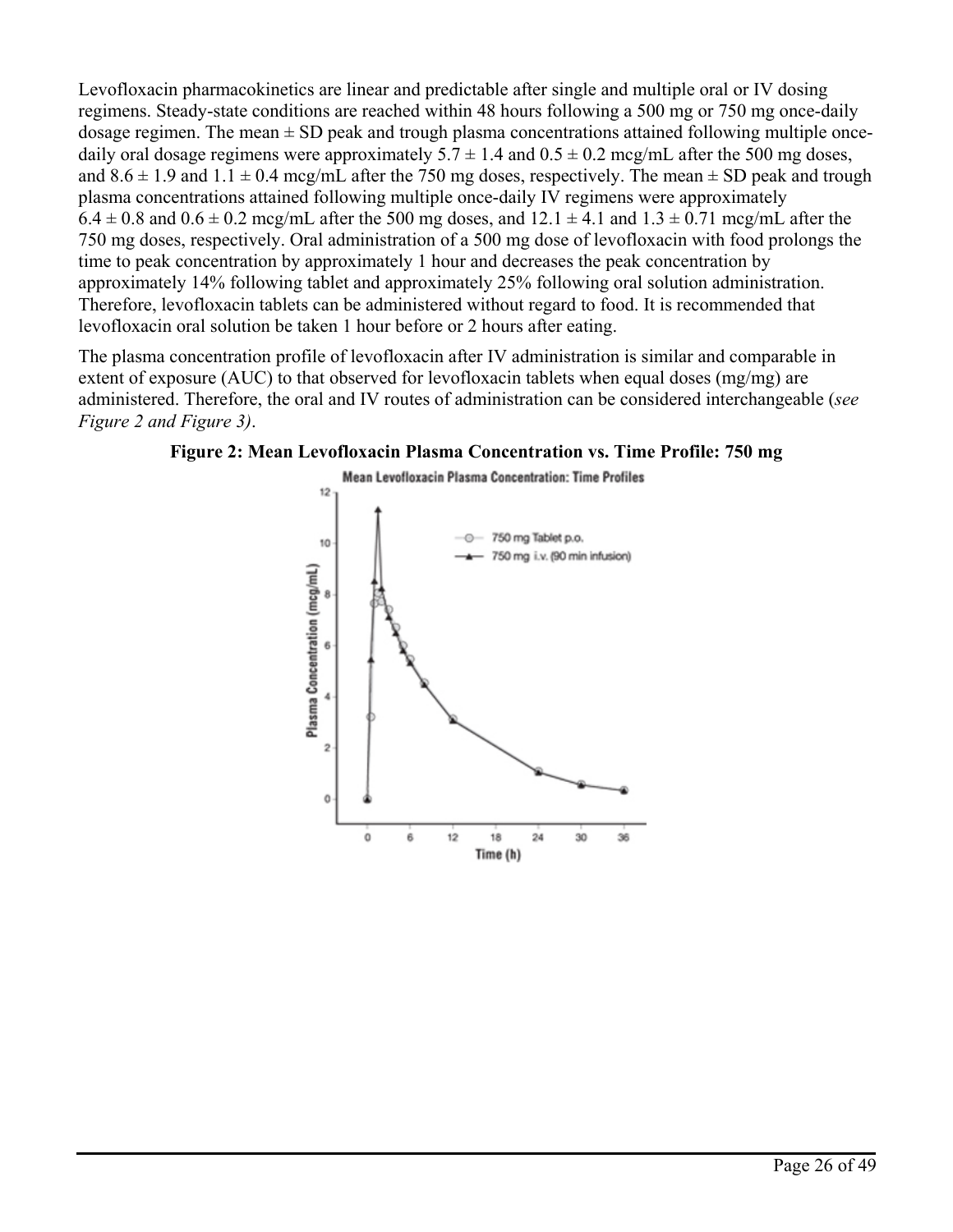## **Figure 3: Mean Levofloxacin Plasma Concentration vs. Time Profile: 500 mg**





## **Distribution**

The mean volume of distribution of levofloxacin generally ranges from 74 to 112 L after single and multiple 500 mg or 750 mg doses, indicating widespread distribution into body tissues. Levofloxacin reaches its peak levels in skin tissues and in blister fluid of healthy subjects at approximately 3 hours after dosing. The skin tissue biopsy to plasma AUC ratio is approximately 2 and the blister fluid to plasma AUC ratio is approximately 1 following multiple once-daily oral administration of 750 mg and 500 mg doses of levofloxacin, respectively, to healthy subjects. Levofloxacin also penetrates well into lung tissues. Lung tissue concentrations were generally 2- to 5-fold higher than plasma concentrations and ranged from approximately 2.4 to 11.3 mcg/g over a 24-hour period after a single 500 mg oral dose.

*In vitro*, over a clinically relevant range (1 to 10 mcg/mL) of serum/plasma levofloxacin concentrations, levofloxacin is approximately 24 to 38% bound to serum proteins across all species studied, as determined by the equilibrium dialysis method. Levofloxacin is mainly bound to serum albumin in humans. Levofloxacin binding to serum proteins is independent of the drug concentration.

## **Metabolism**

Levofloxacin is stereochemically stable in plasma and urine and does not invert metabolically to its enantiomer, D-ofloxacin. Levofloxacin undergoes limited metabolism in humans and is primarily excreted as unchanged drug in the urine. Following oral administration, approximately 87% of an administered dose was recovered as unchanged drug in urine within 48 hours, whereas less than 4% of the dose was recovered in feces in 72 hours. Less than 5% of an administered dose was recovered in the urine as the desmethyl and N-oxide metabolites, the only metabolites identified in humans. These metabolites have little relevant pharmacological activity.

## **Excretion**

Levofloxacin is excreted largely as unchanged drug in the urine. The mean terminal plasma elimination half-life of levofloxacin ranges from approximately 6 to 8 hours following single or multiple doses of levofloxacin given orally or intravenously. The mean apparent total body clearance and renal clearance range from approximately 144 to 226 mL/min and 96 to 142 mL/min, respectively. Renal clearance in excess of the glomerular filtration rate suggests that tubular secretion of levofloxacin occurs in addition to its glomerular filtration. Concomitant administration of either cimetidine or probenecid results in approximately 24% and 35% reduction in the levofloxacin renal clearance, respectively, indicating that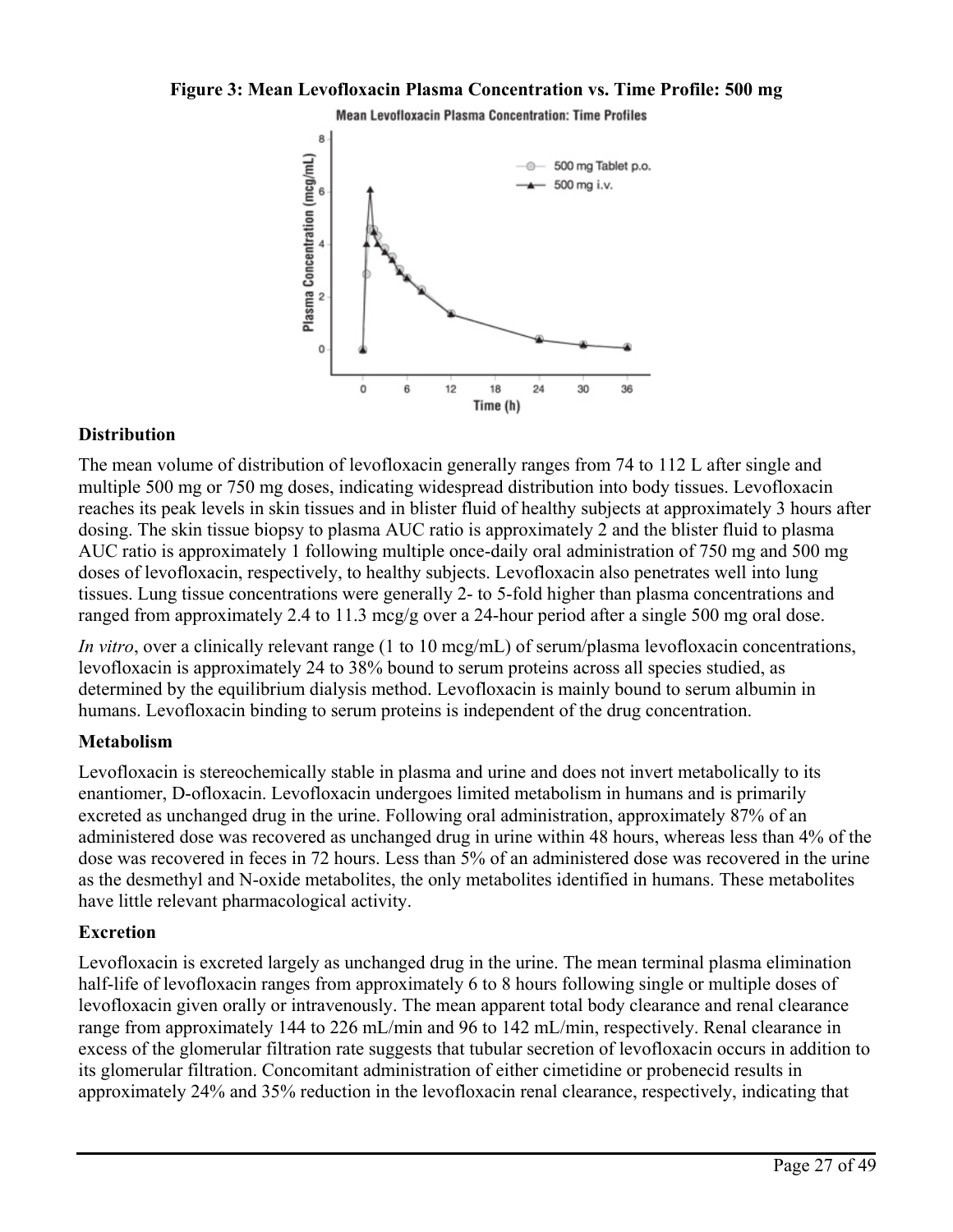secretion of levofloxacin occurs in the renal proximal tubule. No levofloxacin crystals were found in any of the urine samples freshly collected from subjects receiving levofloxacin.

# **Geriatric**

There are no significant differences in levofloxacin pharmacokinetics between young and elderly subjects when the subjects' differences in creatinine clearance are taken into consideration. Following a 500 mg oral dose of levofloxacin to healthy elderly subjects (66 - 80 years of age), the mean terminal plasma elimination half-life of levofloxacin was about 7.6 hours, as compared to approximately 6 hours in younger adults. The difference was attributable to the variation in renal function status of the subjects and was not believed to be clinically significant. Drug absorption appears to be unaffected by age. Levofloxacin dose adjustment based on age alone is not necessary [*see Use in Specific Populations (8.5)*].

## **Pediatrics**

The pharmacokinetics of levofloxacin following a single 7 mg/kg intravenous dose were investigated in pediatric patients ranging in age from 6 months to 16 years. Pediatric patients cleared levofloxacin faster than adult patients, resulting in lower plasma exposures than adults for a given mg/kg dose. Subsequent pharmacokinetic analyses predicted that a dosage regimen of 8 mg/kg every 12 hours (not to exceed 250 mg per dose) for pediatric patients 6 months to 17 years of age would achieve comparable steady state plasma exposures (AUC<sub>0-24</sub> and C<sub>max</sub>) to those observed in adult patients administered 500 mg of levofloxacin once every 24 hours.

## **Gender**

There are no significant differences in levofloxacin pharmacokinetics between male and female subjects when subjects' differences in creatinine clearance are taken into consideration. Following a 500 mg oral dose of levofloxacin to healthy male subjects, the mean terminal plasma elimination half-life of levofloxacin was about 7.5 hours, as compared to approximately 6.1 hours in female subjects. This difference was attributable to the variation in renal function status of the male and female subjects and was not believed to be clinically significant. Drug absorption appears to be unaffected by the gender of the subjects. Dose adjustment based on gender alone is not necessary.

## **Race**

The effect of race on levofloxacin pharmacokinetics was examined through a covariate analysis performed on data from 72 subjects: 48 white and 24 non-white. The apparent total body clearance and apparent volume of distribution were not affected by the race of the subjects.

# **Renal Impairment**

Clearance of levofloxacin is substantially reduced and plasma elimination half-life is substantially prolonged in adult patients with impaired renal function (creatinine clearance <50 mL/min), requiring dosage adjustment in such patients to avoid accumulation. Neither hemodialysis nor continuous ambulatory peritoneal dialysis (CAPD) is effective in removal of levofloxacin from the body, indicating that supplemental doses of levofloxacin are not required following hemodialysis or CAPD [*see Dosage and Administration (2.3), Use in Specific Populations (8.6)*].

# **Hepatic Impairment**

Pharmacokinetic studies in hepatically impaired patients have not been conducted. Due to the limited extent of levofloxacin metabolism, the pharmacokinetics of levofloxacin are not expected to be affected by hepatic impairment [*see Use in Specific Populations (8.7)*].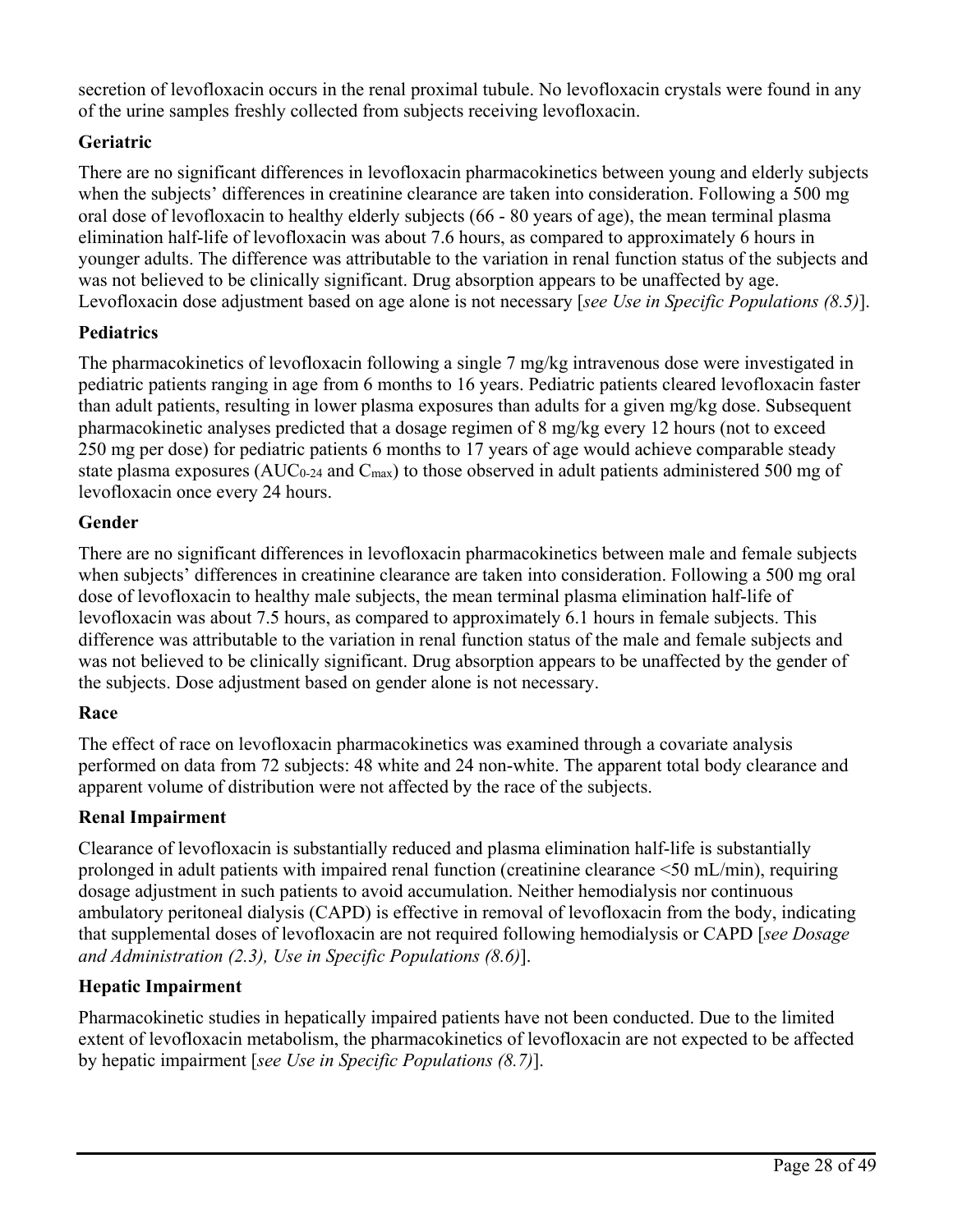## **Bacterial Infection**

The pharmacokinetics of levofloxacin in patients with serious community-acquired bacterial infections are comparable to those observed in healthy subjects.

## **Drug-Drug Interactions**

The potential for pharmacokinetic drug interactions between levofloxacin and antacids, warfarin, theophylline, cyclosporine, digoxin, probenecid, and cimetidine has been evaluated [*see Drug Interactions (7)*].

## **12.4 Microbiology**

## **Mechanism of Action**

Levofloxacin is the L-isomer of the racemate, ofloxacin, a quinolone antimicrobial agent. The antibacterial activity of ofloxacin resides primarily in the L-isomer. The mechanism of action of levofloxacin and other fluoroquinolone antimicrobials involves inhibition of bacterial topoisomerase IV and DNA gyrase (both of which are type II topoisomerases), enzymes required for DNA replication, transcription, repair and recombination.

### **Resistance**

Fluoroquinolone resistance can arise through mutations in defined regions of DNA gyrase or topoisomerase IV, termed the Quinolone-Resistance Determining Regions (QRDRs), or through altered efflux.

Fluoroquinolones, including levofloxacin, differ in chemical structure and mode of action from aminoglycosides, macrolides and β-lactam antibiotics, including penicillins. Fluoroquinolones may, therefore, be active against bacteria resistant to these antimicrobials.

Resistance to levofloxacin due to spontaneous mutation *in vitro* is a rare occurrence (range:  $10^{-9}$  to  $10^{-10}$ ). Cross-resistance has been observed between levofloxacin and some other fluoroquinolones, some microorganisms resistant to other fluoroquinolones may be susceptible to levofloxacin.

### **Antimicrobial Activity**

Levofloxacin has *in vitro* activity against Gram-negative and Gram-positive bacteria.

Levofloxacin has been shown to be active against most isolates of the following bacteria both *in vitro* and in clinical infections as described in *Indications and Usage (1)*:

## **Gram-Positive Bacteria**

*Enterococcus faecalis Staphylococcus aureus* (methicillin-susceptible isolates) *Staphylococcus epidermidis* (methicillin-susceptible isolates) *Staphylococcus saprophyticus Streptococcus pneumoniae* (including multi-drug resistant isolates [MDRSP]<sup>1</sup>) *Streptococcus pyogenes*

<sup>1</sup> MDRSP (Multi-drug resistant *Streptococcus pneumoniae*) isolates are isolates resistant to two or more of the following antibiotics: penicillin (MIC  $\geq$ 2 mcg/mL), 2nd generation cephalosporins, e.g., cefuroxime; macrolides, tetracyclines and trimethoprim/sulfamethoxazole.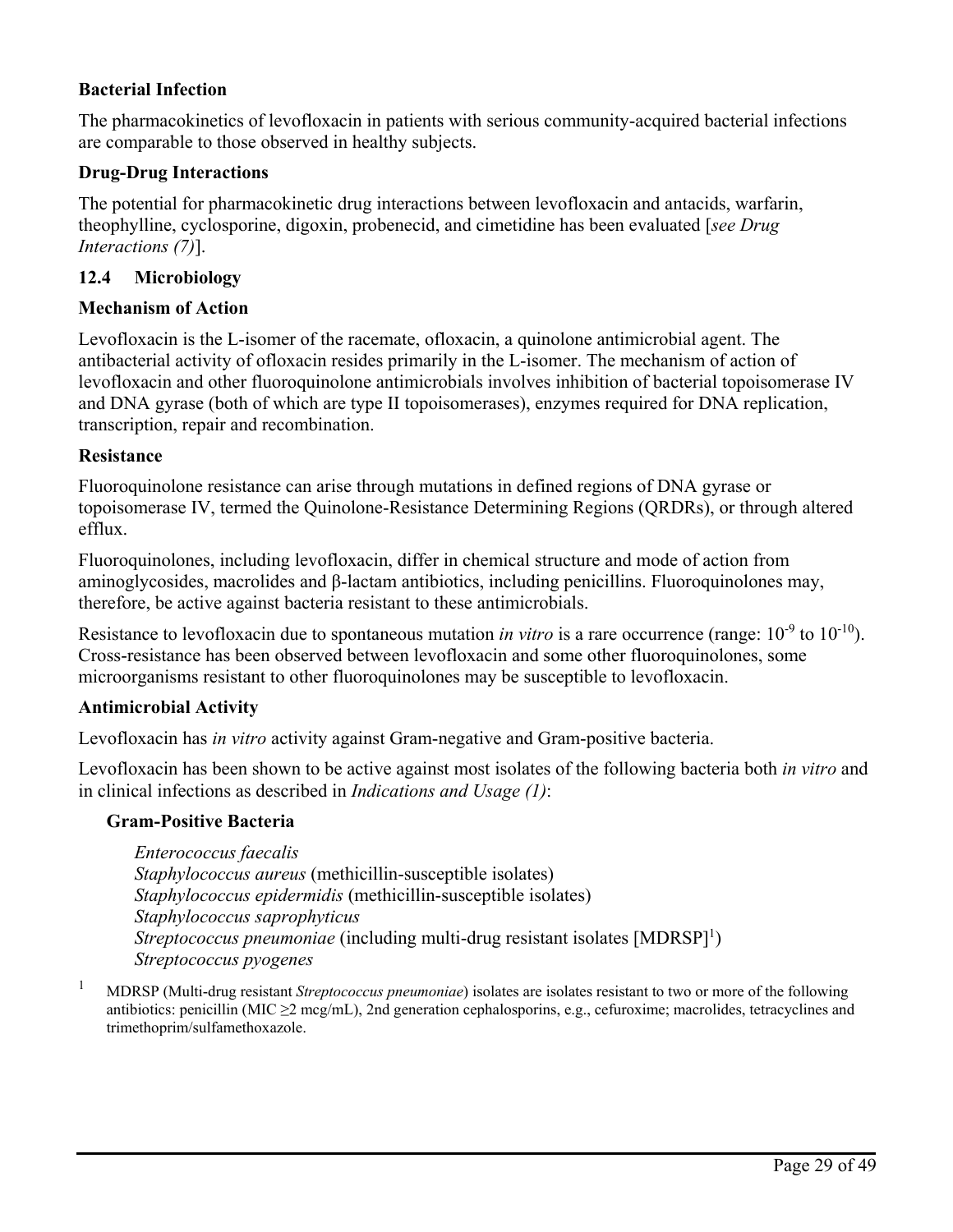### **Gram-Negative Bacteria**

*Enterobacter cloacae Escherichia coli Haemophilus influenzae Haemophilus parainfluenzae Klebsiella pneumoniae Legionella pneumophila Moraxella catarrhalis Proteus mirabilis Pseudomonas aeruginosa Serratia marcescens*

## **Other Bacteria**

*Chlamydophila pneumoniae Mycoplasma pneumoniae*

The following *in vitro* data are available, but their clinical significance is unknown: Levofloxacin exhibits *in vitro* minimum inhibitory concentrations (MIC values) of 2 mcg/mL or less against most ( $\geq$ 90%) isolates of the following microorganisms; however, the safety and effectiveness of levofloxacin in treating clinical infections due to these bacteria have not been established in adequate and well-controlled clinical trials.

## **Gram-Positive Bacteria**

*Staphylococcus haemolyticus* β-hemolytic *Streptococcus* (Group C/F) β-hemolytic *Streptococcus* (Group G) *Streptococcus agalactiae Streptococcus milleri* Viridans group *streptococci Bacillus anthracis*

## **Gram-Negative Bacteria**

*Acinetobacter baumannii Acinetobacter lwoffii Bordetella pertussis Citrobacter koseri Citrobacter freundii Enterobacter aerogenes Enterobacter sakazakii Klebsiella oxytoca Morganella morganii Pantoea agglomerans Proteus vulgaris Providencia rettgeri Providencia stuartii Pseudomonas fluorescens Yersinia pestis*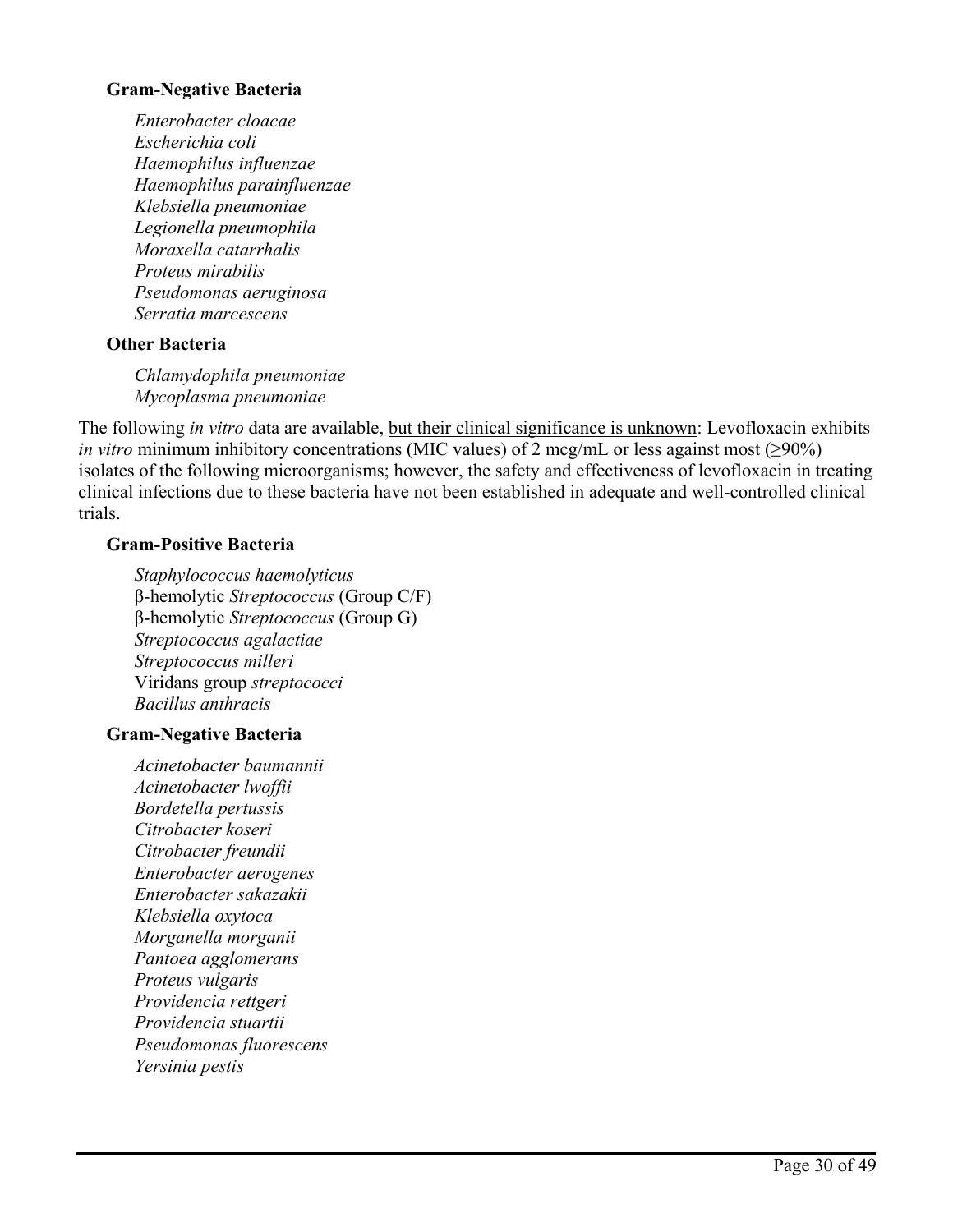## **Anaerobic Gram-Positive Bacteria**

*Clostridium perfringens*

## **Susceptibility Testing**

For specific information regarding susceptibility test interpretive criteria and associated test methods and quality control standards recognized by FDA for this drug, please see: [https://www.fda.gov/STIC.](https://www.fda.gov/STIC)

# **13 NONCLINICAL TOXICOLOGY**

## **13.1 Carcinogenesis, Mutagenesis, Impairment of Fertility**

In a lifetime bioassay in rats, levofloxacin exhibited no carcinogenic potential following daily dietary administration for 2 years; the highest dose (100 mg/kg/day) was 1.4 times the highest recommended human dose (750 mg) based upon relative body surface area. Levofloxacin did not shorten the time to tumor development of UV-induced skin tumors in hairless albino (Skh-1) mice at any levofloxacin dose level and was therefore not photo-carcinogenic under conditions of this study. Dermal levofloxacin concentrations in the hairless mice ranged from 25 to 42 mcg/g at the highest levofloxacin dose level (300 mg/kg/day) used in the photo-carcinogenicity study. By comparison, dermal levofloxacin concentrations in human subjects receiving 750 mg of levofloxacin averaged approximately 11.8 mcg/g at Cmax.

Levofloxacin was not mutagenic in the following assays: Ames bacterial mutation assay (*S. typhimurium* and *E. coli*), CHO/HGPRT forward mutation assay, mouse micronucleus test, mouse dominant lethal test, rat unscheduled DNA synthesis assay, and the mouse sister chromatid exchange assay. It was positive in the *in vitro* chromosomal aberration (CHL cell line) and sister chromatid exchange (CHL/IU cell line) assays.

Levofloxacin caused no impairment of fertility or reproductive performance in rats at oral doses as high as 360 mg/kg/day, corresponding to 4.2 times the highest recommended human dose based upon relative body surface area and intravenous doses as high as 100 mg/kg/day, corresponding to 1.2 times the highest recommended human dose based upon relative body surface area.

# **13.2 Animal Toxicology and/or Pharmacology**

Levofloxacin and other quinolones have been shown to cause arthropathy in immature animals of most species tested [*see Warnings and Precautions (5.12)*]. In immature dogs (4-5 months old), oral doses of 10 mg/kg/day for 7 days and intravenous doses of 4 mg/kg/day for 14 days of levofloxacin resulted in arthropathic lesions. Administration at oral doses of 300 mg/kg/day for 7 days and intravenous doses of 60 mg/kg/day for 4 weeks produced arthropathy in juvenile rats. Three-month old beagle dogs dosed orally with levofloxacin at 40 mg/kg/day exhibited clinically severe arthrotoxicity resulting in the termination of dosing at Day 8 of a 14-day dosing routine. Slight musculoskeletal clinical effects, in the absence of gross pathological or histopathological effects, resulted from the lowest dose level of 2.5 mg/kg/day (approximately 0.2-fold the pediatric dose based upon AUC comparisons). Synovitis and articular cartilage lesions were observed at the 10 and 40 mg/kg dose levels (approximately 0.7-fold and 2.4-fold the pediatric dose, respectively, based on AUC comparisons). Articular cartilage gross pathology and histopathology persisted to the end of the 18-week recovery period for those dogs from the 10 and 40 mg/kg/day dose levels.

When tested in a mouse ear swelling bioassay, levofloxacin exhibited phototoxicity similar in magnitude to ofloxacin, but less phototoxicity than other quinolones.

While crystalluria has been observed in some intravenous rat studies, urinary crystals are not formed in the bladder, being present only after micturition and are not associated with nephrotoxicity.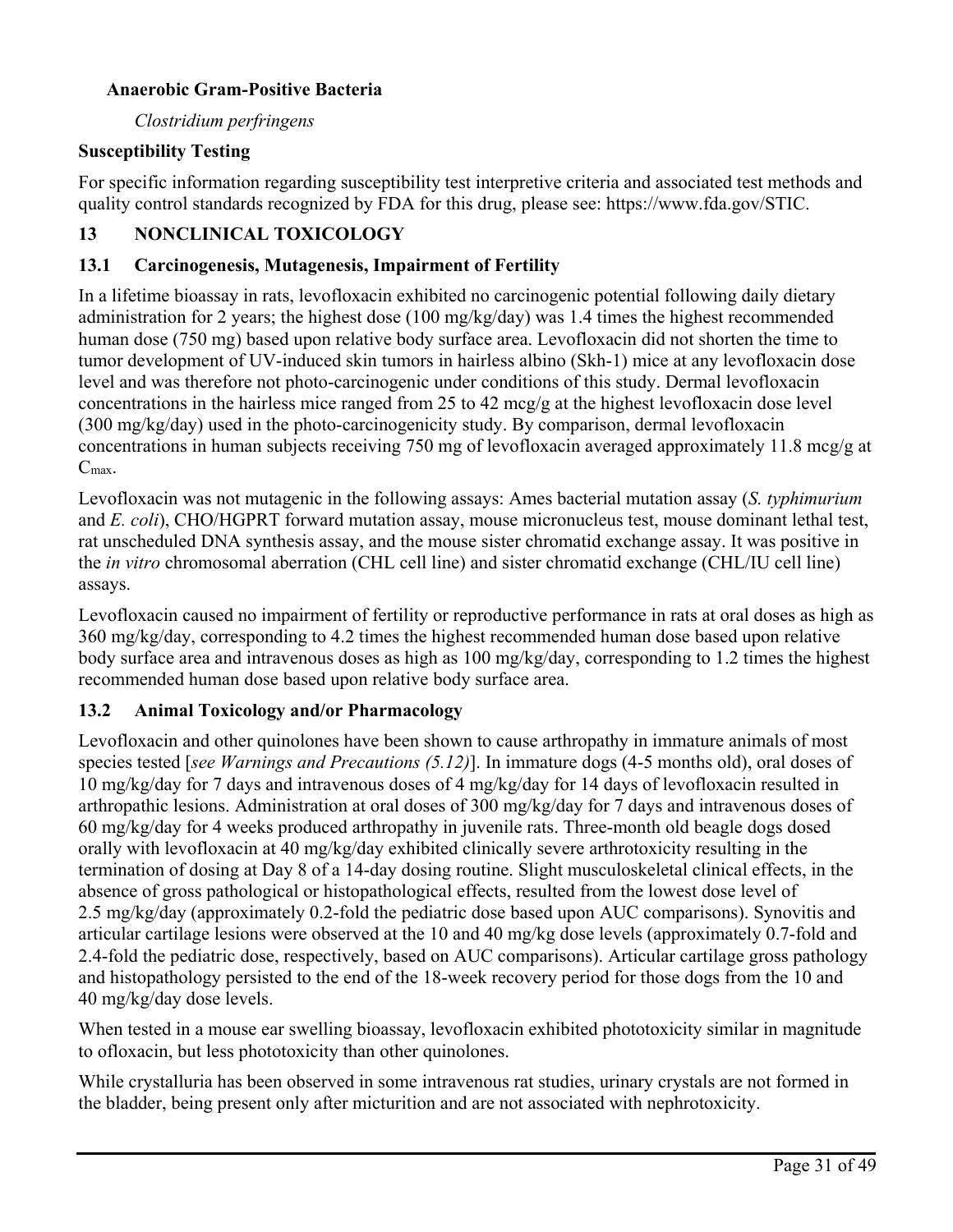In mice, the CNS stimulatory effect of quinolones is enhanced by concomitant administration of nonsteroidal anti-inflammatory drugs.

In dogs, levofloxacin administered at 6 mg/kg or higher by rapid intravenous injection produced hypotensive effects. These effects were considered to be related to histamine release.

*In vitro* and *in vivo* studies in animals indicate that levofloxacin is neither an enzyme inducer nor inhibitor in the human therapeutic plasma concentration range; therefore, no drug metabolizing enzyme-related interactions with other drugs or agents are anticipated.

# **14 CLINICAL STUDIES**

# **14.1 Nosocomial Pneumonia**

Adult patients with clinically and radiologically documented nosocomial pneumonia were enrolled in a multicenter, randomized, open-label study comparing intravenous levofloxacin (750 mg once daily) followed by oral levofloxacin (750 mg once daily) for a total of 7-15 days to intravenous imipenem/cilastatin (500-1,000 mg every 6-8 hours daily) followed by oral ciprofloxacin (750 mg every 12 hours daily) for a total of 7-15 days. Levofloxacin-treated patients received an average of 7 days of intravenous therapy (range: 1-16 days); comparator-treated patients received an average of 8 days of intravenous therapy (range: 1-19 days).

Overall, in the clinically and microbiologically evaluable population, adjunctive therapy was empirically initiated at study entry in 56 of 93 (60.2%) patients in the levofloxacin arm and 53 of 94 (56.4%) patients in the comparator arm. The average duration of adjunctive therapy was 7 days in the levofloxacin arm and 7 days in the comparator. In clinically and microbiologically evaluable patients with documented *Pseudomonas aeruginosa* infection, 15 of 17 (88.2%) received ceftazidime (N=11) or piperacillin/tazobactam ( $N=4$ ) in the levofloxacin arm and 16 of 17 (94.1%) received an aminogly coside in the comparator arm. Overall, in clinically and microbiologically evaluable patients, vancomycin was added to the treatment regimen of 37 of 93 (39.8%) patients in the levofloxacin arm and 28 of 94 (29.8%) patients in the comparator arm for suspected methicillin-resistant *S. aureus* infection.

Clinical success rates in clinically and microbiologically evaluable patients at the posttherapy visit (primary study endpoint assessed on day 3-15 after completing therapy) were 58.1% for levofloxacin and 60.6% for comparator. The 95% CI for the difference of response rates (levofloxacin minus comparator) was [-17.2, 12.0]. The microbiological eradication rates at the posttherapy visit were 66.7% for levofloxacin and 60.6% for comparator. The 95% CI for the difference of eradication rates (levofloxacin minus comparator) was [-8.3, 20.3]. Clinical success and microbiological eradication rates by pathogen are detailed in Table 9.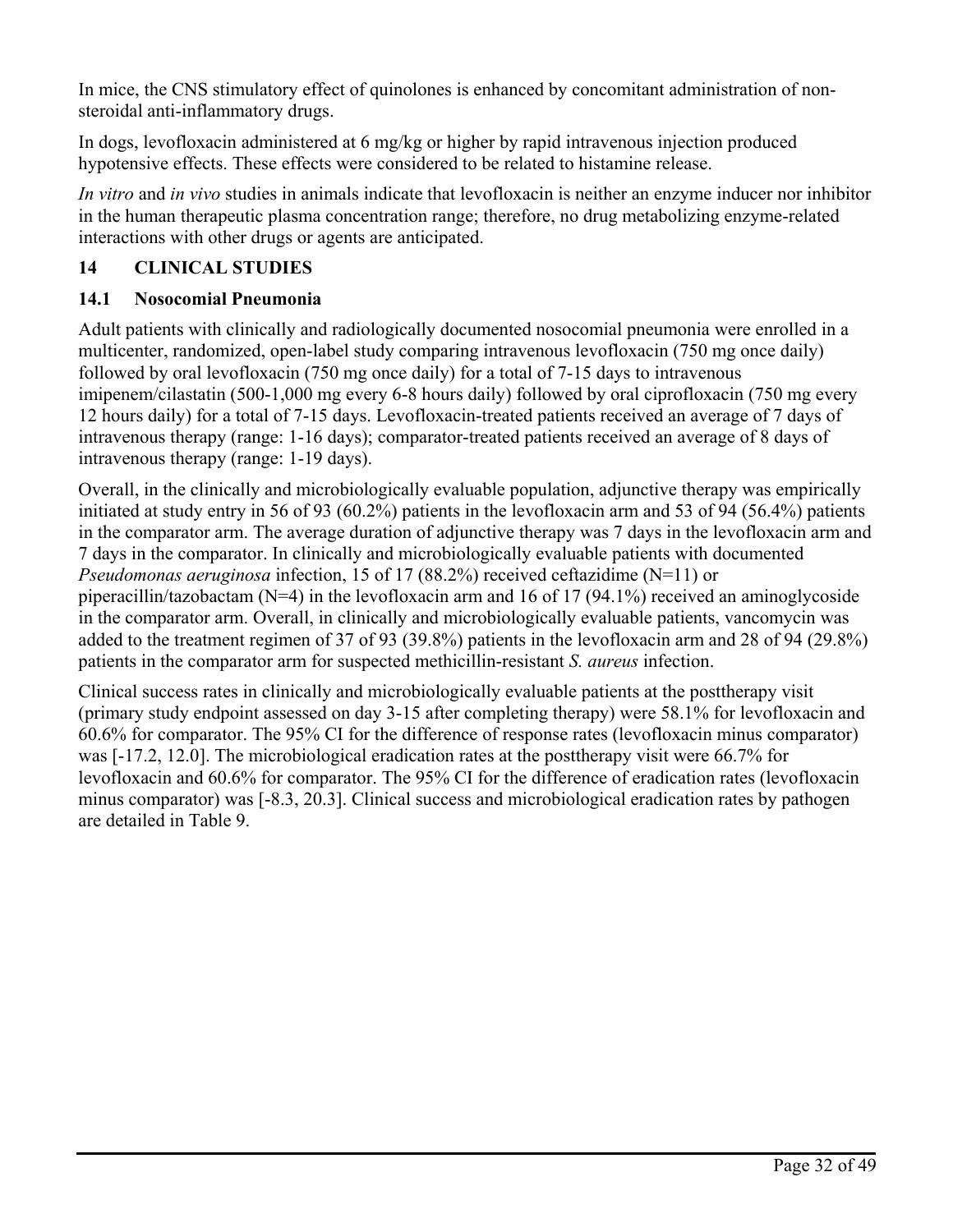| Pathogen                                         | N  | Levofloxacin No. (%) of Patients        | N  | Imipenem/Cilastatin No. (%) of          |
|--------------------------------------------------|----|-----------------------------------------|----|-----------------------------------------|
|                                                  |    | <b>Microbiologic/ Clinical Outcomes</b> |    | <b>Patients Microbiologic/ Clinical</b> |
|                                                  |    |                                         |    | <b>Outcomes</b>                         |
| $MSSA*$                                          | 21 | 14(66.7)/13(61.9)                       | 19 | 13 (68.4)/15 (78.9)                     |
| P. aeruginosa $^{\dagger}$                       | 17 | 10(58.8)/11(64.7)                       | 17 | 5(29.4)/7(41.2)                         |
| S. marcescens                                    | 11 | 9(81.8)/7(63.6)                         | ⇁  | 2(28.6)/3(42.9)                         |
| E. coli                                          | 12 | 10(83.3)/7(58.3)                        | 11 | 7(63.6)/8(72.7)                         |
| $K.$ pneumoniae <sup><math>\ddagger</math></sup> | 11 | 9(81.8)/5(45.5)                         | 7  | 6(85.7)/3(42.9)                         |
| H. influenzae                                    | 16 | 13(81.3)/10(62.5)                       | 15 | 14 (93.3)/11 (73.3)                     |
| S. pneumoniae                                    | 4  | 3(75.0)/3(75.0)                         | ⇁  | 5(71.4)/4(57.1)                         |

**Table 9: Clinical Success Rates and Bacteriological Eradication Rates (Nosocomial Pneumonia)**

\* Methicillin-susceptible *S. aureus*

See above text for use of combination therapy

The observed differences in rates for the clinical and microbiological outcomes may reflect other factors that were not accounted for in the study

## **14.2 Community-Acquired Pneumonia: 7-14 day Treatment Regimen**

Adult inpatients and outpatients with a diagnosis of community-acquired bacterial pneumonia were evaluated in 2 pivotal clinical studies. In the first study, 590 patients were enrolled in a prospective, multicenter, unblinded randomized trial comparing levofloxacin 500 mg once daily orally or intravenously for 7 to 14 days to ceftriaxone 1 to 2 grams intravenously once or in equally divided doses twice daily followed by cefuroxime axetil 500 mg orally twice daily for a total of 7 to 14 days. Patients assigned to treatment with the control regimen were allowed to receive erythromycin (or doxycycline if intolerant of erythromycin) if an infection due to atypical pathogens was suspected or proven. Clinical and microbiologic evaluations were performed during treatment, 5 to 7 days posttherapy, and 3 to 4 weeks posttherapy. Clinical success (cure plus improvement) with levofloxacin at 5 to 7 days posttherapy, the primary efficacy variable in this study, was superior (95%) to the control group (83%). The 95% CI for the difference of response rates (levofloxacin minus comparator) was [-6, 19]. In the second study, 264 patients were enrolled in a prospective, multi-center, non-comparative trial of 500 mg levofloxacin administered orally or intravenously once daily for 7 to 14 days. Clinical success for clinically evaluable patients was 93%. For both studies, the clinical success rate in patients with atypical pneumonia due to *Chlamydophila pneumoniae*, *Mycoplasma pneumoniae*, and *Legionella pneumophila* were 96%, 96%, and 70%, respectively. Microbiologic eradication rates across both studies are presented in Table 10.

**Table 10: Bacteriological Eradication Rates Across 2 Community Acquired Pneumonia Clinical Studies**

| Pathogen          | <b>No. Pathogens</b> | <b>Bacteriological Eradication Rate (%)</b> |
|-------------------|----------------------|---------------------------------------------|
| H. influenzae     |                      | 98                                          |
| S. pneumoniae     | 83                   | 95                                          |
| S. aureus         |                      | 88                                          |
| M. catarrhalis    | 18                   | 94                                          |
| H. parainfluenzae |                      | 95                                          |
| K. pneumoniae     |                      | 100.0                                       |

## **Community-Acquired Pneumonia Due to Multi-Drug Resistant** *Streptococcus pneumoniae*

Levofloxacin was effective for the treatment of community-acquired pneumonia caused by multi-drug resistant *Streptococcus pneumoniae* (MDRSP). MDRSP isolates are isolates resistant to two or more of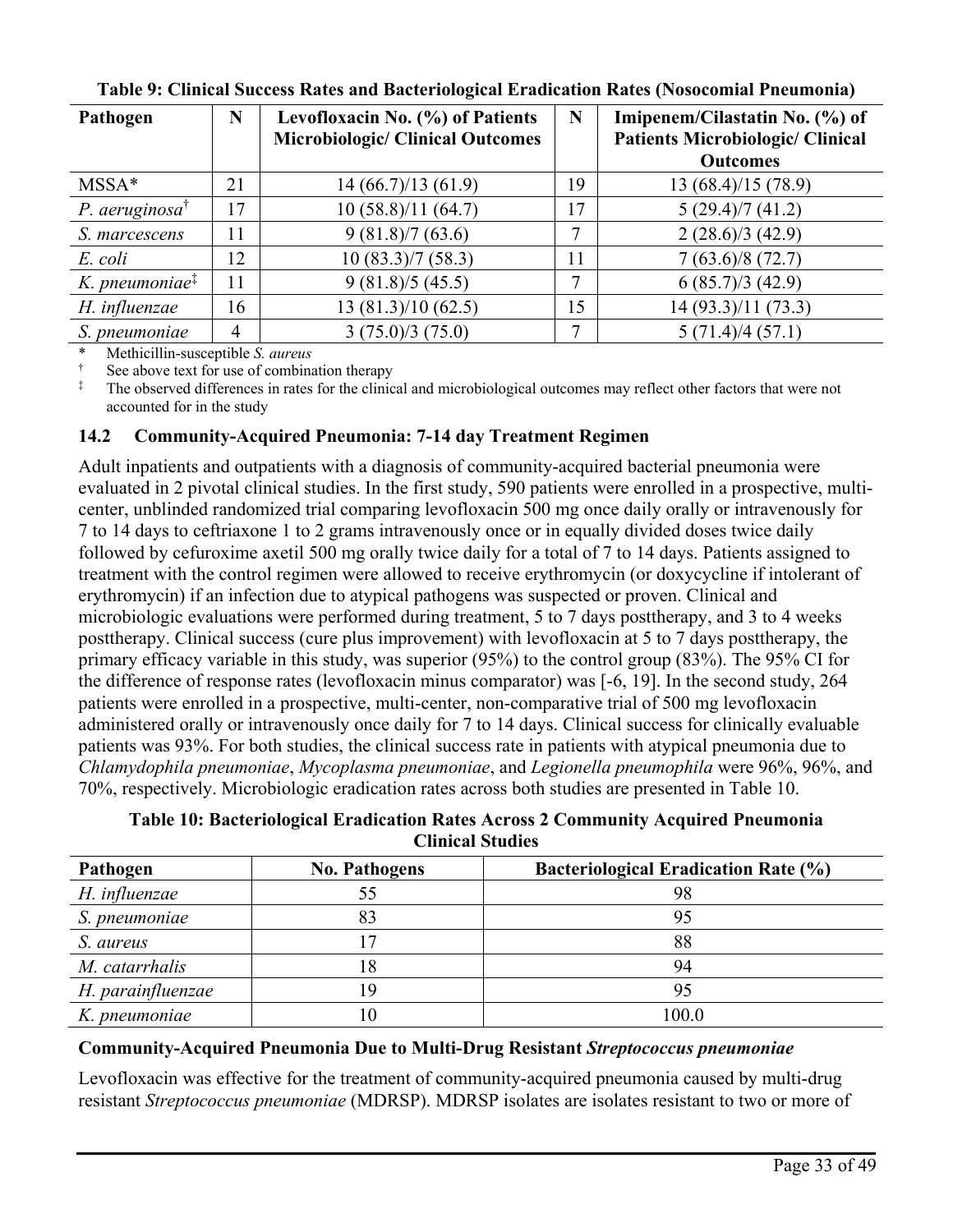the following antibacterials: penicillin (MIC  $\geq$ 2 mcg/mL), 2<sup>nd</sup> generation cephalosporins (e.g., cefuroxime, macrolides, tetracyclines and trimethoprim/sulfamethoxazole). Of 40 microbiologically evaluable patients with MDRSP isolates, 38 patients (95.0%) achieved clinical and bacteriologic success at post-therapy. The clinical and bacterial success rates are shown in Table 11.

**Table 11: Clinical and Bacterial Success Rates for Levofloxacin-Treated MDRSP in Community Acquired Pneumonia Patients (Population Valid for Efficacy)**

|                                         | <b>Clinical Success</b> |               | <b>Bacteriological Success*</b> |               |  |
|-----------------------------------------|-------------------------|---------------|---------------------------------|---------------|--|
| <b>Screening Susceptibility</b>         | $n/N^{\dagger}$         | $\frac{0}{0}$ | $n/N^{\ddagger}$                | $\frac{6}{6}$ |  |
| Penicillin-resistant                    | 16/17                   | 94.1          | 16/17                           | 94.1          |  |
| 2nd generation Cephalosporin resistant  | 31/32                   | 96.9          | 31/32                           | 96.9          |  |
| Macrolide-resistant                     | 28/29                   | 96.6          | 28/29                           | 96.6          |  |
| Trimethoprim/Sulfamethoxazole resistant | 17/19                   | 89.5          | 17/19                           | 89.5          |  |
| Tetracycline-resistant                  | 12/12                   | 100           | 12/12                           | 100           |  |

\* One patient had a respiratory isolate that was resistant to tetracycline, cefuroxime, macrolides and TMP/SMX and intermediate to penicillin and a blood isolate that was intermediate to penicillin and cefuroxime and resistant to the other classes. The patient is included in the database based on respiratory isolate.

 $\uparrow$  n=the number of microbiologically evaluable patients who were clinical successes; N=number of microbiologically evaluable patients in the designated resistance group.

 $\ddot{\text{m}}$  n=the number of MDRSP isolates eradicated or presumed eradicated in microbiologically evaluable patients; N=number of MDRSP isolates in a designated resistance group.

Not all isolates were resistant to all antimicrobial classes tested. Success and eradication rates are summarized in Table 12.

**Table 12: Clinical Success and Bacteriologic Eradication Rates for Resistant** *Streptococcus pneumoniae* **(Community Acquired Pneumonia)**

| <b>Type of Resistance</b>     | <b>Clinical Success</b> | <b>Bacteriologic Eradication</b> |
|-------------------------------|-------------------------|----------------------------------|
| Resistant to 2 antibacterials | $17/18(94.4\%)$         | $17/18(94.4\%)$                  |
| Resistant to 3 antibacterials | $14/15(93.3\%)$         | $14/15(93.3\%)$                  |
| Resistant to 4 antibacterials | $7/7(100\%)$            | $7/7(100\%)$                     |
| Resistant to 5 antibacterials |                         |                                  |
| Bacteremia with MDRSP         | 8/9(89%)                | 8/9(89%)                         |

## **14.3 Community-Acquired Pneumonia: 5-day Treatment Regimen**

To evaluate the safety and efficacy of the higher dose and shorter course of levofloxacin, 528 outpatient and hospitalized adults with clinically and radiologically determined mild to severe community-acquired pneumonia were evaluated in a double-blind, randomized, prospective, multicenter study comparing levofloxacin 750 mg, IV or orally, every day for five days or levofloxacin 500 mg IV or orally, every day for 10 days.

Clinical success rates (cure plus improvement) in the clinically evaluable population were 90.9% in the levofloxacin 750 mg group and 91.1% in the levofloxacin 500 mg group. The 95% CI for the difference of response rates (levofloxacin 750 minus levofloxacin 500) was [-5.9, 5.4]. In the clinically evaluable population (31-38 days after enrollment) pneumonia was observed in 7 out of 151 patients in the levofloxacin 750 mg group and 2 out of 147 patients in the levofloxacin 500 mg group. Given the small numbers observed, the significance of this finding cannot be determined statistically. The microbiological efficacy of the 5-day regimen was documented for infections listed in Table 13.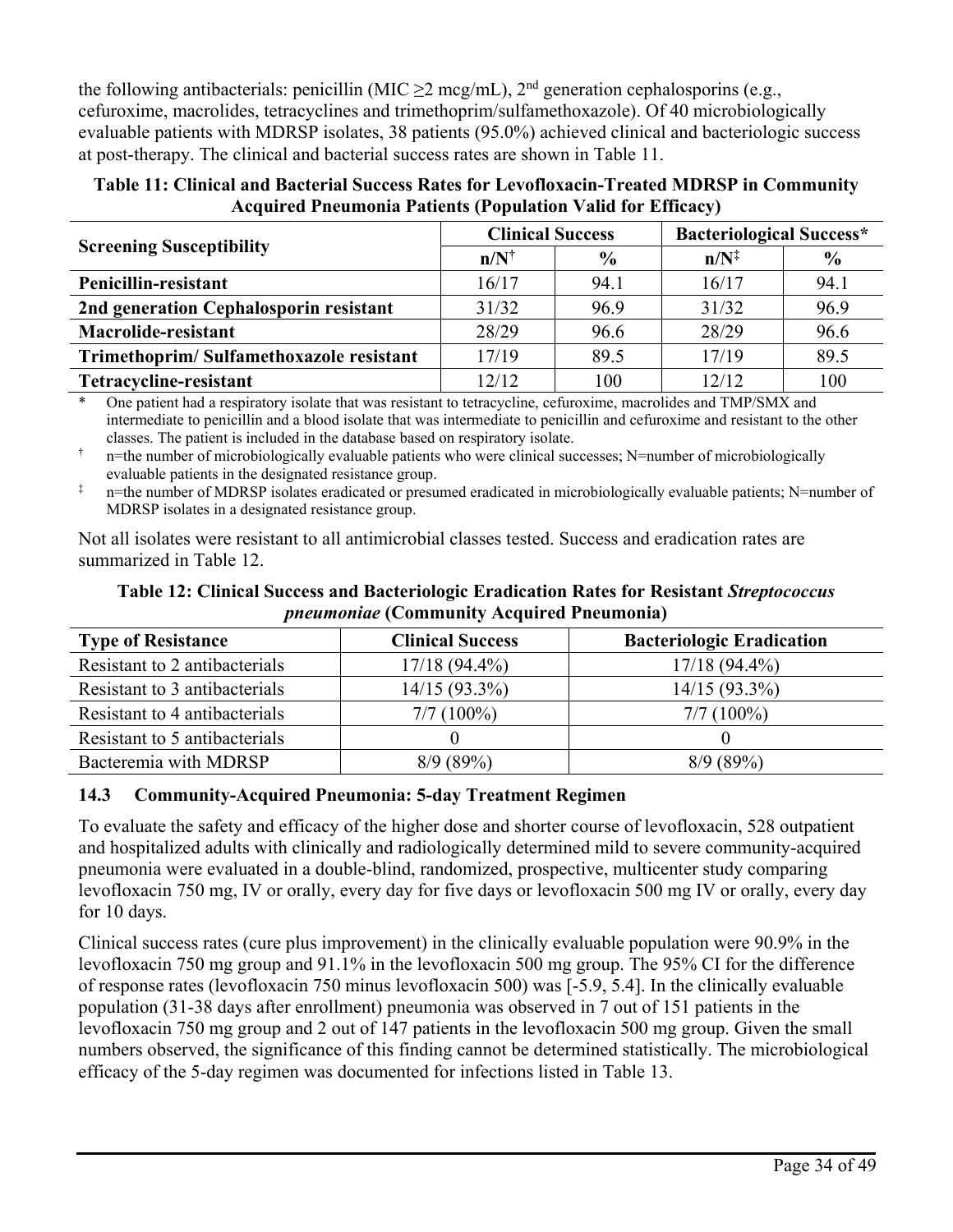| S. pneumoniae              | 19/20(95%)     |  |  |  |
|----------------------------|----------------|--|--|--|
| Haemophilus influenzae     | $12/12(100\%)$ |  |  |  |
| Haemophilus parainfluenzae | $10/10(100\%)$ |  |  |  |
| Mycoplasma pneumoniae      | 26/27(96%)     |  |  |  |
| Chlamydophila pneumoniae   | 13/15(87%)     |  |  |  |

**Table 13: Bacteriological Eradication Rates (Community-Acquired Pneumonia)**

# **14.4 Acute Bacterial Sinusitis: 5-day and 10-14 day Treatment Regimens**

Levofloxacin is approved for the treatment of acute bacterial sinusitis (ABS) using either 750 mg by mouth x 5 days or 500 mg by mouth once daily x 10-14 days. To evaluate the safety and efficacy of a high dose short course of levofloxacin, 780 outpatient adults with clinically and radiologically determined acute bacterial sinusitis were evaluated in a double-blind, randomized, prospective, multicenter study comparing levofloxacin 750 mg by mouth once daily for five days to levofloxacin 500 mg by mouth once daily for 10 days.

Clinical success rates (defined as complete or partial resolution of the pre-treatment signs and symptoms of ABS to such an extent that no further antibiotic treatment was deemed necessary) in the microbiologically evaluable population were 91.4% (139/152) in the levofloxacin 750 mg group and 88.6% (132/149) in the levofloxacin 500 mg group at the test-of-cure (TOC) visit (95% CI [-4.2, 10.0] for levofloxacin 750 mg minus levofloxacin 500 mg).

Rates of clinical success by pathogen in the microbiologically evaluable population who had specimens obtained by antral tap at study entry showed comparable results for the five- and ten-day regimens at the test-of-cure visit 22 days post treatment (see Table 14).

**Table 14: Clinical Success Rate by Pathogen at the TOC in Microbiologically Evaluable Subjects Who Underwent Antral Puncture (Acute Bacterial Sinusitis)**

| Pathogen                  | Levofloxacin<br>750 mg x 5 days | Levofloxacin<br>500 mg x 10 days |
|---------------------------|---------------------------------|----------------------------------|
| Streptococcus pneumoniae* | 25/27(92.6%)                    | $26/27(96.3\%)$                  |
| Haemophilus influenzae*   | $19/21(90.5\%)$                 | $25/27(92.6\%)$                  |
| Moraxella catarrhalis*    | $10/11(90.9\%)$                 | $13/13(100\%)$                   |

Note: Forty percent of the subjects in this trial had specimens obtained by sinus endoscopy. The efficacy data for subjects whose specimen was obtained endoscopically were comparable to those presented in the above table.

# **14.5 Complicated Skin and Skin Structure Infections**

Three hundred ninety-nine patients were enrolled in an open-label, randomized, comparative study for complicated skin and skin structure infections. The patients were randomized to receive either levofloxacin 750 mg once daily (IV followed by oral), or an approved comparator for a median of  $10 \pm 4.7$  days. As is expected in complicated skin and skin structure infections, surgical procedures were performed in the levofloxacin and comparator groups. Surgery (incision and drainage or debridement) was performed on 45% of the levofloxacin-treated patients and 44% of the comparator-treated patients, either shortly before or during antibiotic treatment and formed an integral part of therapy for this indication.

Among those who could be evaluated clinically 2-5 days after completion of study drug, overall success rates (improved or cured) were 116/138 (84.1%) for patients treated with levofloxacin and 106/132 (80.3%) for patients treated with the comparator.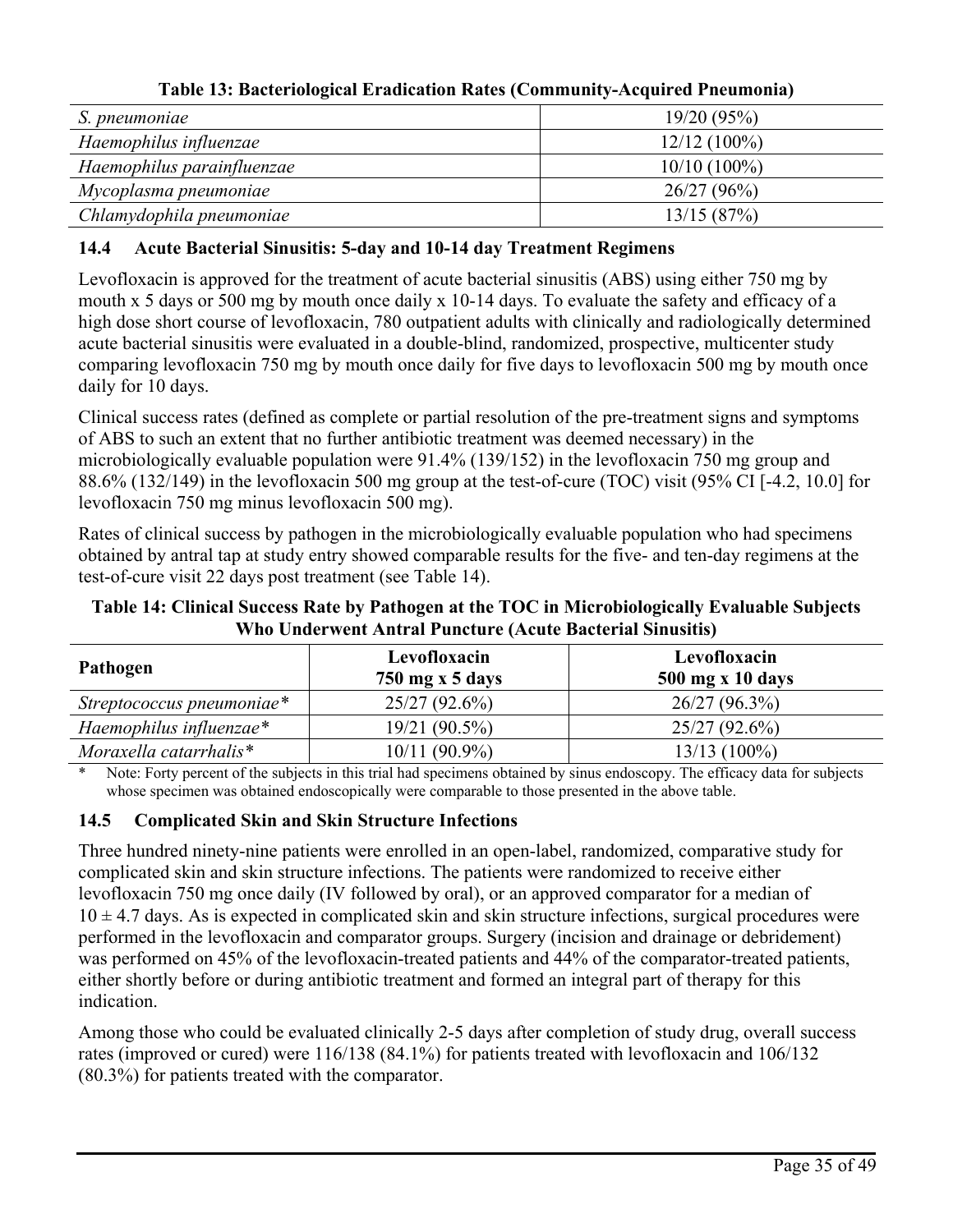Success rates varied with the type of diagnosis ranging from 68% in patients with infected ulcers to 90% in patients with infected wounds and abscesses. These rates were equivalent to those seen with comparator drugs.

# **14.6 Chronic Bacterial Prostatitis**

Adult patients with a clinical diagnosis of prostatitis and microbiological culture results from urine sample collected after prostatic massage (VB<sub>3</sub>) or expressed prostatic secretion (EPS) specimens obtained via the Meares-Stamey procedure were enrolled in a multicenter, randomized, double-blind study comparing oral levofloxacin 500 mg, once daily for a total of 28 days to oral ciprofloxacin 500 mg, twice daily for a total of 28 days. The primary efficacy endpoint was microbiologic efficacy in microbiologically evaluable patients. A total of 136 and 125 microbiologically evaluable patients were enrolled in the levofloxacin and ciprofloxacin groups, respectively. The microbiologic eradication rate by patient infection at 5-18 days after completion of therapy was 75.0% in the levofloxacin group and 76.8% in the ciprofloxacin group (95% CI [-12.58, 8.98] for levofloxacin minus ciprofloxacin). The overall eradication rates for pathogens of interest are presented in Table 15.

|                 | Levofloxacin $(N=136)$ |                    | Ciprofloxacin $(N=125)$ |                    |
|-----------------|------------------------|--------------------|-------------------------|--------------------|
| Pathogen        |                        | <b>Eradication</b> |                         | <b>Eradication</b> |
| E. coli         |                        | $14(93.3\%)$       |                         | $9(81.8\%)$        |
| E. faecalis     | 74                     | 39 (72.2%)         | 44                      | $33(75.0\%)$       |
| S. epidermidis* |                        | $9(81.8\%)$        |                         | $1(78.6\%)$        |

**Table 15: Bacteriological Eradication Rates (Chronic Bacterial Prostatitis)**

\* Eradication rates shown are for patients who had a sole pathogen only; mixed cultures were excluded.

Eradication rates for *S. epidermidis* when found with other co-pathogens are consistent with rates seen in pure isolates.

Clinical success (cure + improvement with no need for further antibiotic therapy) rates in microbiologically evaluable population 5-18 days after completion of therapy were 75.0% for levofloxacin-treated patients and 72.8% for ciprofloxacin-treated patients (95% CI [-8.87, 13.27] for levofloxacin minus ciprofloxacin). Clinical long-term success (24-45 days after completion of therapy) rates were 66.7% for the levofloxacin-treated patients and 76.9% for the ciprofloxacin-treated patients (95% CI [-23.40, 2.89] for levofloxacin minus ciprofloxacin).

# **14.7 Complicated Urinary Tract Infections and Acute Pyelonephritis: 5-day Treatment Regimen**

To evaluate the safety and efficacy of the higher dose and shorter course of levofloxacin, 1109 patients with cUTI and AP were enrolled in a randomized, double-blind, multicenter clinical trial conducted in the US from November 2004 to April 2006 comparing levofloxacin 750 mg IV or orally once daily for 5 days (546 patients) with ciprofloxacin 400 mg IV or 500 mg orally twice daily for 10 days (563 patients). Patients with AP complicated by underlying renal diseases or conditions such as complete obstruction, surgery, transplantation, concurrent infection or congenital malformation were excluded. Efficacy was measured by bacteriologic eradication of the baseline organism(s) at the post-therapy visit in patients with a pathogen identified at baseline. The post-therapy (test-of-cure) visit occurred 10 to 14 days after the last active dose of levofloxacin and 5 to 9 days after the last dose of active ciprofloxacin.

The bacteriologic cure rates overall for levofloxacin and control at the test-of-cure (TOC) visit for the group of all patients with a documented pathogen at baseline (modified intent to treat or mITT) and the group of patients in the mITT population who closely followed the protocol (Microbiologically Evaluable) are summarized in Table 16.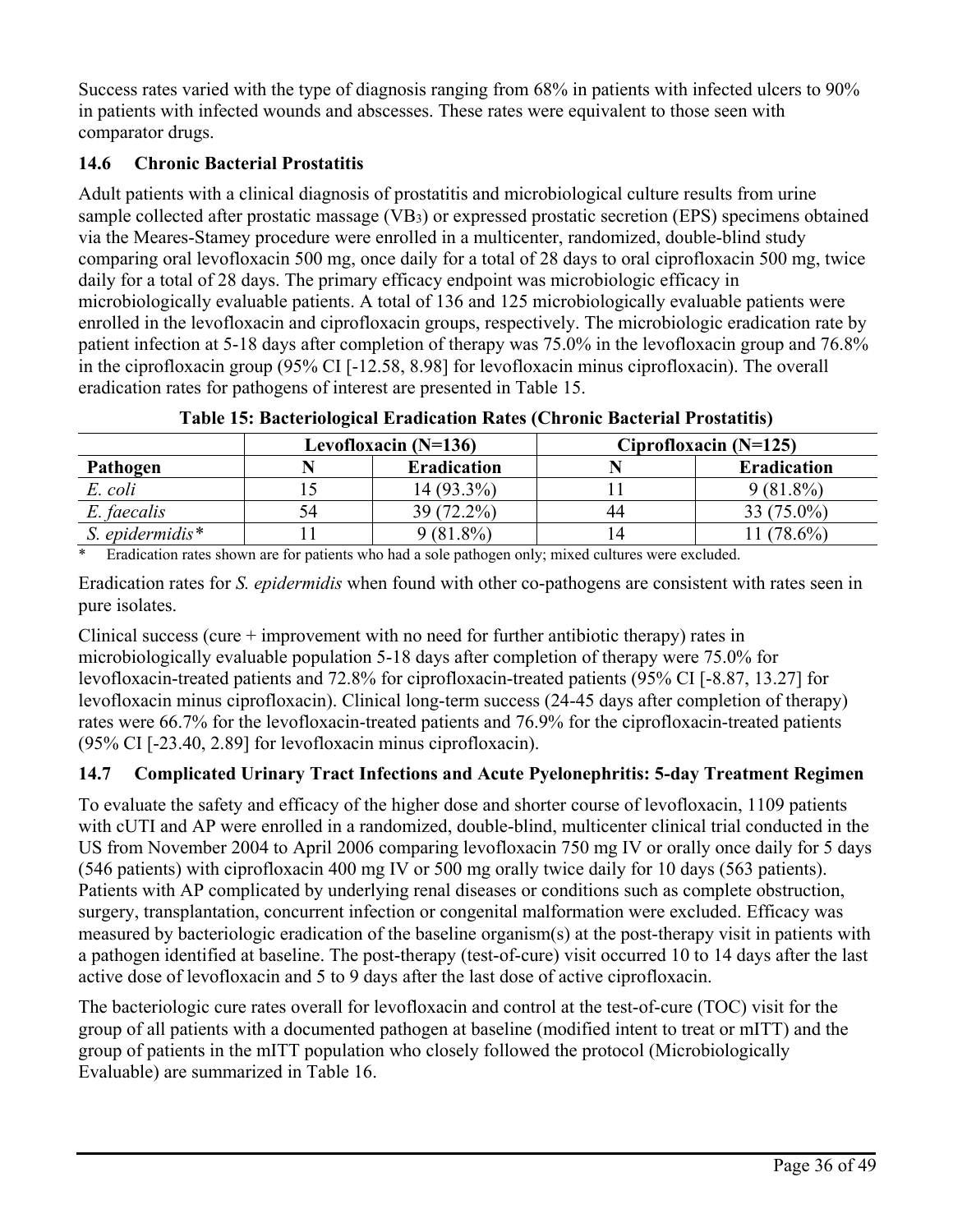|                                                     | Levofloxacin<br>750 mg orally<br>or IV once daily<br>for 5 days |               | Ciprofloxacin<br>400 mg IV/500 mg<br>orally twice daily<br>for 10 days |               | <b>Overall Difference</b><br>[95% CI] |  |
|-----------------------------------------------------|-----------------------------------------------------------------|---------------|------------------------------------------------------------------------|---------------|---------------------------------------|--|
|                                                     | n/N                                                             | $\frac{6}{9}$ | n/N                                                                    | $\frac{6}{6}$ | Levofloxacin-<br>Ciprofloxacin        |  |
| mITT Population*                                    |                                                                 |               |                                                                        |               |                                       |  |
| Overall (cUTI or AP)                                | 252/333                                                         | 75.7          | 239/318                                                                | 75.2          | $0.5(-6.1, 7.1)$                      |  |
| cUTI                                                | 168/230                                                         | 73.0          | 157/213                                                                | 73.7          |                                       |  |
| AP                                                  | 84/103                                                          | 81.6          | 82/105                                                                 | 78.1          |                                       |  |
| Microbiologically Evaluable Population <sup>†</sup> |                                                                 |               |                                                                        |               |                                       |  |
| Overall (cUTI or AP)                                | 228/265                                                         | 86.0          | 215/241                                                                | 89.2          | $-3.2$ [ $-8.9, 2.5$ ]                |  |
| cUTI                                                | 154/185                                                         | 83.2          | 144/165                                                                | 87.3          |                                       |  |
| AP                                                  | 74/80                                                           | 92.5          | 71/76                                                                  | 93.4          |                                       |  |

**Table 16: Bacteriological Eradication at Test-of-Cure**

\* The mITT population included patients who received study medication and who had a positive ( $\geq 10^5$ CFU/mL) urine culture with no more than 2 uropathogens at baseline. Patients with missing response were counted as failures in this analysis.

† The Microbiologically Evaluable population included patients with a confirmed diagnosis of cUTI or AP, a causative organism(s) at baseline present at  $\geq 10^5$  CFU/mL, a valid test-of-cure urine culture, no pathogen isolated from blood resistant to study drug, no premature discontinuation or loss to follow-up, and compliance with treatment (among other criteria).

Microbiologic eradication rates in the Microbiologically Evaluable population at TOC for individual pathogens recovered from patients randomized to levofloxacin treatment are presented in Table 17.

**Table 17: Bacteriological Eradication Rates for Individual Pathogens Recovered From Patients Randomized to Levofloxacin 750 mg QD for 5 Days Treatment**

| Pathogen              | <b>Bacteriological Eradication Rate (n/N)</b> | $\frac{6}{9}$ |
|-----------------------|-----------------------------------------------|---------------|
| Escherichia coli*     | 155/172                                       | 90            |
| Klebsiella pneumoniae | 20/23                                         |               |
| Proteus mirabilis     | 12/12                                         | 100           |

\* The predominant organism isolated from patients with AP was *E. coli*: 91% (63/69) eradication in AP and 89% (92/103) in patients with cUTI.

# **14.8 Complicated Urinary Tract Infections and Acute Pyelonephritis: 10-day Treatment Regimen**

To evaluate the safety and efficacy of the 250 mg dose, 10 day regimen of levofloxacin, 567 patients with uncomplicated UTI, mild-to-moderate cUTI, and mild-to-moderate AP were enrolled in a randomized, double-blind, multicenter clinical trial conducted in the US from June 1993 to January 1995 comparing levofloxacin 250 mg orally once daily for 10 days (285 patients) with ciprofloxacin 500 mg orally twice daily for 10 days (282 patients). Patients with a resistant pathogen, recurrent UTI, women over age 55 years, and with an indwelling catheter were initially excluded, prior to protocol amendment which took place after 30% of enrollment. Microbiological efficacy was measured by bacteriologic eradication of the baseline organism(s) at 1-12 days post-therapy in patients with a pathogen identified at baseline.

The bacteriologic cure rates overall for levofloxacin and control at the test-of-cure (TOC) visit for the group of all patients with a documented pathogen at baseline (modified intent to treat or mITT) and the group of patients in the mITT population who closely followed the protocol (Microbiologically Evaluable) are summarized in Table 18.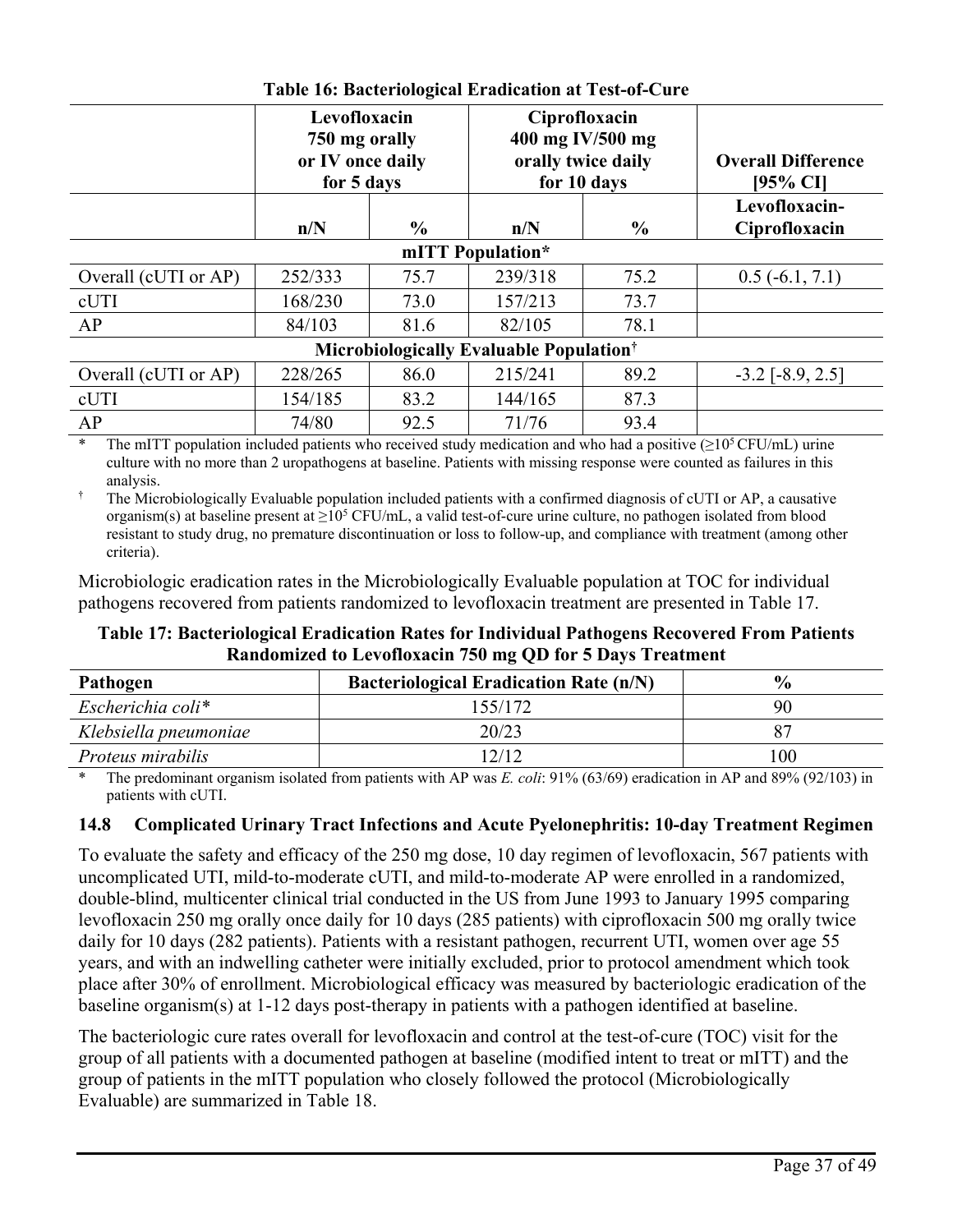|                                         |         | Levofloxacin<br>250 mg once daily for 10 days | Ciprofloxacin<br>500 mg twice daily for 10 days |               |
|-----------------------------------------|---------|-----------------------------------------------|-------------------------------------------------|---------------|
|                                         | n/N     | $\frac{6}{9}$                                 | n/N                                             | $\frac{0}{0}$ |
| mITT Population <sup>b</sup>            | 174/209 | 83.3                                          | 184/219                                         | 84.0          |
| Microbiologically                       |         |                                               |                                                 |               |
| <b>Evaluable Population<sup>c</sup></b> | 164/177 | 92.7                                          | 159/171                                         | 93.0          |

# **Table 18: Bacteriological Eradication Overall (cUTI or AP) at Test-Of-Cure**<sup>a</sup>

<sup>a</sup> 1-9 days posttherapy for 30% of subjects enrolled prior to a protocol amendment; 5-12 days posttherapy for 70% of subjects.

<sup>b</sup> The mITT population included patients who had a pathogen isolated at baseline. Patients with missing response were counted as failures in this analysis.

<sup>c</sup> The Microbiologically Evaluable population included mITT patients who met protocol-specified evaluability criteria.

## **14.9 Inhalational Anthrax (Post-Exposure)**

The effectiveness of levofloxacin for this indication is based on plasma concentrations achieved in humans, a surrogate endpoint reasonably likely to predict clinical benefit. Levofloxacin has not been tested in humans for the post-exposure prevention of inhalation anthrax. The mean plasma concentrations of levofloxacin associated with a statistically significant improvement in survival over placebo in the rhesus monkey model of inhalational anthrax are reached or exceeded in adult and pediatric patients receiving the recommended oral and intravenous dosage regimens [*see Indications and Usage (1.13); Dosage and Administration (2.1, 2.2)*].

Levofloxacin pharmacokinetics have been evaluated in adult and pediatric patients. The mean  $(\pm SD)$ steady state peak plasma concentration in human adults receiving 500 mg orally or intravenously once daily is  $5.7 \pm 1.4$  and  $6.4 \pm 0.8$  mcg/mL, respectively; and the corresponding total plasma exposure  $(AUC_{0-24})$  is  $47.5 \pm 6.7$  and  $54.6 \pm 11.1$  mcg.h/mL, respectively. The predicted steady-state pharmacokinetic parameters in pediatric patients ranging in age from 6 months to 17 years receiving 8 mg/kg orally every 12 hours (not to exceed 250 mg per dose) were calculated to be comparable to those observed in adults receiving 500 mg orally once daily [*see Clinical Pharmacology (12.3)*]*.*

In adults, the safety of levofloxacin for treatment durations of up to 28 days is well characterized. However, information pertaining to extended use at 500 mg daily up to 60 days is limited. Prolonged levofloxacin therapy in adults should only be used when the benefit outweighs the risk.

In pediatric patients, the safety of levofloxacin for treatment durations of more than 14 days has not been studied. An increased incidence of musculoskeletal adverse events (arthralgia, arthritis, tendinopathy, gait abnormality) compared to controls has been observed in clinical studies with treatment duration of up to 14 days. Long-term safety data, including effects on cartilage, following the administration of levofloxacin to pediatric patients is limited [*see Warnings and Precautions (5.11), Use in Specific Populations (8.4)*]*.*

A placebo-controlled animal study in rhesus monkeys exposed to an inhaled mean dose of 49 LD<sub>50</sub>  $(\sim 2.7 \times 10^6)$  spores (range 17 - 118 LD<sub>50</sub>) of *B. anthracis* (Ames strain) was conducted. The minimal inhibitory concentration (MIC) of levofloxacin for the anthrax strain used in this study was 0.125 mcg/mL. In the animals studied, mean plasma concentrations of levofloxacin achieved at expected Tmax (1 hour post-dose) following oral dosing to steady state ranged from 2.79 to 4.87 mcg/mL. Steady state trough concentrations at 24 hours post-dose ranged from 0.107 to 0.164 mcg/mL. Mean (SD) steady state AUC<sub>0-24</sub> was  $33.4 \pm 3.2$  mcg.h/mL (range 30.4 to 36.0 mcg.h/mL). Mortality due to anthrax for animals that received a 30 day regimen of oral levofloxacin beginning 24 hrs post exposure was significantly lower (1/10), compared to the placebo group  $(9/10)$  [P=0.0011, 2-sided Fisher's Exact Test].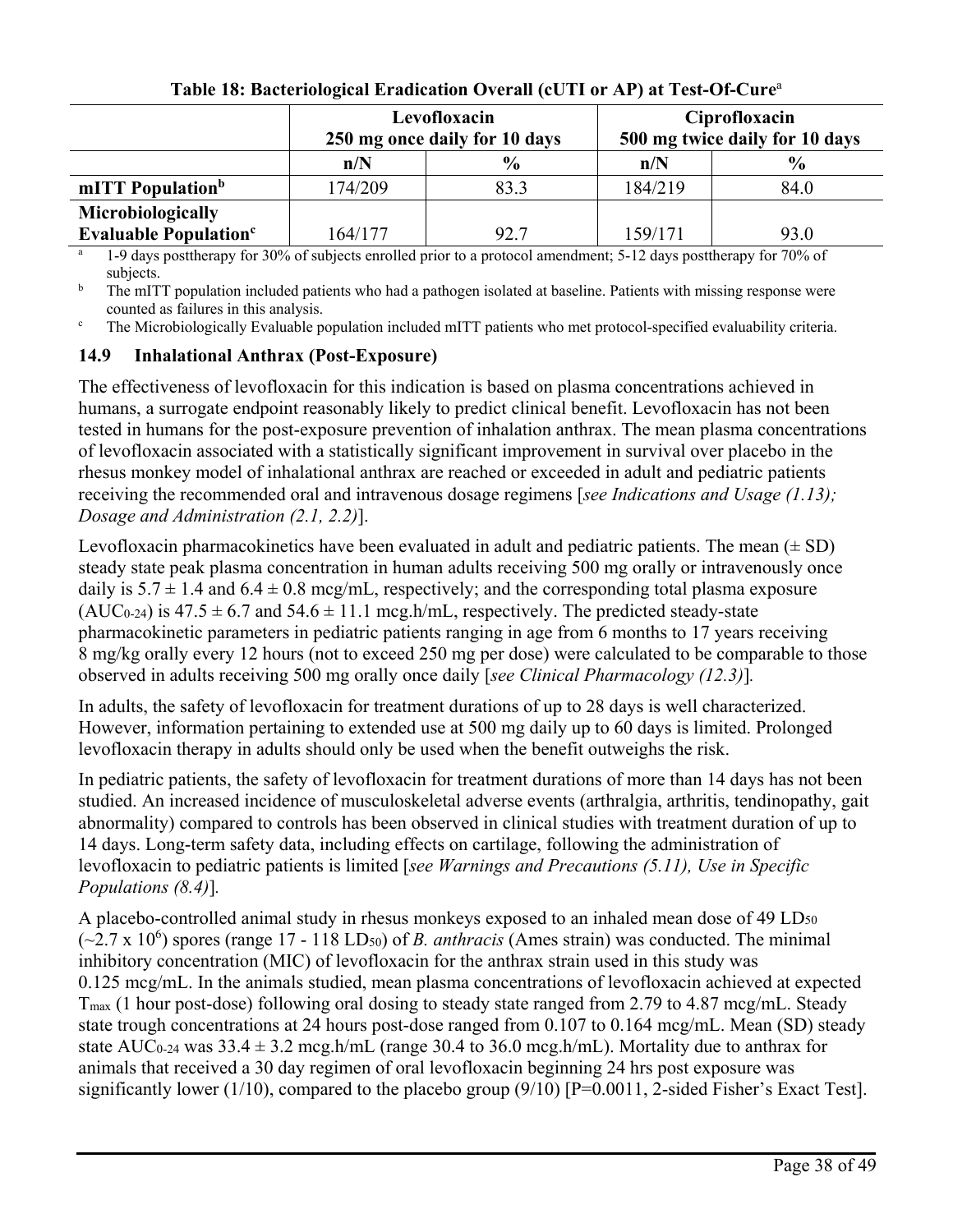The one levofloxacin treated animal that died of anthrax did so following the 30-day drug administration period.

# **14.10 Plague**

Efficacy studies of levofloxacin could not be conducted in humans with pneumonic plague for ethical and feasibility reasons. Therefore, approval of this indication was based on an efficacy study conducted in animals.

The mean plasma concentrations of levofloxacin associated with a statistically significant improvement in survival over placebo in an African green monkey model of pneumonic plague are reached or exceeded in adult and pediatric patients receiving the recommended oral and intravenous dosage regimens [*see Indications and Usage (1.14), Dosage and Administration (2.1), (2.2)*].

Levofloxacin pharmacokinetics have been evaluated in adult and pediatric patients. The mean  $(\pm SD)$ steady state peak plasma concentration in human adults receiving 500 mg orally or intravenously once daily is  $5.7 \pm 1.4$  and  $6.4 \pm 0.8$  mcg/mL, respectively; and the corresponding total plasma exposure (AUC<sub>0-24</sub>) is  $47.5 \pm 6.7$  and  $54.6 \pm 11.1$  mcg.h/mL, respectively. The predicted steady-state pharmacokinetic parameters in pediatric patients ranging in age from 6 months to 17 years receiving 8 mg/kg orally every 12 hours (not to exceed 250 mg per dose) were calculated to be comparable to those observed in adults receiving 500 mg orally once daily [*see Clinical Pharmacology (12.3)*].

A placebo-controlled animal study in African green monkeys exposed to an inhaled mean dose of 65 LD<sub>50</sub> (range 3 to 145 LD50) of *Yersinia pestis* (CO92 strain) was conducted. The minimal inhibitory concentration (MIC) of levofloxacin for the *Y. pestis* strain used in this study was 0.03 mcg/mL. Mean plasma concentrations of levofloxacin achieved at the end of a single 30-min infusion ranged from 2.84 to 3.50 mcg/mL in African green monkeys. Trough concentrations at 24 hours post-dose ranged from  $\leq 0.03$  to 0.06 mcg/mL. Mean (SD) AUC<sub>0-24</sub> was 11.9 (3.1) mcg.h/mL (range 9.50 to 16.86 mcg.h/mL). Animals were randomized to receive either a 10-day regimen of i.v. levofloxacin or placebo beginning within 6 hrs of the onset of telemetered fever (≥39ºC for more than 1 hour). Mortality in the levofloxacin group was significantly lower (1/17) compared to the placebo group (7/7)  $[p<0.001, Fisher's Exact Test;$ exact 95% confidence interval (-99.9%, -55.5%) for the difference in mortality]. One levofloxacin-treated animal was euthanized on Day 9 post-exposure to *Y. pestis* due to a gastric complication; it had a blood culture positive for *Y. pestis* on Day 3 and all subsequent daily blood cultures from Day 4 through Day 7 were negative.

# **16 HOW SUPPLIED/STORAGE AND HANDLING**

Levofloxacin in 5% Dextrose Injection is supplied as a single-use, premixed solution in flexible containers. Each bag contains a dilute solution with the equivalent of 250, 500, or 750 mg of levofloxacin, respectively, in 5% Dextrose  $(D_5W)$ .

| <b>Unit of Sale</b>                                           | Concentration                   |
|---------------------------------------------------------------|---------------------------------|
| NDC 0409-0528-15                                              | $250 \text{ mg}/50 \text{ mL}$  |
| Case containing 24, 50 mL fill in 100 mL Flexible Containers  | $(5 \text{ mg/mL})$             |
| NDC 0409-0528-25                                              | $500 \text{ mg}/100 \text{ mL}$ |
| Case containing 24, 100 mL fill in 100 mL Flexible Containers | $(5 \text{ mg/mL})$             |
| NDC 0409-0528-35                                              | $750 \text{ mg}/150 \text{ mL}$ |
| Case containing 24, 150 mL fill in 250 mL Flexible Containers | $(5 \text{ mg/mL})$             |

Levofloxacin Injection Premix in Flexible Containers should be stored at 20 to 25°C (68 to 77°F). [See USP Controlled Room Temperature]. Product may also be stored in a refrigerator, 2 to 8°C (36 to 46 °F).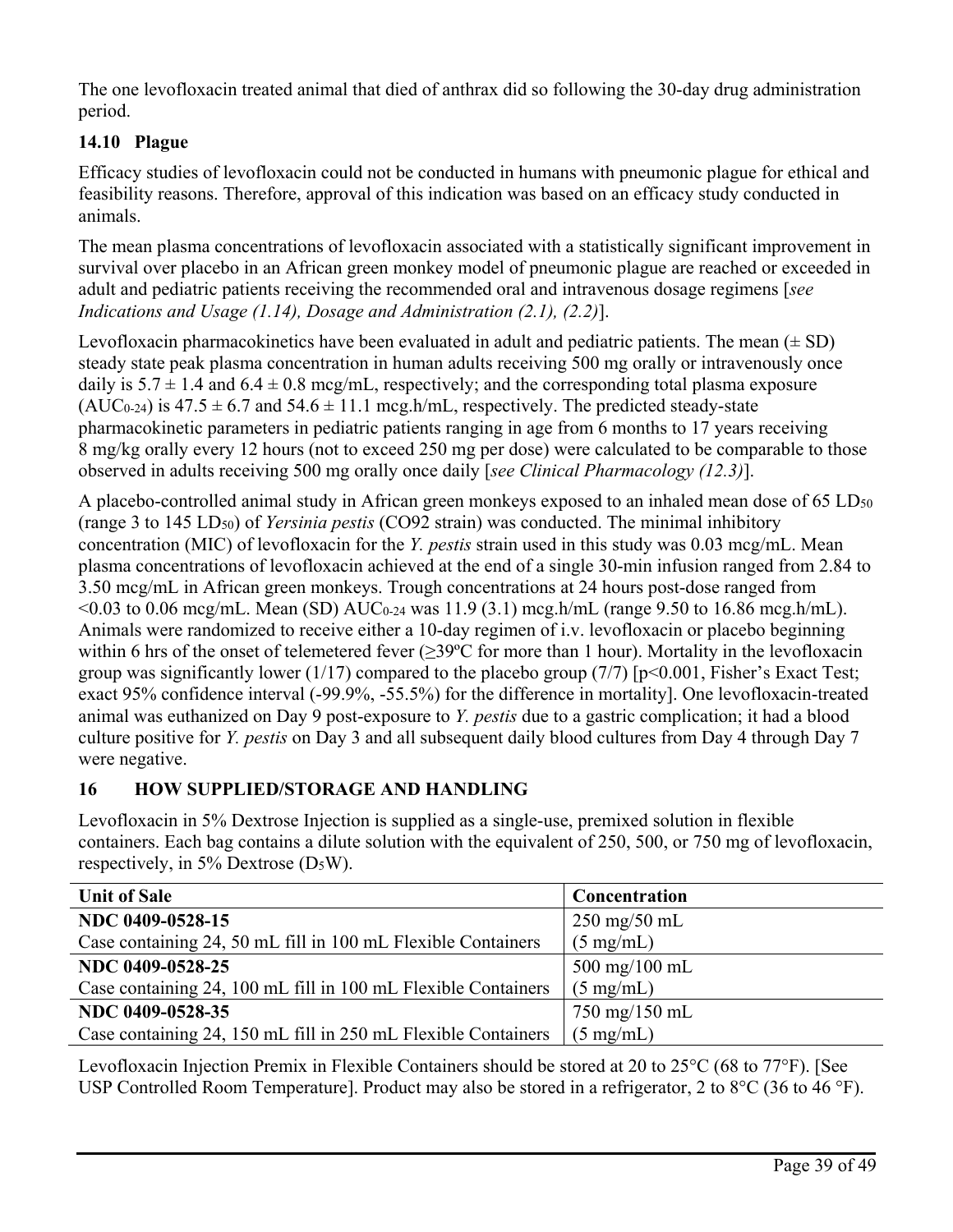Avoid excessive heat and protect from freezing and light.

## **Keep out of reach of children.**

# **17 PATIENT COUNSELING INFORMATION**

Advise the patient to read the FDA-approved patient labeling (Medication Guide).

## **Serious Adverse Reactions**

Advise patients to stop taking levofloxacin if they experience an adverse reaction and to call their healthcare provider for advice on completing the full course of treatment with another antibacterial drug.

Inform patients of the following serious adverse reactions that have been associated with levofloxacin or other fluoroquinolone use:

- **Disabling and Potentially Irreversible Serious Adverse Reactions That May Occur Together**: Inform patients that disabling and potentially irreversible serious adverse reactions, including tendinitis and tendon rupture, peripheral neuropathies, and central nervous system effects, have been associated with use of levofloxacin and may occur together in the same patient. Inform patients to stop taking levofloxacin immediately if they experience an adverse reaction and to call their healthcare provider.
- **Tendinitis and Tendon Rupture:** Instruct patients to contact their healthcare provider if they experience pain, swelling, or inflammation of a tendon, or weakness or inability to use one of their joints; rest and refrain from exercise; and discontinue levofloxacin treatment. Symptoms may be irreversible. The risk of severe tendon disorder with fluoroquinolones is higher in older patients usually over 60 years of age, in patients taking corticosteroid drugs, and in patients with kidney, heart or lung transplants.
- **Peripheral Neuropathies:** Inform patients that peripheral neuropathies have been associated with levofloxacin use, symptoms may occur soon after initiation of therapy and may be irreversible. If symptoms of peripheral neuropathy including pain, burning, tingling, numbness and/or weakness develop, immediately discontinue levofloxacin and tell them to contact their physician.
- **Central Nervous System Effects** (for example, convulsions, dizziness, lightheadedness, increased intracranial pressure)**:** Inform patients that convulsions have been reported in patients receiving fluoroquinolones, including levofloxacin. Instruct patients to notify their physician before taking this drug if they have a history of convulsions. Inform patients that they should know how they react to levofloxacin before they operate an automobile or machinery or engage in other activities requiring mental alertness and coordination. Instruct patients to notify their physician if persistent headache with or without blurred vision occurs.
- **Exacerbation of Myasthenia Gravis:** Instruct patients to inform their physician of any history of myasthenia gravis. Instruct patients to notify their physician if they experience any symptoms of muscle weakness, including respiratory difficulties.
- **Hypersensitivity Reactions:** Inform patients that levofloxacin can cause hypersensitivity reactions, even following a single dose, and to discontinue the drug at the first sign of a skin rash, hives or other skin reactions, a rapid heartbeat, difficulty in swallowing or breathing, any swelling suggesting angioedema (for example, swelling of the lips, tongue, face, tightness of the throat, hoarseness), or other symptoms of an allergic reaction.
- **Hepatotoxicity:** Inform patients that severe hepatotoxicity (including acute hepatitis and fatal events) has been reported in patients taking levofloxacin. Instruct patients to inform their physician if they experience any signs or symptoms of liver injury including: loss of appetite, nausea, vomiting, fever,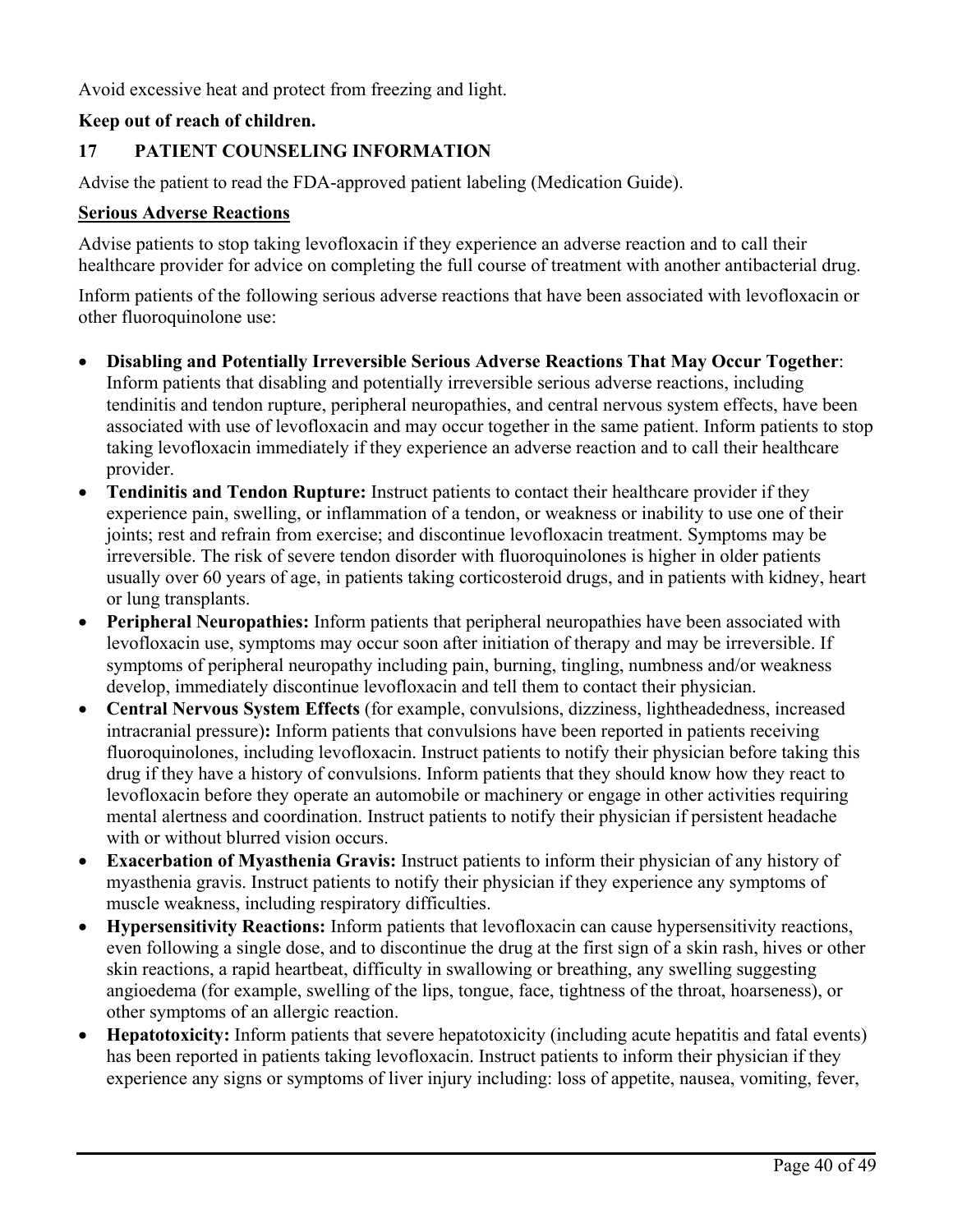weakness, tiredness, right upper quadrant tenderness, itching, yellowing of the skin and eyes, light colored bowel movements or dark colored urine.

- **Aortic Aneurysm and Dissection:** Inform patients to seek emergency medical care if they experience sudden chest, stomach, or back pain [*see Warnings and Precautions (5.9)*].
- **Diarrhea:** Diarrhea is a common problem caused by antibiotics which usually ends when the antibiotic is discontinued. Sometimes after starting treatment with antibiotics, patients can develop watery and bloody stools (with or without stomach cramps and fever) even as late as two or more months after having taken the last dose of the antibiotic. If this occurs, instruct patients to contact their physician as soon as possible.
- **Prolongation of the QT Interval:** Instruct patients to inform their physician of any personal or family history of QT prolongation or proarrhythmic conditions such as hypokalemia, bradycardia, or recent myocardial ischemia; if they are taking any Class IA (quinidine, procainamide), or Class III (amiodarone, sotalol) antiarrhythmic agents. Instruct patients to notify their physician if they have any symptoms of prolongation of the QT interval, including prolonged heart palpitations or a loss of consciousness.
- **Musculoskeletal Disorders in Pediatric Patients:** Instruct parents to inform their child's physician if the child has a history of joint-related problems before taking this drug. Inform parents of pediatric patients to notify their child's physician of any joint-related problems that occur during or following levofloxacin therapy [*see Warnings and Precautions (5.12) and Use in Specific Populations (8.4)*]*.*
- **Photosensitivity/Phototoxicity:** Inform patients that photosensitivity/phototoxicity has been reported in patients receiving fluoroquinolones. Inform patients to minimize or avoid exposure to natural or artificial sunlight (tanning beds or UVA/B treatment) while taking fluoroquinolones. If patients need to be outdoors while using fluoroquinolones, instruct them to wear loose-fitting clothes that protect skin from sun exposure and discuss other sun protection measures with their physician. If a sunburnlike reaction or skin eruption occurs, instruct patients to contact their physician.

## **Antibacterial Resistance**

Antibacterial drugs including levofloxacin should only be used to treat bacterial infections. They do not treat viral infections (e.g., the common cold). When levofloxacin is prescribed to treat a bacterial infection, patients should be told that although it is common to feel better early in the course of therapy, the medication should be taken exactly as directed. Skipping doses or not completing the full course of therapy may (1) decrease the effectiveness of the immediate treatment and (2) increase the likelihood that bacteria will develop resistance and will not be treatable by levofloxacin or other antibacterial drugs in the future.

# **Administration with Food, Fluids, and Concomitant Medications**

Patients should drink fluids liberally while taking levofloxacin to avoid formation of a highly concentrated urine and crystal formation in the urine.

# **Drug Interactions with Insulin, Oral Hypoglycemic Agents, and Warfarin**

Patients should be informed that if they are diabetic and are being treated with insulin or an oral hypoglycemic agent and a hypoglycemic reaction occurs, they should discontinue levofloxacin and consult a physician.

Patients should be informed that concurrent administration of warfarin and levofloxacin has been associated with increases of the International Normalized Ratio (INR) or prothrombin time and clinical episodes of bleeding. Patients should notify their physician if they are taking warfarin, be monitored for evidence of bleeding, and also have their anticoagulation tests closely monitored while taking warfarin concomitantly.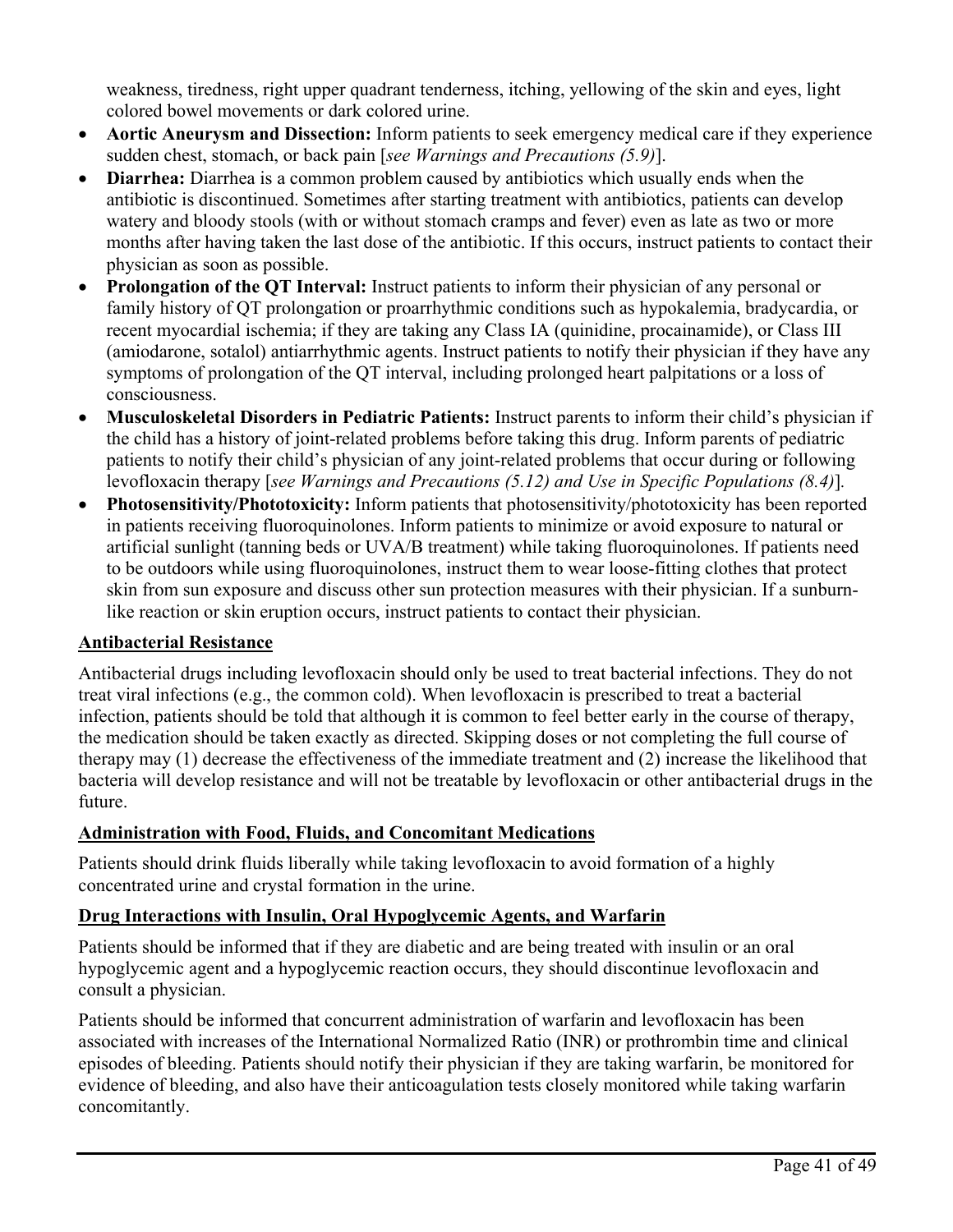# **Plague and Anthrax Studies**

Patients given levofloxacin for these conditions should be informed that efficacy studies could not be conducted in humans for ethical and feasibility reasons. Therefore, approval for these conditions was based on efficacy studies conducted in animals.

Distributed by: Hospira, Inc., Lake Forest, IL 60045 USA

LAB-0814-10.0

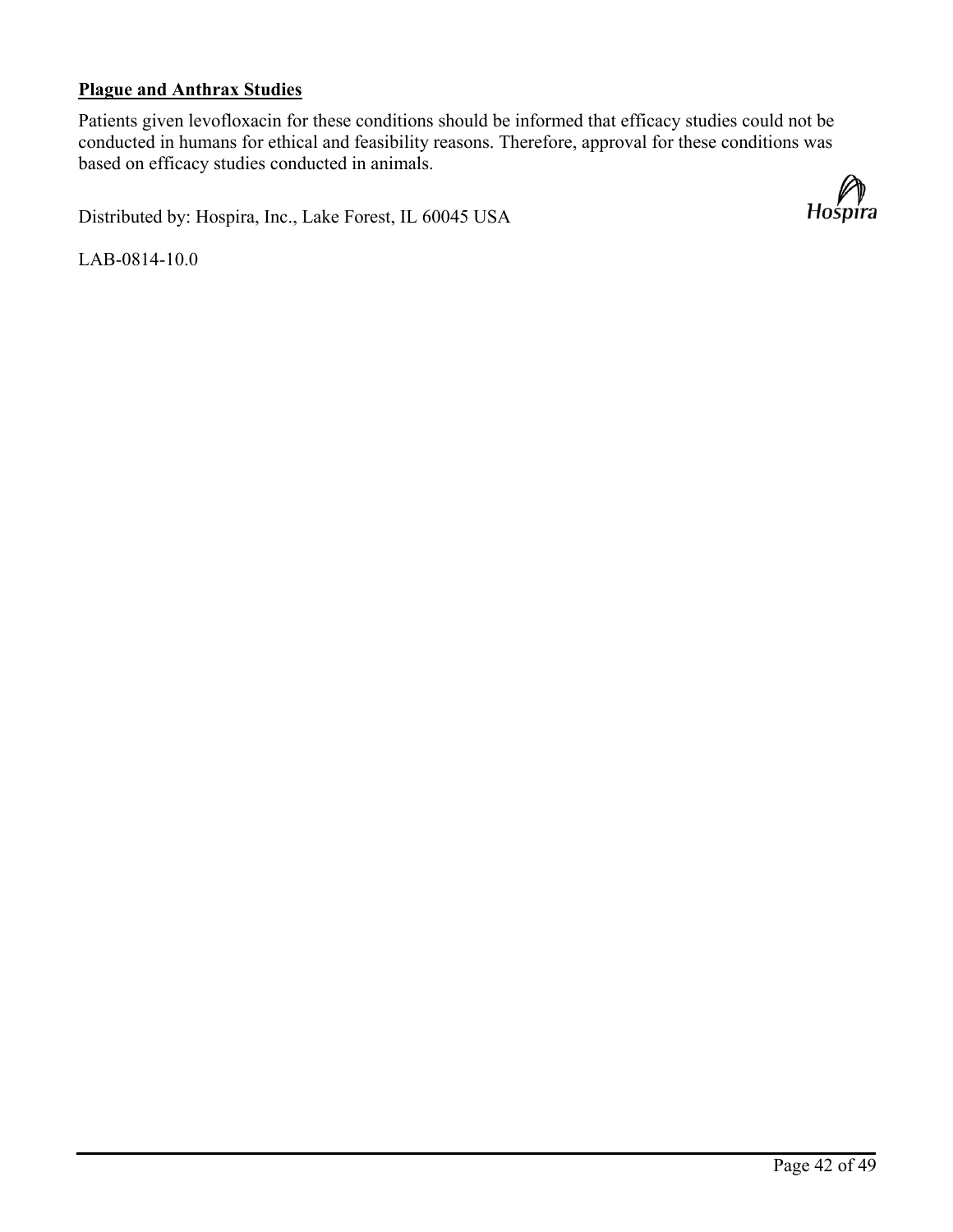# **MEDICATION GUIDE**

## **Levofloxacin [Lee-voe-FLOX-a-sin] (in 5% Dextrose) Injection for Intravenous Use**

Read this Medication Guide before you start taking levofloxacin and each time you get a refill. There may be new information. This Medication Guide does not take the place of talking to your healthcare provider about your medical condition or your treatment.

## **What is the most important information I should know about levofloxacin?**

## **Levofloxacin, a fluoroquinolone antibiotic, can cause serious side effects. Some of these serious side effects can happen at the same time and could result in death.**

If you have any of the following serious side effects while you take levofloxacin, you should stop taking levofloxacin immediately and get medical help right away.

## **1. Tendon rupture or swelling of the tendon (tendinitis).**

• **Tendon problems can happen in people of all ages who take levofloxacin.** Tendons are tough cords of tissue that connect muscles to bones.

Some tendon problems include pain, swelling, tears, and swelling of tendons including the back of the ankle (Achilles), shoulder, hand, or other tendon sites.

- The risk of getting tendon problems while you take levofloxacin is higher if you:
	- o are over 60 years of age
	- o are taking steroids (corticosteroids)
	- o have had a kidney, heart or lung transplant.
- Tendon problems can happen in people who do not have the above risk factors when they take levofloxacin.
- Other reasons that can increase your risk of tendon problems can include:
	- o physical activity or exercise
	- o kidney failure
	- $\circ$  tendon problems in the past, such as in people with rheumatoid arthritis (RA)
- Stop taking levofloxacin immediately and get medical help right away at the first sign of tendon pain, swelling or inflammation**.** Avoid exercise and using the affected area.

The most common area of pain and swelling is the Achilles tendon at the back of your ankle. This can also happen with other tendons. You may need a different antibiotic that is not a fluoroquinolone to treat your infection.

- Tendon rupture can happen while you are taking or after you have finished taking levofloxacin. Tendon ruptures can happen within hours or days of taking levofloxacin and have happened up to several months after people have finished taking their fluoroquinolone.
- Stop taking levofloxacin immediately and get medical help right away if you get any of the following signs or symptoms of a tendon rupture:
	- o hear or feel a snap or pop in a tendon area
	- o bruising right after an injury in a tendon area
	- o unable to move the affected area or bear weight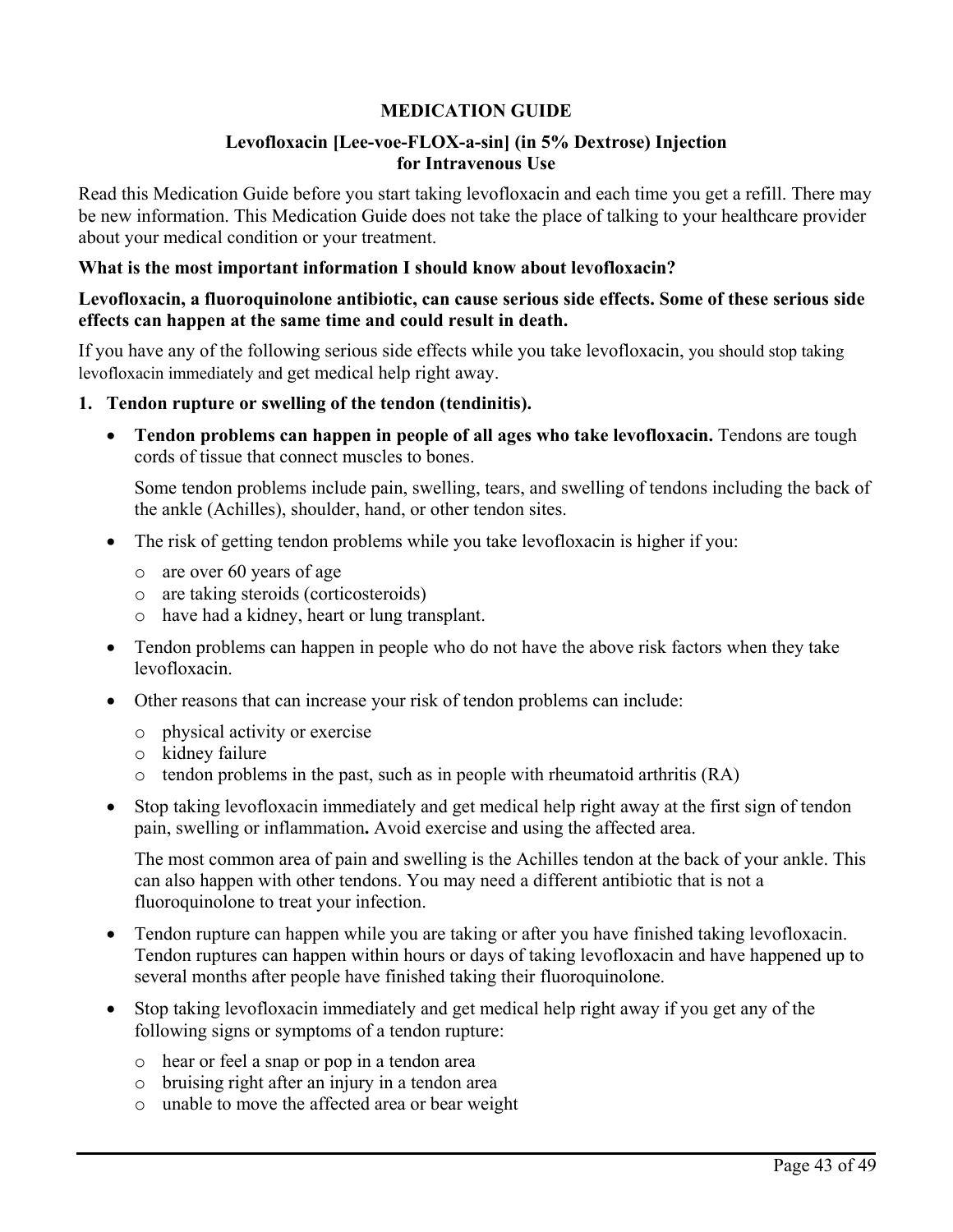- **2. Changes in sensation and possible nerve damage (Peripheral Neuropathy).** Damage to the nerves in arms, hands, legs, or feet can happen in people who take fluoroquinolones, including levofloxacin. Stop taking levofloxacin immediately and talk to your healthcare provider right away if you get any of the following symptoms of peripheral neuropathy in your arms, hands, legs, or feet:
	-
	-
	- tingling

The nerve damage may be permanent.

- **3. Central Nervous System (CNS) effects.** Seizures have been reported in people who take fluoroquinolone antibacterial medicines, including levofloxacin. Tell your healthcare provider if you have a history of seizures before you start taking levofloxacin CNS side effects may happen as soon as after taking the first dose of levofloxacin. Stop taking levofloxacin immediately and talk to your healthcare provider right away if you get any of these side effects, or other changes in mood or behavior:
	-
	- hear voices, see things, or sense things that are not there (hallucinations)
	-
	-
	-
	-
	- seizures trouble sleeping
		- nightmares
	- feel restless feel lightheaded or dizzy
	- tremors feel more suspicious (paranoia)
	- feel anxious or nervous suicidal thoughts or acts
	- confusion headaches that will not go away, with or without blurred vision
	- depression
- **4. Worsening of myasthenia gravis (a problem that causes muscle weakness).** Fluoroquinolones like Levofloxacin may cause worsening of myasthenia gravis symptoms, including muscle weakness and breathing problems. Tell your healthcare provider if you have a history of myasthenia gravis before you start taking levofloxacin. Call your healthcare provider right away if you have any worsening muscle weakness or breathing problems.

# **What is levofloxacin?**

Levofloxacin is a fluoroquinolone antibiotic medicine used in adults age 18 years or older to treat certain infections caused by certain germs called bacteria. These bacterial infections include:

- nosocomial pneumonia
- community acquired pneumonia
- acute sinus infection
- acute worsening of chronic bronchitis
- skin infections, complicated and uncomplicated
- chronic prostate infection
- urinary tract infections, complicated and uncomplicated
- pain numbness
- burning weakness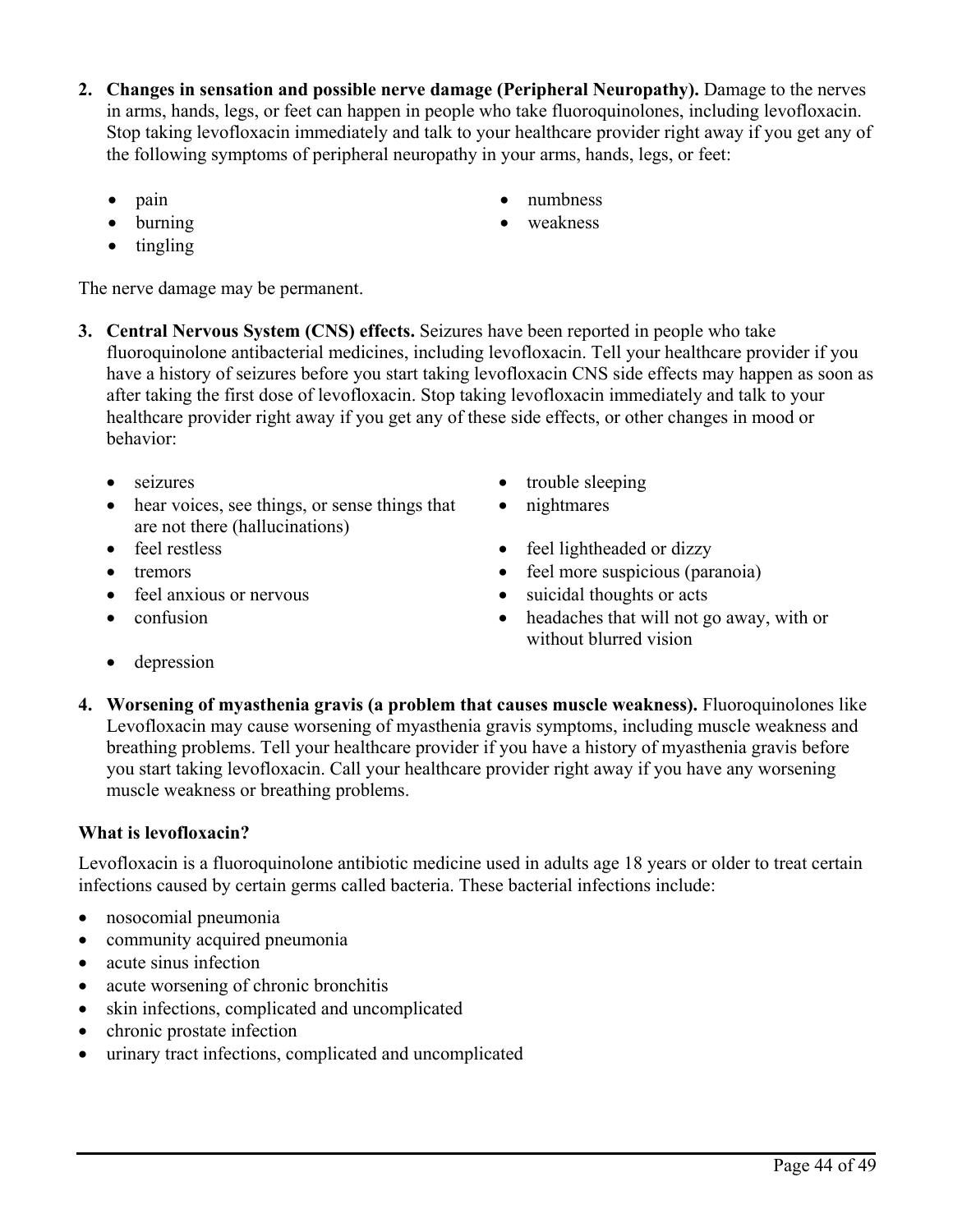- acute kidney infection (pyelonephritis)
- inhalation anthrax
- plague

Studies of levofloxacin for use in the treatment of plague and anthrax were done in animals only, because plague and anthrax could not be studied in people.

Levofloxacin should not be used in patients with uncomplicated urinary tract infections, acute bacterial exacerbation of chronic bronchitis, or acute bacterial sinusitis if there are other treatment options available.

Levofloxacin is also used to treat children who are 6 months of age or older and may have breathed in anthrax germs, have plague, or been exposed to plague germs.

It is not known if levofloxacin is safe and effective in children under 6 months of age.

The safety and effectiveness in children treated with levofloxacin for more than 14 days is not known.

## **Who should not take levofloxacin?**

**Do not take levofloxacin** if you have ever had a severe allergic reaction to an antibiotic known as a fluoroquinolone, or if you are allergic to levofloxacin or any of the ingredients in levofloxacin. See the end of this leaflet for a complete list of ingredients in levofloxacin.

## **What should I tell my healthcare provider before taking levofloxacin?**

## **Before you take levofloxacin, tell your healthcare provider if you:**

- have tendon problems; levofloxacin should not be used in patients who have a history of tendon problems
- have a problem that causes muscle weakness (myasthenia gravis); levofloxacin should not be used in patients who have a known history of myasthenia gravis
- have central nervous system problems such as seizures (epilepsy)
- have nerve problems; levofloxacin should not be used in patients who have a history of a nerve problem called peripheral neuropathy
- have or anyone in your family has an irregular heartbeat, especially a condition called "OT prolongation"
- have low blood potassium (hypokalemia)
- have bone problems
- have joint problems including rheumatoid arthritis (RA)
- have kidney problems. You may need a lower dose of levofloxacin if your kidneys do not work well.
- have liver problems
- have diabetes or problems with low blood sugar (hypoglycemia)
- are pregnant or plan to become pregnant. It is not known if levofloxacin will harm your unborn child.
- are breastfeeding or plan to breastfeed. It is not known if levofloxacin passes into your breast milk. You and your healthcare provider should decide if you will take levofloxacin or breastfeed. You should not do both.

**Tell your healthcare provider about all the medicines you take**, including prescription and nonprescription medicines, vitamins, and herbal supplements.

Levofloxacin and other medicines can affect each other causing side effects.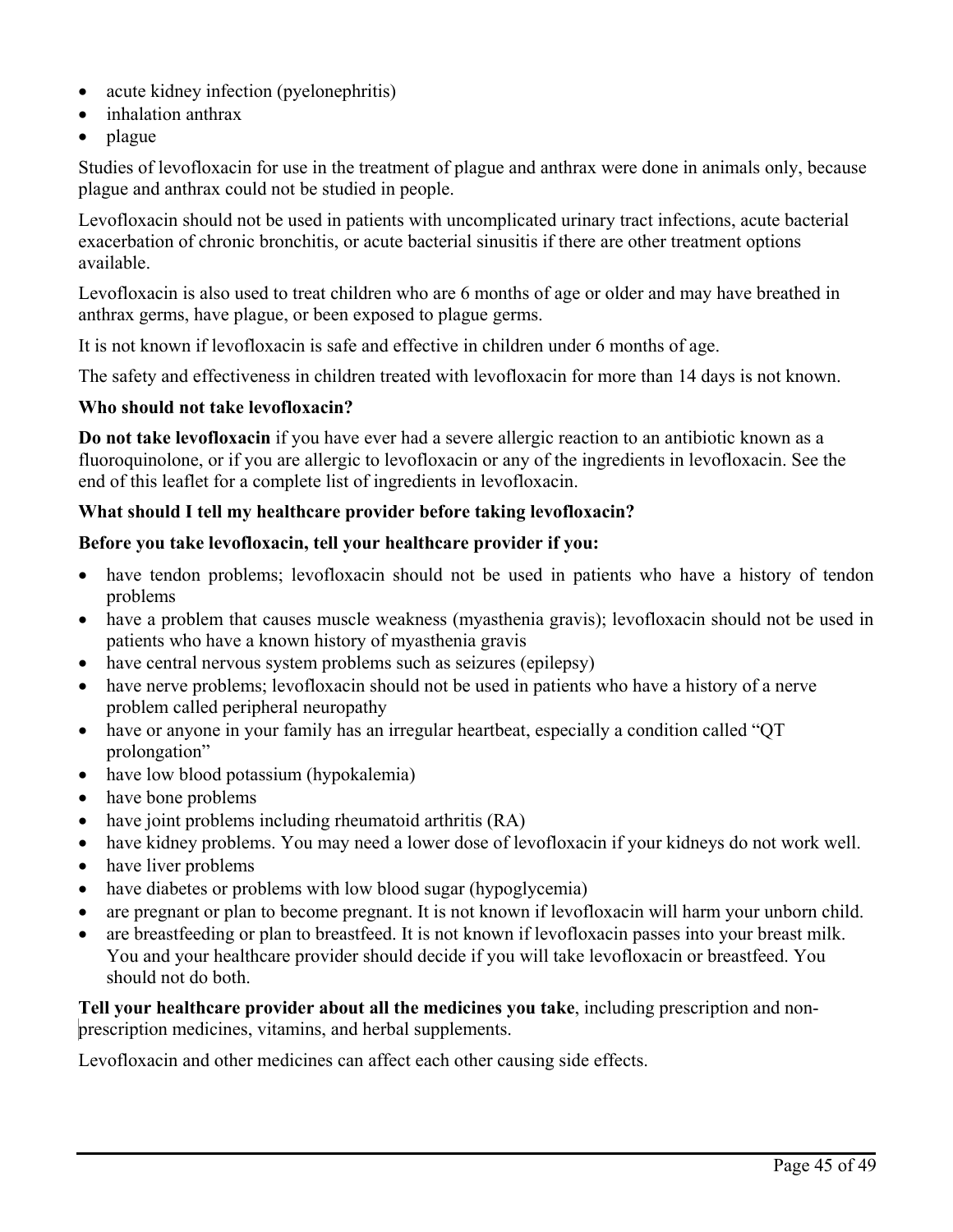Especially tell your healthcare provider if you take:

- a steroid medicine.
- an anti-psychotic medicine
- a tricyclic antidepressant
- a water pill (diuretic)
- a blood thinner (warfarin, Coumadin, Jantoven)
- an oral anti-diabetes medicine or insulin
- an NSAID (Non-Steroidal Anti-Inflammatory Drug). Many common medicines for pain relief are NSAIDs. Taking an NSAID while you take levofloxacin or other fluoroquinolones may increase your risk of central nervous system effects and seizures.
- theophylline (Theo-24<sup>®</sup>, Elixophyllin<sup>®</sup>, Theochron<sup>®</sup>, Uniphyl<sup>®</sup>, Theolair<sup>®</sup>)
- a medicine to control your heart rate or rhythm (antiarrhythmics)

Ask your healthcare provider if you are not sure if any of your medicines are listed above.

Know the medicines you take. Keep a list of your medicines and show it to your healthcare provider and pharmacist when you get a new medicine.

## **How should I take levofloxacin?**

- Take levofloxacin exactly as your healthcare provider tells you to take it.
- Take levofloxacin at about the same time each day.
- Drink plenty of fluids while you take levofloxacin.
- If you miss a dose of levofloxacin, take it as soon as you remember. Do not take more than 1 dose in 1 day.
- Levofloxacin for Injection is given by slow intravenous (I.V.) infusion into your vein over 60 or 90 minutes as prescribed by your healthcare provider.
- Do not skip any doses of levofloxacin or stop taking it, even if you begin to feel better, until you finish your prescribed treatment unless:
	- o you have tendon problems. See **"What is the most important information I should know about levofloxacin?"**.
	- o you have a nerve problem. See "What are the possible side effects of levofloxacin?".
	- o you have a central nervous system problem. See "What are the possible side effects of levofloxacin?".
	- o you have a serious allergic reaction. See "What are the possible side effects of levofloxacin?".
	- your healthcare provider tells you to stop taking levofloxacin

Taking all of your levofloxacin doses will help make sure that all of the bacteria are killed. Taking all of your levofloxacin doses will help you lower the chance that the bacteria will become resistant to levofloxacin. If your infection does not get better while you take levofloxacin, it may mean that the bacteria causing your infection may be resistant to levofloxacin. If your infection does not get better, call your healthcare provider. If your infection does not get better, levofloxacin and other similar antibiotic medicines may not work for you in the future.

• If you take too much levofloxacin, call your healthcare provider or get medical help right away.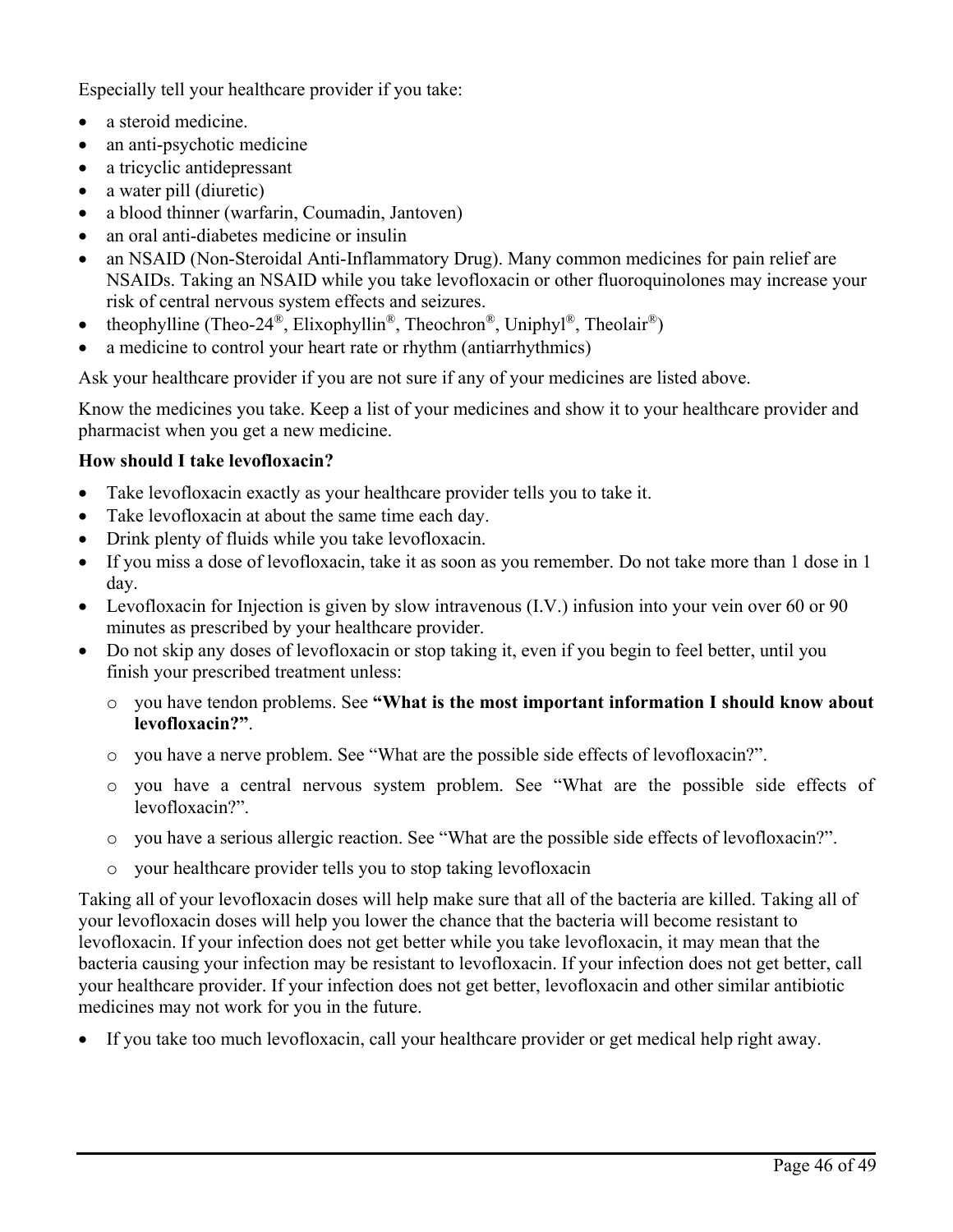## **What should I avoid while taking levofloxacin?**

- Levofloxacin can make you feel dizzy and lightheaded. Do not drive, operate machinery, or do other activities that require mental alertness or coordination until you know how levofloxacin affects you.
- Avoid sunlamps, tanning beds, and try to limit your time in the sun. Levofloxacin can make your skin sensitive to the sun (photosensitivity) and the light from sunlamps and tanning beds. You could get severe sunburn, blisters or swelling of your skin. If you get any of these symptoms while you take levofloxacin, call your healthcare provider right away. You should use a sunscreen and wear a hat and clothes that cover your skin if you have to be in sunlight.

## **What are the possible side effects of levofloxacin?**

## **Levofloxacin can cause serious side effects, including:**

- See "**What is the most important information I should know about levofloxacin?**"
- **Serious allergic reactions.**

Allergic reactions can happen in people taking fluoroquinolones, including levofloxacin, even after only one dose. Stop taking levofloxacin and get emergency medical help right away if you have any of the following symptoms of a severe allergic reaction:

- o hives
- o trouble breathing or swallowing
- o swelling of the lips, tongue, face
- o throat tightness, hoarseness
- o rapid heartbeat
- o faint
- o skin rash

Skin rash may happen in people taking levofloxacin, even after only 1 dose. Stop taking levofloxacin at the first sign of a skin rash and immediately call your healthcare provider. Skin rash may be a sign of a more serious reaction to levofloxacin.

## • **Liver damage (hepatotoxicity)**

Hepatotoxicity can happen in people who take levofloxacin. Call your healthcare provider right away if you have unexplained symptoms such as:

- o nausea or vomiting
- o stomach pain
- o fever
- o weakness
- o abdominal pain or tenderness
- o itching
- o unusual tiredness
- o loss of appetite
- o light colored bowel movements
- o dark colored urine
- o yellowing of your skin or the whites of your eyes

Stop taking levofloxacin and tell your healthcare provider right away if you have yellowing of your skin or white part of your eyes, or if you have dark urine. These can be signs of a serious reaction to levofloxacin (a liver problem).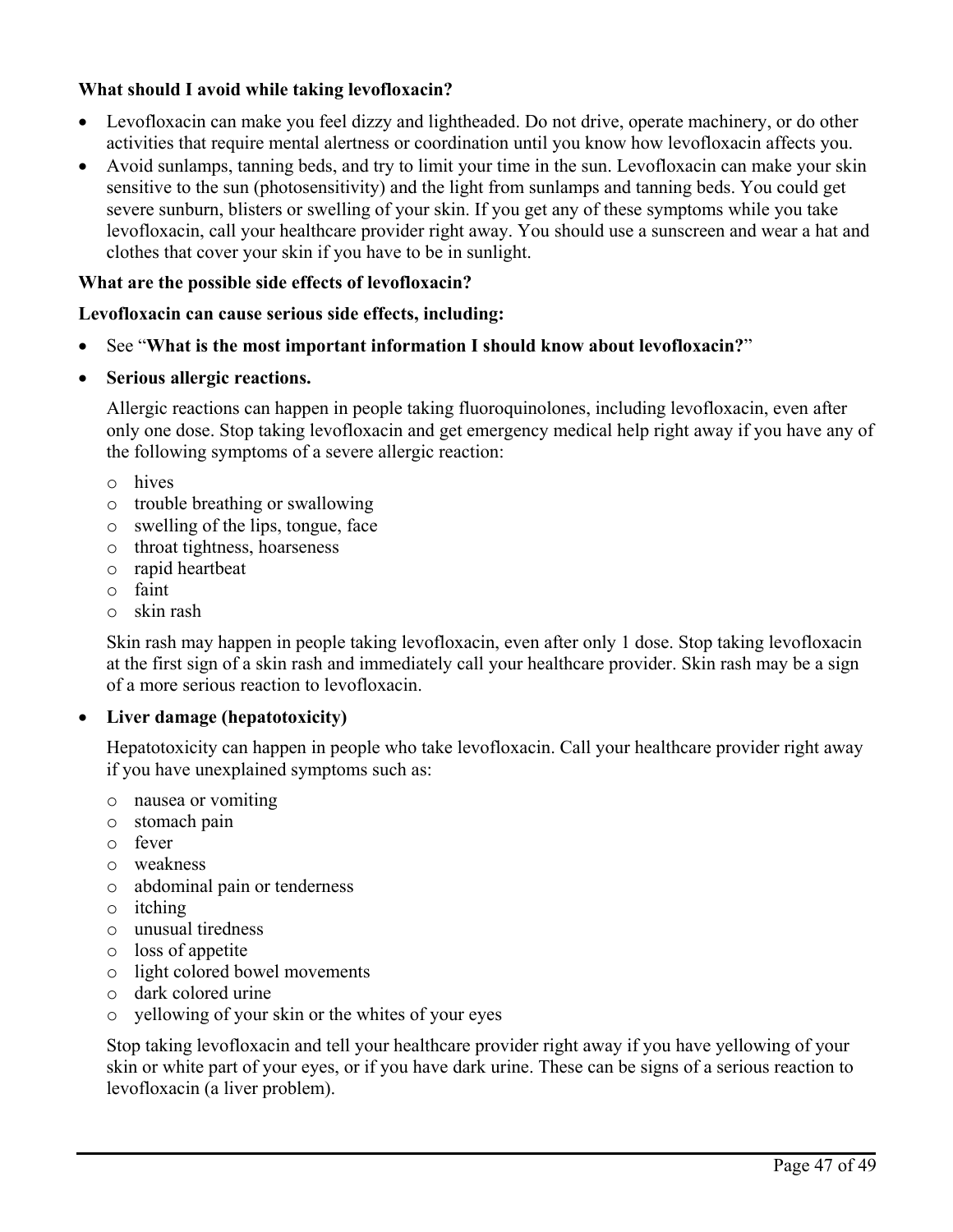## • **Aortic aneurysm and dissection**

Tell your healthcare provider if you have ever been told that you have an aortic aneurysm, a swelling of the large artery that carries blood from the heart to the body. Get emergency medical help right away if you have sudden chest, stomach, or back pain.

### • **Intestine infection (Pseudomembranous colitis)**

Pseudomembranous colitis can happen with many antibiotics, including levofloxacin. Call your healthcare provider right away if you get watery diarrhea, diarrhea that does not go away, or bloody stools. You may have stomach cramps and a fever. Pseudomembranous colitis can happen 2 or more months after you have finished your antibiotic.

## • **Serious heart rhythm changes (QT prolongation and torsades de pointes)**

Tell your healthcare provider right away if you have a change in your heart beat (a fast or irregular heartbeat), or if you faint. Levofloxacin may cause a rare heart problem known as prolongation of the QT interval. This condition can cause an abnormal heartbeat and can be very dangerous. The chances of this happening are higher in people:

- o who are elderly
- o with a family history of prolonged QT interval
- o with low blood potassium (hypokalemia)
- o who take certain medicines to control heart rhythm (antiarrhythmics)

### • **Joint Problems**

Increased chance of problems with joints and tissues around joints in children can happen. Tell your child's healthcare provider if your child has any joint problems during or after treatment with levofloxacin.

• **Changes in blood sugar**

People who take levofloxacin and other fluoroquinolone medicines with oral anti-diabetes medicines or with insulin can get low blood sugar (hypoglycemia) and high blood sugar (hyperglycemia). Follow your healthcare provider's instructions for how often to check your blood sugar. If you have diabetes and you get low blood sugar while taking levofloxacin, stop taking levofloxacin and call your healthcare provider right away. Your antibiotic medicine may need to be changed.

### • **Sensitivity to sunlight (photosensitivity)**

### See "**What should I avoid while taking levofloxacin?**"

The most common side effects of levofloxacin include:

- o nausea
- o headache
- o diarrhea
- o insomnia
- o constipation
- o dizziness

In children 6 months and older who take levofloxacin to treat anthrax disease or plague, vomiting is also common.

Low blood pressure can happen when levofloxacin is given too fast by IV injection. Tell your healthcare provider if you feel dizzy or faint during a treatment with levofloxacin injection.